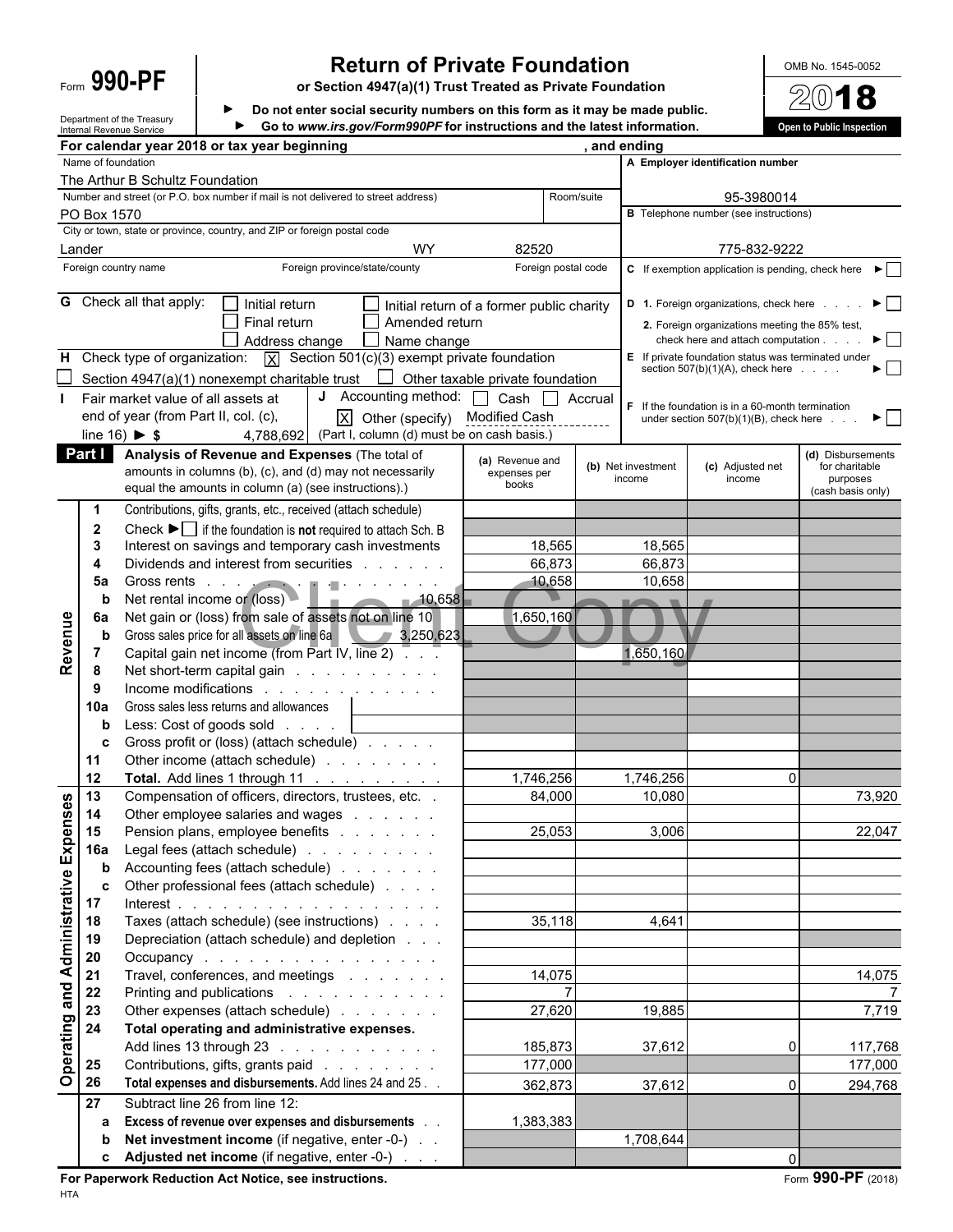|                            |                | The Arthur B Schultz Foundation<br>Form 990-PF (2018)                                                                                                                                                                          |                                                                                                                      |                         | 95-3980014<br>Page 2  |
|----------------------------|----------------|--------------------------------------------------------------------------------------------------------------------------------------------------------------------------------------------------------------------------------|----------------------------------------------------------------------------------------------------------------------|-------------------------|-----------------------|
| Part II                    |                | <b>Balance Sheets</b> Attached schedules and amounts in the description column                                                                                                                                                 | Beginning of year                                                                                                    |                         | End of year           |
|                            |                | should be for end-of-year amounts only. (See instructions.)                                                                                                                                                                    | (a) Book Value                                                                                                       | (b) Book Value          | (c) Fair Market Value |
|                            | $\mathbf 1$    | Cash-non-interest-bearing                                                                                                                                                                                                      | 109,788                                                                                                              | 168,088                 | 168,088               |
|                            | $\overline{2}$ | Savings and temporary cash investments                                                                                                                                                                                         |                                                                                                                      | 1,750,291               | 1,750,291             |
|                            | 3              | Accounts receivable ▶                                                                                                                                                                                                          |                                                                                                                      |                         |                       |
|                            |                | Less: allowance for doubtful accounts   statements and the contract of the statement of the statement of the statement of the statement of the statement of the statement of the statement of the statement of the statement o |                                                                                                                      |                         |                       |
|                            | 4              |                                                                                                                                                                                                                                |                                                                                                                      |                         |                       |
|                            |                | Less: allowance for doubtful accounts<br><br><br><br><br><br><br><br><br><br><br><br><br><br><br><br><br><br><br><br><br><br><br><br>                                                                                          |                                                                                                                      |                         |                       |
|                            | 5              |                                                                                                                                                                                                                                |                                                                                                                      |                         |                       |
|                            | 6              | Receivables due from officers, directors, trustees, and other                                                                                                                                                                  |                                                                                                                      |                         |                       |
|                            |                | disqualified persons (attach schedule) (see instructions)                                                                                                                                                                      |                                                                                                                      |                         |                       |
|                            | 7              |                                                                                                                                                                                                                                |                                                                                                                      |                         |                       |
|                            |                |                                                                                                                                                                                                                                |                                                                                                                      |                         |                       |
|                            | 8              | Inventories for sale or use reader and contact the contact of the sale or use of the contact of the contact of the contact of the contact of the contact of the contact of the contact of the contact of the contact of the co |                                                                                                                      |                         |                       |
| Assets                     | 9              | Prepaid expenses and deferred charges                                                                                                                                                                                          |                                                                                                                      |                         |                       |
|                            | 10a            | Investments--U.S. and state government obligations (attach schedule)                                                                                                                                                           |                                                                                                                      |                         |                       |
|                            | b              | Investments—corporate stock (attach schedule)                                                                                                                                                                                  | 1,667,195                                                                                                            | 1,755,654               | 2,097,833             |
|                            | c              | Investments—corporate bonds (attach schedule)                                                                                                                                                                                  | 589,996                                                                                                              | 589,996                 | 572,480               |
|                            | 11             |                                                                                                                                                                                                                                |                                                                                                                      |                         |                       |
|                            |                | Less: accumulated depreciation (attach schedule) > _____________________________                                                                                                                                               |                                                                                                                      |                         |                       |
|                            | 12             | Investments—mortgage loans                                                                                                                                                                                                     | <u> Listen van die Bergere van die Stadt van die Stadt van die Stadt van die Stadt van die Stadt van die Stadt v</u> |                         |                       |
|                            | 13             | Investments—other (attach schedule)                                                                                                                                                                                            |                                                                                                                      | 200.000                 | 200,000               |
|                            | 14             |                                                                                                                                                                                                                                |                                                                                                                      |                         |                       |
|                            |                | Less: accumulated depreciation (attach schedule) $\qquad \qquad \blacktriangleright$                                                                                                                                           | 712,593                                                                                                              |                         |                       |
|                            | 15             |                                                                                                                                                                                                                                |                                                                                                                      |                         |                       |
|                            | 16             | Total assets (to be completed by all filers-see the                                                                                                                                                                            |                                                                                                                      |                         |                       |
|                            |                | instructions. Also, see page 1, item I)                                                                                                                                                                                        | 3,079,572                                                                                                            | 4,464,029               | 4,788,692             |
|                            | 17             | Accounts payable and accrued expenses                                                                                                                                                                                          |                                                                                                                      |                         |                       |
|                            | 18             |                                                                                                                                                                                                                                |                                                                                                                      |                         |                       |
| Liabilities                | 19             | Grants payable<br>Deferred revenue                                                                                                                                                                                             |                                                                                                                      |                         |                       |
|                            | 20             | Loans from officers, directors, trustees, and other disqualified persons                                                                                                                                                       |                                                                                                                      |                         |                       |
|                            | 21             | Mortgages and other notes payable (attach schedule)                                                                                                                                                                            |                                                                                                                      | $\mathcal{L}$           |                       |
|                            | 22             | Other liabilities (describe > See Attached Statement )                                                                                                                                                                         | 4,003                                                                                                                | 35,415                  |                       |
|                            | 23             | Total liabilities (add lines 17 through 22)                                                                                                                                                                                    | 4,003                                                                                                                | 35,415                  |                       |
|                            |                | Foundations that follow SFAS 117, check here $\ldots$ $\blacktriangleright \;$ $\boxed{\times}$                                                                                                                                |                                                                                                                      |                         |                       |
| w                          |                | and complete lines 24 through 26, and lines 30 and 31.                                                                                                                                                                         |                                                                                                                      |                         |                       |
|                            |                |                                                                                                                                                                                                                                | 3,075,569                                                                                                            | 4,428,614               |                       |
|                            | 25             |                                                                                                                                                                                                                                |                                                                                                                      |                         |                       |
|                            | 26             | Permanently restricted                                                                                                                                                                                                         |                                                                                                                      |                         |                       |
| Net Assets or Fund Balance |                | Foundations that do not follow SFAS 117, check here $\blacktriangleright \Box$                                                                                                                                                 |                                                                                                                      |                         |                       |
|                            |                | and complete lines 27 through 31.                                                                                                                                                                                              |                                                                                                                      |                         |                       |
|                            | 27             | Capital stock, trust principal, or current funds                                                                                                                                                                               |                                                                                                                      |                         |                       |
|                            | 28             | Paid-in or capital surplus, or land, bldg., and equipment fund                                                                                                                                                                 |                                                                                                                      |                         |                       |
|                            | 29             | Retained earnings, accumulated income, endowment, or other funds                                                                                                                                                               |                                                                                                                      |                         |                       |
|                            | 30             | Total net assets or fund balances (see instructions)                                                                                                                                                                           | 3,075,569                                                                                                            | 4,428,614               |                       |
|                            | 31             | Total liabilities and net assets/fund balances (see                                                                                                                                                                            |                                                                                                                      |                         |                       |
|                            |                |                                                                                                                                                                                                                                | 3,079,572                                                                                                            | 4,464,029               |                       |
| Part III                   |                | Analysis of Changes in Net Assets or Fund Balances                                                                                                                                                                             |                                                                                                                      |                         |                       |
|                            |                | 1 Total net assets or fund balances at beginning of year—Part II, column (a), line 30 (must agree with                                                                                                                         |                                                                                                                      |                         |                       |
|                            |                |                                                                                                                                                                                                                                |                                                                                                                      | $\blacktriangleleft$    | 3,075,569             |
|                            |                |                                                                                                                                                                                                                                |                                                                                                                      | $\overline{2}$          | 1,383,383             |
|                            |                |                                                                                                                                                                                                                                |                                                                                                                      | $\overline{3}$          |                       |
|                            |                | 3 Other increases not included in line 2 (itemize)<br>$\bullet$                                                                                                                                                                |                                                                                                                      | $\overline{\mathbf{4}}$ |                       |
|                            |                |                                                                                                                                                                                                                                |                                                                                                                      | 5                       | 4,458,952             |
|                            |                | 5 Decreases not included in line 2 (itemize) > Estimated tax paid                                                                                                                                                              |                                                                                                                      | 6                       | 30,338                |
|                            |                | 6 Total net assets or fund balances at end of year (line 4 minus line 5)—Part II, column (b), line 30                                                                                                                          |                                                                                                                      |                         | 4,428,614             |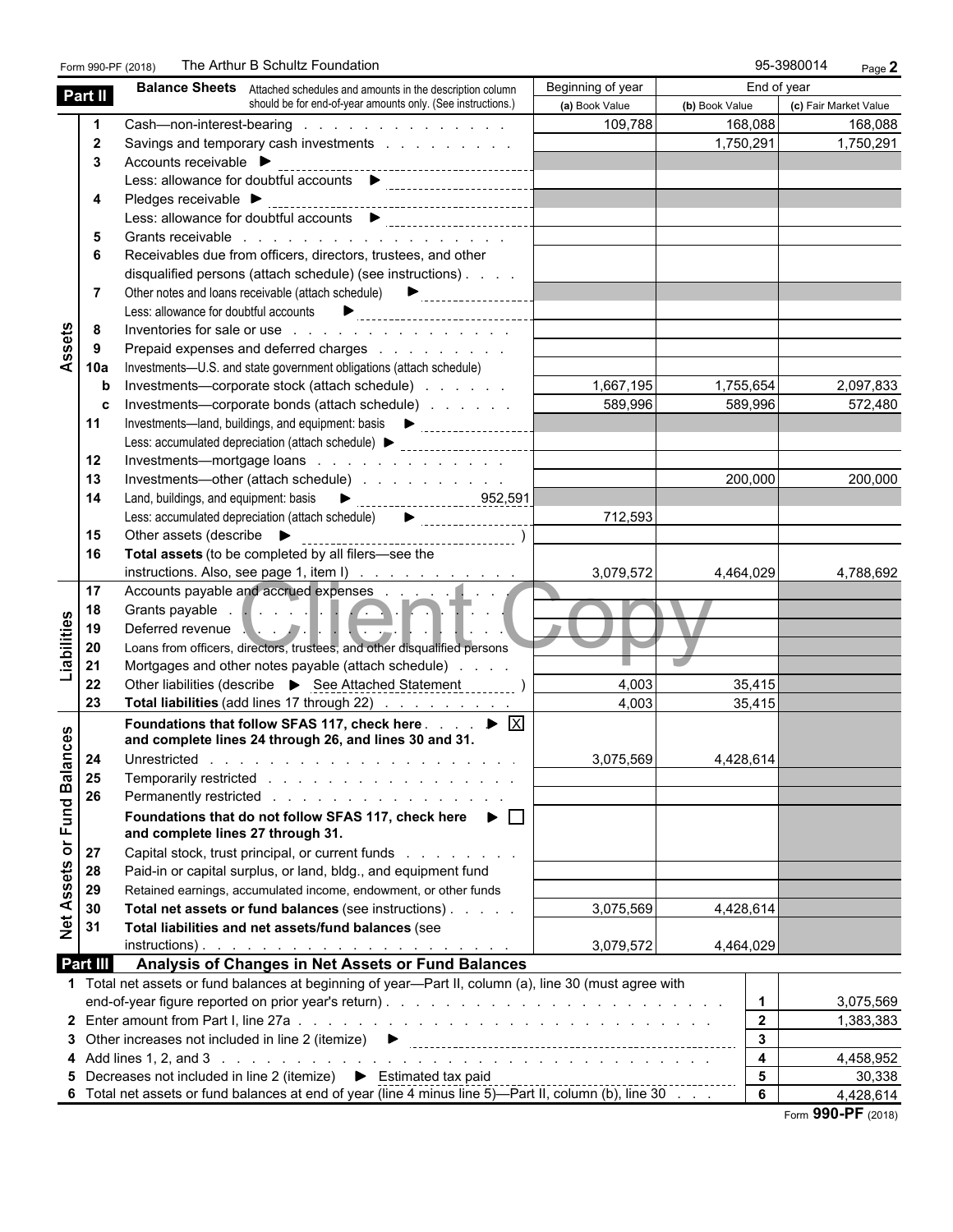|                | Form 990-PF (2018)                                                   | The Arthur B Schultz Foundation                                                                                                                                                                              |                                         |                                                   |                        |                                                                                                    | 95-3980014<br>Page 3                                        |
|----------------|----------------------------------------------------------------------|--------------------------------------------------------------------------------------------------------------------------------------------------------------------------------------------------------------|-----------------------------------------|---------------------------------------------------|------------------------|----------------------------------------------------------------------------------------------------|-------------------------------------------------------------|
| <b>Part IV</b> |                                                                      | <b>Capital Gains and Losses for Tax on Investment Income</b>                                                                                                                                                 |                                         |                                                   |                        |                                                                                                    |                                                             |
|                |                                                                      | a) List and describe the kind(s) of property sold (for example, real estate,<br>2-story brick warehouse; or common stock, 200 shs. MLC Co.)                                                                  |                                         | (b) How acquired<br>P-Purchase<br>D-Donation      |                        | (c) Date acquired<br>(mo., day, yr.)                                                               | (d) Date sold<br>(mo., day, yr.)                            |
| 1a             | Schwab Capital Gain Income                                           |                                                                                                                                                                                                              |                                         | P                                                 |                        | 1/1/2017                                                                                           | 12/31/2018                                                  |
| b              | Sale of Table Rock Property                                          |                                                                                                                                                                                                              |                                         | P                                                 |                        | 11/30/2008                                                                                         | 5/15/2018                                                   |
| c              |                                                                      |                                                                                                                                                                                                              |                                         |                                                   |                        |                                                                                                    |                                                             |
| d              |                                                                      |                                                                                                                                                                                                              |                                         |                                                   |                        |                                                                                                    |                                                             |
| е              | <b>Capital Gains Distributions</b>                                   |                                                                                                                                                                                                              |                                         |                                                   |                        |                                                                                                    |                                                             |
|                | (e) Gross sales price                                                | (f) Depreciation allowed<br>(or allowable)                                                                                                                                                                   |                                         | (g) Cost or other basis<br>plus expense of sale   |                        | (h) Gain or (loss)<br>$((e)$ plus $(f)$ minus $(g)$ )                                              |                                                             |
| а              | 867,325                                                              |                                                                                                                                                                                                              |                                         | 744,735                                           |                        |                                                                                                    | 122,590                                                     |
| b<br>c         | 2,360,000                                                            | 249,450                                                                                                                                                                                                      |                                         | 1,105,178                                         |                        |                                                                                                    | 1,504,272                                                   |
| d              |                                                                      |                                                                                                                                                                                                              |                                         |                                                   |                        |                                                                                                    |                                                             |
| e              |                                                                      |                                                                                                                                                                                                              |                                         |                                                   |                        |                                                                                                    | 23,298                                                      |
|                |                                                                      | Complete only for assets showing gain in column (h) and owned by the foundation on 12/31/69                                                                                                                  |                                         |                                                   |                        |                                                                                                    |                                                             |
|                | (i) F.M.V. as of 12/31/69                                            | (j) Adjusted basis<br>as of 12/31/69                                                                                                                                                                         |                                         | $(k)$ Excess of col. (i)<br>over col. (j), if any |                        | (I) Gains (Col. (h) gain minus<br>col. (k), but not less than $-0$ -) or<br>Losses (from col. (h)) |                                                             |
| а              |                                                                      |                                                                                                                                                                                                              |                                         |                                                   |                        |                                                                                                    | 122,590                                                     |
| b              |                                                                      |                                                                                                                                                                                                              |                                         |                                                   |                        |                                                                                                    | 1,504,272                                                   |
| c              |                                                                      |                                                                                                                                                                                                              |                                         |                                                   |                        |                                                                                                    |                                                             |
| d              |                                                                      |                                                                                                                                                                                                              |                                         |                                                   |                        |                                                                                                    |                                                             |
| е              |                                                                      |                                                                                                                                                                                                              | If gain, also enter in Part I, line 7   |                                                   |                        |                                                                                                    | 23,298                                                      |
| $\mathbf{2}$   | Capital gain net income or (net capital loss)                        |                                                                                                                                                                                                              | If (loss), enter -0- in Part I, line 7  |                                                   | $\mathbf{2}$           |                                                                                                    | 1,650,160                                                   |
| 3              |                                                                      | Net short-term capital gain or (loss) as defined in sections 1222(5) and (6):<br>If gain, also enter in Part I, line 8, column (c). See instructions. If (loss), enter -0- in                                |                                         |                                                   |                        |                                                                                                    |                                                             |
| <b>Part V</b>  |                                                                      | Qualification Under Section 4940(e) for Reduced Tax on Net Investment Income                                                                                                                                 | <b>Contract</b><br>$\sim$ $\sim$ $\sim$ |                                                   |                        |                                                                                                    | 0                                                           |
|                | If section 4940(d)(2) applies, leave this part blank.                | Was the foundation liable for the section 4942 tax on the distributable amount of any year in the base period?<br>If "Yes," the foundation doesn't qualify under section 4940(e). Do not complete this part. |                                         |                                                   |                        |                                                                                                    | Yes $\overline{X}$ No                                       |
|                |                                                                      | Enter the appropriate amount in each column for each year; see the instructions before making any entries.                                                                                                   |                                         |                                                   |                        |                                                                                                    |                                                             |
|                | (a)<br>Base period years<br>Calendar year (or tax year beginning in) | (b)<br>Adjusted qualifying distributions                                                                                                                                                                     |                                         | (c)<br>Net value of noncharitable-use assets      |                        |                                                                                                    | (d)<br>Distribution ratio<br>(col. (b) divided by col. (c)) |
|                | 2017                                                                 |                                                                                                                                                                                                              | 311,768                                 | 5,101,191                                         |                        |                                                                                                    | 0.061117                                                    |
|                | 2016                                                                 |                                                                                                                                                                                                              | 201,317                                 |                                                   | 2,803,198              |                                                                                                    | 0.071817                                                    |
|                | 2015                                                                 |                                                                                                                                                                                                              | 330,438                                 |                                                   | 3,102,610              |                                                                                                    | 0.106503                                                    |
|                | 2014<br>2013                                                         |                                                                                                                                                                                                              | 580,296<br>29,085                       |                                                   | 3,339,715<br>5,566,326 |                                                                                                    | 0.173756<br>0.005225                                        |
|                |                                                                      |                                                                                                                                                                                                              |                                         |                                                   |                        |                                                                                                    |                                                             |
| $\mathbf{2}$   |                                                                      | <b>Total</b> of line 1, column (d) $\ldots$ $\ldots$ $\ldots$ $\ldots$ $\ldots$ $\ldots$ $\ldots$ $\ldots$ $\ldots$ $\ldots$ $\ldots$ $\ldots$                                                               |                                         |                                                   |                        | $\overline{2}$                                                                                     | 0.418418                                                    |
| 3              |                                                                      | Average distribution ratio for the 5-year base period—divide the total on line 2 by 5.0, or by                                                                                                               |                                         |                                                   |                        |                                                                                                    |                                                             |
|                |                                                                      | the number of years the foundation has been in existence if less than 5 years                                                                                                                                |                                         |                                                   |                        | 3 <sup>1</sup>                                                                                     | 0.083684                                                    |
| 4              |                                                                      | Enter the net value of noncharitable-use assets for 2018 from Part X, line 5                                                                                                                                 |                                         |                                                   |                        | $\overline{\mathbf{4}}$<br>5,238,967                                                               |                                                             |
| 5              |                                                                      |                                                                                                                                                                                                              |                                         |                                                   |                        | 5 <sup>5</sup><br>438,418                                                                          |                                                             |
| 6              |                                                                      |                                                                                                                                                                                                              |                                         |                                                   |                        | 6<br>17,086                                                                                        |                                                             |
| $\overline{7}$ |                                                                      |                                                                                                                                                                                                              |                                         |                                                   |                        | $7^{\circ}$                                                                                        | 455,504                                                     |
| 8              |                                                                      | If line 8 is equal to or greater than line 7, check the box in Part VI, line 1b, and complete that part using a 1% tax rate. See the                                                                         |                                         |                                                   |                        | 8                                                                                                  | 294,768                                                     |
|                | Part VI instructions.                                                |                                                                                                                                                                                                              |                                         |                                                   |                        |                                                                                                    |                                                             |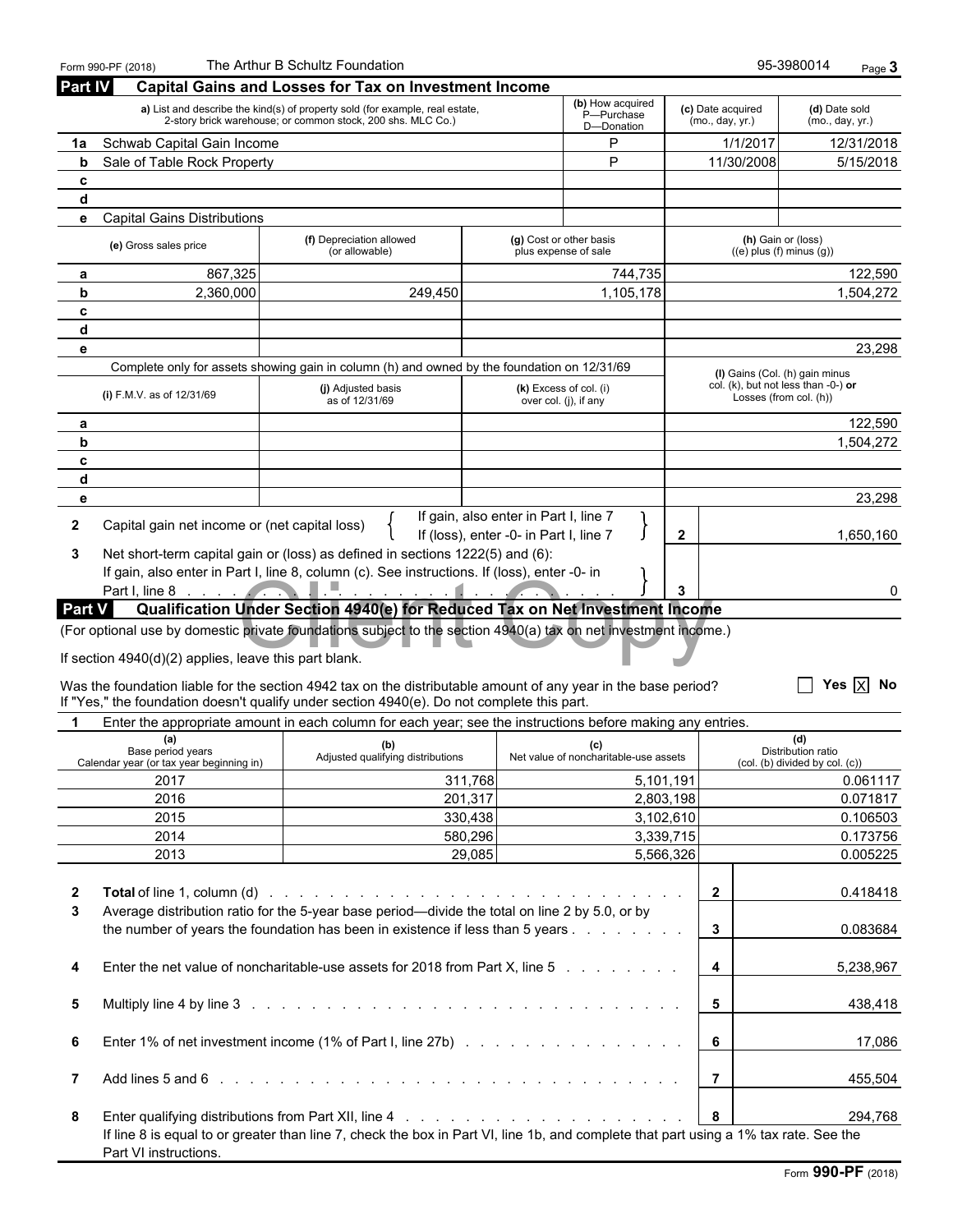|                | Form 990-PF (2018)                          | The Arthur B Schultz Foundation                                                                                                                                                                                                            |                                |                         | 95-3980014     | Page 4                                  |  |
|----------------|---------------------------------------------|--------------------------------------------------------------------------------------------------------------------------------------------------------------------------------------------------------------------------------------------|--------------------------------|-------------------------|----------------|-----------------------------------------|--|
| <b>Part VI</b> |                                             | Excise Tax Based on Investment Income (Section 4940(a), 4940(b), 4940(e), or 4948-see instructions)                                                                                                                                        |                                |                         |                |                                         |  |
|                |                                             | 1a Exempt operating foundations described in section $4940(d)(2)$ , check here $\bullet$ and enter "N/A" on line 1.<br>Date of ruling or determination letter: [10] [2012] [2012] (attach copy of letter if necessary—see instructions)    |                                |                         |                |                                         |  |
| b              |                                             | Domestic foundations that meet the section 4940(e) requirements in Part V, check                                                                                                                                                           |                                | $\blacktriangleleft$    |                | 34,173                                  |  |
|                |                                             | here $\blacktriangleright \Box$ and enter 1% of Part I, line 27b $\ldots \ldots \ldots \ldots \ldots \ldots \ldots \ldots \ldots \ldots$<br>All other domestic foundations enter 2% of line 27b. Exempt foreign organizations, enter 4% of |                                |                         |                |                                         |  |
|                | Part I, line 12, col. (b).                  |                                                                                                                                                                                                                                            |                                |                         |                |                                         |  |
| 2              |                                             | Tax under section 511 (domestic section 4947(a)(1) trusts and taxable foundations only; others, enter -0-)                                                                                                                                 |                                | $\mathbf{2}$            |                | 0                                       |  |
| 3              |                                             |                                                                                                                                                                                                                                            |                                | $\mathbf{3}$            |                | 34,173                                  |  |
|                |                                             | Subtitle A (income) tax (domestic section 4947(a)(1) trusts and taxable foundations only; others, enter -0-)                                                                                                                               |                                | $\overline{\mathbf{4}}$ |                |                                         |  |
| 5              |                                             | Tax based on investment income. Subtract line 4 from line 3. If zero or less, enter -0-                                                                                                                                                    |                                | 5                       |                | 34,173                                  |  |
|                | Credits/Payments:                           | 6a                                                                                                                                                                                                                                         | 30,000                         |                         |                |                                         |  |
| a              |                                             | 2018 estimated tax payments and 2017 overpayment credited to 2018<br>6 <sub>b</sub><br>Exempt foreign organizations—tax withheld at source                                                                                                 |                                |                         |                |                                         |  |
|                |                                             | 6c<br>Tax paid with application for extension of time to file (Form 8868).                                                                                                                                                                 |                                |                         |                |                                         |  |
|                |                                             | <b>6d</b><br>Backup withholding erroneously withheld                                                                                                                                                                                       |                                |                         |                |                                         |  |
| 7              |                                             |                                                                                                                                                                                                                                            |                                | $\overline{7}$          |                | 30,000                                  |  |
| 8              |                                             | Enter any penalty for underpayment of estimated tax. Check here if Form 2220 is attached                                                                                                                                                   |                                | 8                       |                |                                         |  |
| 9              |                                             | Tax due. If the total of lines 5 and 8 is more than line 7, enter amount owed                                                                                                                                                              |                                | 9                       |                | 4,176                                   |  |
| 10             |                                             | <b>Overpayment.</b> If line 7 is more than the total of lines 5 and 8, enter the <b>amount overpaid</b>                                                                                                                                    |                                | 10                      |                | $\mathbf{0}$                            |  |
| 11             |                                             | Enter the amount of line 10 to be: Credited to 2019 estimated tax                                                                                                                                                                          | Refunded $\blacktriangleright$ | 11                      |                | $\Omega$                                |  |
|                |                                             | <b>Part VII-A</b> Statements Regarding Activities                                                                                                                                                                                          |                                |                         |                |                                         |  |
| 1a l           |                                             | During the tax year, did the foundation attempt to influence any national, state, or local legislation or did it                                                                                                                           |                                |                         | 1a             | <b>Yes</b><br><b>No</b><br>$\mathsf{X}$ |  |
| b              |                                             | Did it spend more than \$100 during the year (either directly or indirectly) for political purposes? See the                                                                                                                               |                                |                         |                |                                         |  |
|                |                                             |                                                                                                                                                                                                                                            |                                |                         | 1b             | Χ                                       |  |
|                |                                             | If the answer is "Yes" to 1a or 1b, attach a detailed description of the activities and copies of any materials                                                                                                                            |                                |                         |                |                                         |  |
|                |                                             | published or distributed by the foundation in connection with the activities.                                                                                                                                                              |                                |                         |                |                                         |  |
|                |                                             | Did the foundation file Form 1120-POL for this year?                                                                                                                                                                                       |                                |                         | 1c             | Χ                                       |  |
| d              |                                             | Enter the amount (if any) of tax on political expenditures (section 4955) imposed during the year                                                                                                                                          |                                |                         |                |                                         |  |
|                |                                             | (1) On the foundation. $\triangleright$ \$ (2) On foundation managers. $\triangleright$ \$                                                                                                                                                 |                                |                         |                |                                         |  |
|                |                                             | Enter the reimbursement (if any) paid by the foundation during the year for political expenditure tax imposed                                                                                                                              |                                |                         |                |                                         |  |
|                | on foundation managers. $\triangleright$ \$ |                                                                                                                                                                                                                                            |                                |                         |                |                                         |  |
| $\mathbf{2}$   |                                             | Has the foundation engaged in any activities that have not previously been reported to the IRS?<br>If "Yes," attach a detailed description of the activities.                                                                              |                                |                         | $\mathbf{2}$   | X                                       |  |
| 3              |                                             | Has the foundation made any changes, not previously reported to the IRS, in its governing instrument, articles                                                                                                                             |                                |                         |                |                                         |  |
|                |                                             | of incorporation, or bylaws, or other similar instruments? If "Yes," attach a conformed copy of the changes                                                                                                                                |                                |                         | 3              | X.                                      |  |
| 4a             |                                             | Did the foundation have unrelated business gross income of \$1,000 or more during the year?                                                                                                                                                |                                |                         | 4a             | $\pmb{\times}$                          |  |
| b              |                                             |                                                                                                                                                                                                                                            |                                |                         | 4b             | N/A                                     |  |
| 5              |                                             | Was there a liquidation, termination, dissolution, or substantial contraction during the year?                                                                                                                                             |                                |                         | 5              | X                                       |  |
|                |                                             | If "Yes," attach the statement required by General Instruction T.                                                                                                                                                                          |                                |                         |                |                                         |  |
| 6              |                                             | Are the requirements of section 508(e) (relating to sections 4941 through 4945) satisfied either:                                                                                                                                          |                                |                         |                |                                         |  |
|                |                                             | • By language in the governing instrument, or<br>• By state legislation that effectively amends the governing instrument so that no mandatory directions that                                                                              |                                |                         |                |                                         |  |
|                |                                             |                                                                                                                                                                                                                                            |                                |                         | 6              | X                                       |  |
| 7              |                                             | Did the foundation have at least \$5,000 in assets at any time during the year? If "Yes," complete Part II, col. (c), and Part XV                                                                                                          |                                |                         | $\overline{7}$ | X                                       |  |
| 8а             |                                             | Enter the states to which the foundation reports or with which it is registered. See instructions.                                                                                                                                         |                                |                         |                |                                         |  |
|                | WY                                          |                                                                                                                                                                                                                                            |                                |                         |                |                                         |  |
| b              |                                             | If the answer is "Yes" to line 7, has the foundation furnished a copy of Form 990-PF to the Attorney General                                                                                                                               |                                |                         |                |                                         |  |
|                |                                             | (or designate) of each state as required by General Instruction G? If "No," attach explanation                                                                                                                                             |                                |                         | 8b             | X                                       |  |
| 9              |                                             | Is the foundation claiming status as a private operating foundation within the meaning of section 4942(j)(3)                                                                                                                               |                                |                         |                |                                         |  |
|                |                                             | or 4942(j)(5) for calendar year 2018 or the tax year beginning in 2018? See the instructions for Part XIV. If                                                                                                                              |                                |                         |                |                                         |  |
|                |                                             | Did any persons become substantial contributors during the tax year? If "Yes," attach a schedule listing their                                                                                                                             |                                |                         | 9              | X                                       |  |
| 10             |                                             |                                                                                                                                                                                                                                            |                                |                         | 10             | X                                       |  |
|                |                                             |                                                                                                                                                                                                                                            |                                |                         |                | <b>OOO DE</b>                           |  |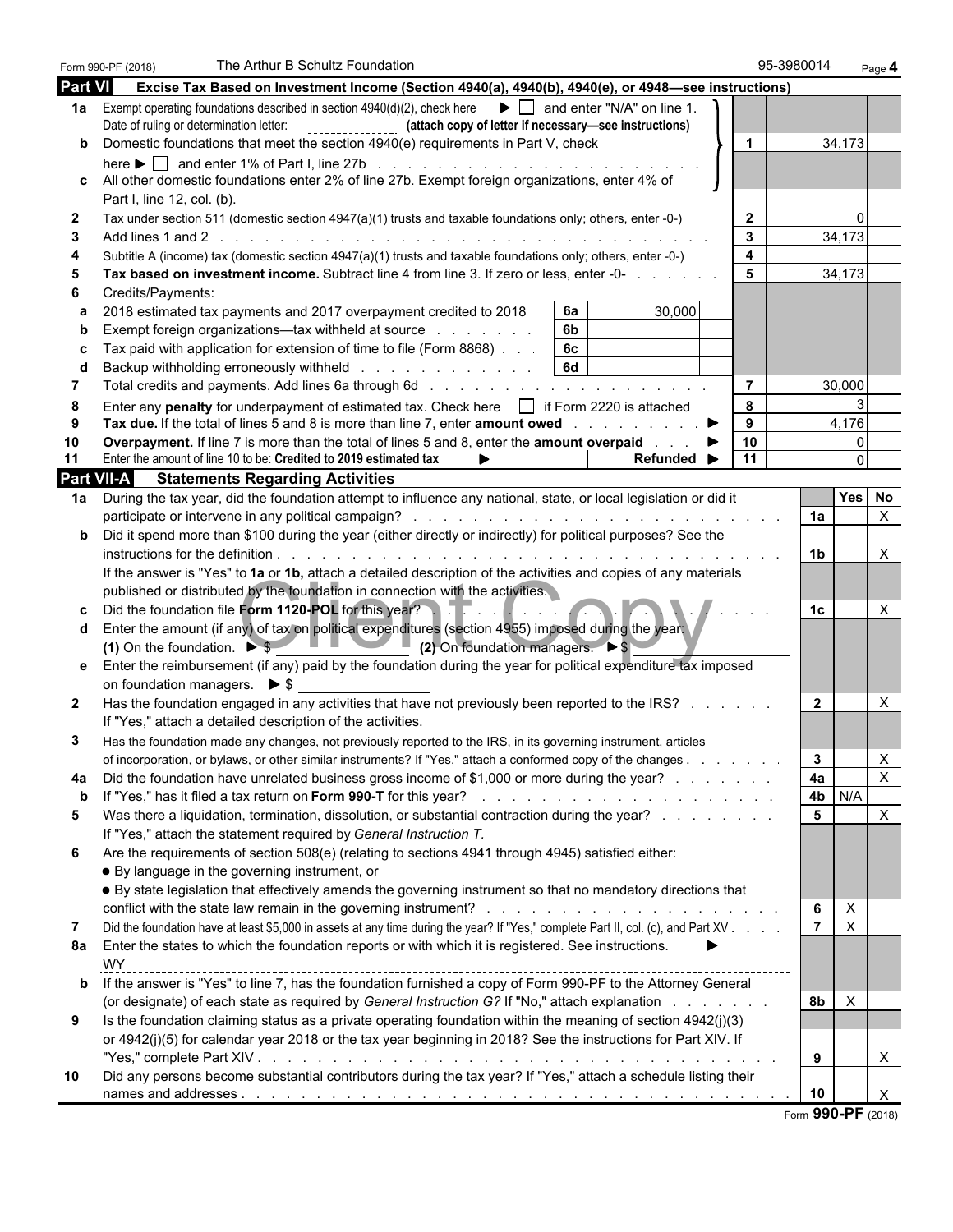|              | The Arthur B Schultz Foundation<br>Form 990-PF (2018)                                                                                                                                                                         | 95-3980014                                         |                |                           | Page 5                         |
|--------------|-------------------------------------------------------------------------------------------------------------------------------------------------------------------------------------------------------------------------------|----------------------------------------------------|----------------|---------------------------|--------------------------------|
|              | <b>Part VII-A</b><br><b>Statements Regarding Activities (continued)</b>                                                                                                                                                       |                                                    |                |                           |                                |
| 11           | At any time during the year, did the foundation, directly or indirectly, own a controlled entity within the                                                                                                                   |                                                    |                | <b>Yes</b>                | No                             |
|              | meaning of section 512(b)(13)? If "Yes," attach schedule. See instructions                                                                                                                                                    |                                                    | 11             |                           | $\mathsf{X}$                   |
| 12           | Did the foundation make a distribution to a donor advised fund over which the foundation or a disqualified                                                                                                                    |                                                    |                |                           |                                |
|              | person had advisory privileges? If "Yes," attach statement. See instructions                                                                                                                                                  |                                                    | 12             |                           | X.                             |
| 13           | Did the foundation comply with the public inspection requirements for its annual returns and exemption application?                                                                                                           |                                                    | 13             | X                         |                                |
|              | Website address > www.absfoundation.org                                                                                                                                                                                       |                                                    |                |                           |                                |
| 14           | The books are in care of ▶ Rachael Knapp Richards<br>Telephone no. ▶ 307-714-5665<br>Located at ▶ 10 Lewis Drive Lander WY                                                                                                    |                                                    |                |                           |                                |
| 15           | Section 4947(a)(1) nonexempt charitable trusts filing Form 990-PF in lieu of Form 1041—check here                                                                                                                             |                                                    |                |                           | $\blacktriangleright$ $\vdash$ |
|              |                                                                                                                                                                                                                               |                                                    |                |                           |                                |
| 16           | At any time during calendar year 2018, did the foundation have an interest in or a signature or other authority                                                                                                               |                                                    |                |                           | Yes No                         |
|              |                                                                                                                                                                                                                               |                                                    | 16             | $\boldsymbol{\mathsf{X}}$ |                                |
|              | See the instructions for exceptions and filing requirements for FinCEN Form 114. If "Yes," enter the                                                                                                                          |                                                    |                |                           |                                |
|              | name of the foreign country ▶ Norway                                                                                                                                                                                          |                                                    |                |                           |                                |
|              | <b>Part VII-B</b> Statements Regarding Activities for Which Form 4720 May Be Required                                                                                                                                         |                                                    |                |                           |                                |
|              | File Form 4720 if any item is checked in the "Yes" column, unless an exception applies.                                                                                                                                       |                                                    |                |                           | Yes No                         |
| 1a           | During the year, did the foundation (either directly or indirectly):                                                                                                                                                          |                                                    |                |                           |                                |
|              | (1) Engage in the sale or exchange, or leasing of property with a disqualified person?                                                                                                                                        | $\Box$ Yes $\overline{X}$ No                       |                |                           |                                |
|              | (2) Borrow money from, lend money to, or otherwise extend credit to (or accept it from) a                                                                                                                                     | $\boxed{\phantom{1}}$ Yes $\boxed{\phantom{1}}$ No |                |                           |                                |
|              | (3) Furnish goods, services, or facilities to (or accept them from) a disqualified person?                                                                                                                                    | $\Box$ Yes $\overline{X}$ No                       |                |                           |                                |
|              | (4) Pay compensation to, or pay or reimburse the expenses of, a disqualified person? $\mathbb{X}$ Yes $\Box$ No                                                                                                               |                                                    |                |                           |                                |
|              | (5) Transfer any income or assets to a disqualified person (or make any of either available for                                                                                                                               |                                                    |                |                           |                                |
|              | $\sqrt{ }$ Yes $\sqrt{ }$ No                                                                                                                                                                                                  |                                                    |                |                           |                                |
|              | (6) Agree to pay money or property to a government official? (Exception. Check "No" if the                                                                                                                                    |                                                    |                |                           |                                |
|              | foundation agreed to make a grant to or to employ the official for a period after                                                                                                                                             |                                                    |                |                           |                                |
|              | termination of government service, if terminating within 90 days. And all contact the contact of the contact of                                                                                                               | $\sqrt{ }$ Yes $\sqrt{ }$ No                       |                |                           |                                |
|              | If any answer is "Yes" to 1a(1)-(6), did any of the acts fail to qualify under the exceptions described in                                                                                                                    |                                                    |                |                           |                                |
|              | Regulations section 53.4941(d)-3 or in a current notice regarding disaster assistance? See instructions                                                                                                                       |                                                    | 1b             |                           | X                              |
|              | Organizations relying on a current notice regarding disaster assistance, check here enterprise of the set of the D                                                                                                            |                                                    |                |                           |                                |
|              | Did the foundation engage in a prior year in any of the acts described in 1a, other than excepted acts, that                                                                                                                  |                                                    |                |                           |                                |
|              | were not corrected before the first day of the tax year beginning in 2018?                                                                                                                                                    |                                                    | 1c             |                           | Χ                              |
| $\mathbf{2}$ | Taxes on failure to distribute income (section 4942) (does not apply for years the foundation was a private<br>operating foundation defined in section 4942(j)(3) or 4942(j)(5)):                                             |                                                    |                |                           |                                |
|              | a At the end of tax year 2018, did the foundation have any undistributed income (lines 6d and                                                                                                                                 |                                                    |                |                           |                                |
|              |                                                                                                                                                                                                                               | $\boxed{\phantom{1}}$ Yes $\boxed{\phantom{1}}$ No |                |                           |                                |
|              | If "Yes," list the years $\triangleright$ 20, 20, 20, 20, 20                                                                                                                                                                  |                                                    |                |                           |                                |
|              | Are there any years listed in 2a for which the foundation is not applying the provisions of section $4942(a)(2)$                                                                                                              |                                                    |                |                           |                                |
|              | (relating to incorrect valuation of assets) to the year's undistributed income? (If applying section 4942(a)(2) to                                                                                                            |                                                    |                |                           |                                |
|              |                                                                                                                                                                                                                               |                                                    | 2 <sub>b</sub> | N/A                       |                                |
|              | If the provisions of section $4942(a)(2)$ are being applied to any of the years listed in 2a, list the years here.                                                                                                            |                                                    |                |                           |                                |
|              |                                                                                                                                                                                                                               |                                                    |                |                           |                                |
|              | 3a Did the foundation hold more than a 2% direct or indirect interest in any business enterprise                                                                                                                              |                                                    |                |                           |                                |
|              |                                                                                                                                                                                                                               |                                                    |                |                           |                                |
|              | If "Yes," did it have excess business holdings in 2018 as a result of (1) any purchase by the foundation or                                                                                                                   |                                                    |                |                           |                                |
|              | disqualified persons after May 26, 1969; (2) the lapse of the 5-year period (or longer period approved by the<br>Commissioner under section $4943(c)(7)$ to dispose of holdings acquired by gift or bequest; or (3) the lapse |                                                    |                |                           |                                |
|              | of the 10-, 15-, or 20-year first phase holding period? (Use Schedule C, Form 4720, to determine if the                                                                                                                       |                                                    |                |                           |                                |
|              | foundation had excess business holdings in 2018.) And South American American American American American American American American American American American American American American American American American American |                                                    | 3b             | N/A                       |                                |
| 4a           | Did the foundation invest during the year any amount in a manner that would jeopardize its charitable purposes?                                                                                                               |                                                    | 4a             |                           | X                              |
|              | Did the foundation make any investment in a prior year (but after December 31, 1969) that could jeopardize its                                                                                                                |                                                    |                |                           |                                |
|              | charitable purpose that had not been removed from jeopardy before the first day of the tax year beginning in 2018?                                                                                                            |                                                    | 4b             |                           | Х                              |
|              |                                                                                                                                                                                                                               |                                                    |                |                           | $000$ DE $(0010)$              |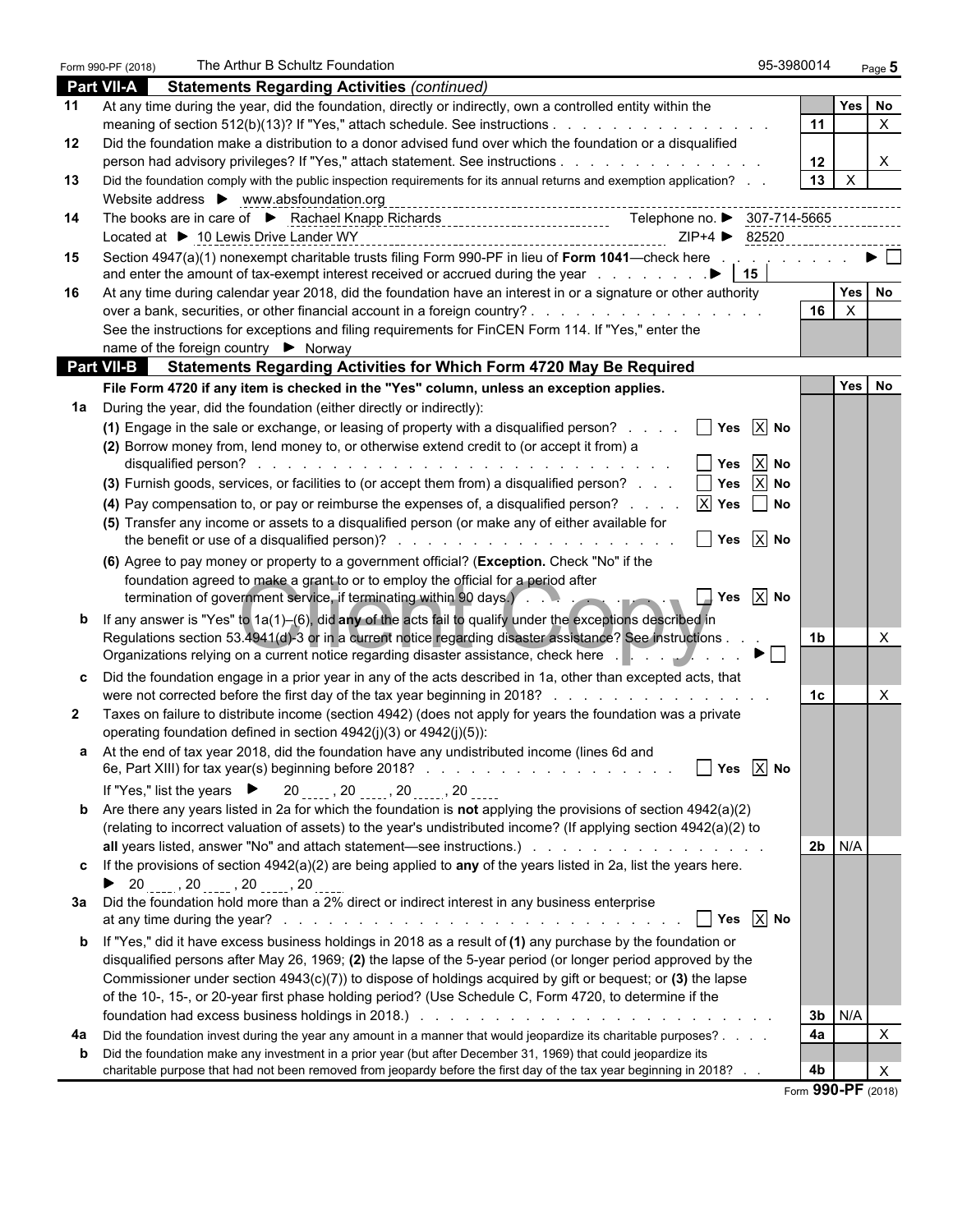|                  | Form 990-PF (2018)     | The Arthur B Schultz Foundation                                                                                                                                                                                                                                                |                                                                 |                               |                                                                                | 95-3980014           |                  | Page $6$ |
|------------------|------------------------|--------------------------------------------------------------------------------------------------------------------------------------------------------------------------------------------------------------------------------------------------------------------------------|-----------------------------------------------------------------|-------------------------------|--------------------------------------------------------------------------------|----------------------|------------------|----------|
|                  | <b>Part VII-B</b>      | Statements Regarding Activities for Which Form 4720 May Be Required (continued)                                                                                                                                                                                                |                                                                 |                               |                                                                                |                      |                  |          |
| 5а               |                        | During the year, did the foundation pay or incur any amount to:<br>(1) Carry on propaganda, or otherwise attempt to influence legislation (section $4945(e)$ )?                                                                                                                |                                                                 |                               | $\blacksquare$ Yes $\blacksquare$ No                                           |                      | Yes              | No       |
|                  |                        | (2) Influence the outcome of any specific public election (see section 4955); or to carry on,                                                                                                                                                                                  |                                                                 |                               | $\boxed{\phantom{1}}$ Yes $\boxed{\phantom{1}}$ No                             |                      |                  |          |
|                  |                        | (3) Provide a grant to an individual for travel, study, or other similar purposes?                                                                                                                                                                                             |                                                                 |                               | $\boxed{\phantom{1}}$ Yes $\boxed{\phantom{1}}$ No                             |                      |                  |          |
|                  |                        | (4) Provide a grant to an organization other than a charitable, etc., organization described in                                                                                                                                                                                |                                                                 |                               | $X$ Yes $\Box$ No                                                              |                      |                  |          |
|                  |                        | (5) Provide for any purpose other than religious, charitable, scientific, literary, or educational<br>purposes, or for the prevention of cruelty to children or animals?                                                                                                       |                                                                 |                               | $\boxed{\phantom{1}}$ Yes $\boxed{\phantom{1}}$ No                             |                      |                  |          |
| b                |                        | If any answer is "Yes" to 5a(1)-(5), did any of the transactions fail to qualify under the exceptions described in<br>Regulations section 53.4945 or in a current notice regarding disaster assistance? See instructions                                                       |                                                                 |                               |                                                                                | <b>5b</b>            |                  | X        |
| C.               |                        | Organizations relying on a current notice regarding disaster assistance, check here residence is a contact of<br>If the answer is "Yes" to question 5a(4), does the foundation claim exemption from the tax<br>because it maintained expenditure responsibility for the grant? |                                                                 |                               | $\blacktriangleright \Box$<br>$X$ Yes $\Box$ No                                |                      |                  |          |
| 6а               |                        | If "Yes," attach the statement required by Regulations section 53.4945–5(d).<br>Did the foundation, during the year, receive any funds, directly or indirectly, to pay premiums                                                                                                |                                                                 |                               | $\Box$ Yes $\overline{X}$ No                                                   |                      |                  |          |
| b                |                        | Did the foundation, during the year, pay premiums, directly or indirectly, on a personal benefit contract?<br>If "Yes" to 6b, file Form 8870.                                                                                                                                  |                                                                 |                               |                                                                                | 6b                   |                  | х        |
| 7a<br>b          |                        | At any time during the tax year, was the foundation a party to a prohibited tax shelter transaction?<br>If "Yes," did the foundation receive any proceeds or have any net income attributable to the transaction?                                                              |                                                                 |                               | $\boxed{\phantom{1}}$ Yes $\boxed{\phantom{1}}$ No                             | 7b.                  | N/A              |          |
| 8                |                        | Is the foundation subject to the section 4960 tax on payment(s) of more than \$1,000,000 in<br>remuneration or excess parachute payment(s) during the year?                                                                                                                    |                                                                 |                               | $\Box$ Yes $\overline{X}$ No                                                   |                      |                  |          |
| <b>Part VIII</b> |                        | Information About Officers, Directors, Trustees, Foundation Managers, Highly Paid Employees,                                                                                                                                                                                   |                                                                 |                               |                                                                                |                      |                  |          |
|                  |                        | and Contractors                                                                                                                                                                                                                                                                |                                                                 |                               |                                                                                |                      |                  |          |
|                  |                        | List all officers, directors, trustees, and foundation managers and their compensation. See instructions.                                                                                                                                                                      | (b) Title, and average                                          | (c) Compensation              | (d) Contributions to                                                           |                      |                  |          |
|                  |                        | (a) Name and address                                                                                                                                                                                                                                                           | hours per week<br>devoted to position                           | (If not paid,<br>$enter -0 -$ | employee benefit plans<br>and deferred compensation                            | (e) Expense account, | other allowances |          |
|                  | See Attached Statement |                                                                                                                                                                                                                                                                                | .00                                                             | $\overline{0}$                |                                                                                |                      |                  |          |
|                  |                        |                                                                                                                                                                                                                                                                                | .00                                                             | 0                             |                                                                                |                      |                  |          |
|                  |                        |                                                                                                                                                                                                                                                                                | .00                                                             | 0                             |                                                                                |                      |                  |          |
|                  |                        |                                                                                                                                                                                                                                                                                | .00 <sub>1</sub>                                                | $\overline{0}$                |                                                                                |                      |                  |          |
| 2                | "NONE."                | Compensation of five highest-paid employees (other than those included on line 1—see instructions). If none, enter                                                                                                                                                             |                                                                 |                               |                                                                                |                      |                  |          |
|                  |                        | (a) Name and address of each employee paid more than \$50,000                                                                                                                                                                                                                  | (b) Title, and average<br>hours per week<br>devoted to position | (c) Compensation              | (d) Contributions to<br>employee benefit<br>plans and deferred<br>compensation | (e) Expense account, | other allowances |          |
| <b>NONE</b>      |                        |                                                                                                                                                                                                                                                                                |                                                                 |                               |                                                                                |                      |                  |          |
|                  |                        |                                                                                                                                                                                                                                                                                |                                                                 |                               |                                                                                |                      |                  |          |
|                  |                        |                                                                                                                                                                                                                                                                                |                                                                 |                               |                                                                                |                      |                  |          |
|                  |                        |                                                                                                                                                                                                                                                                                |                                                                 |                               |                                                                                |                      |                  |          |
|                  |                        |                                                                                                                                                                                                                                                                                |                                                                 |                               |                                                                                |                      |                  |          |
|                  |                        |                                                                                                                                                                                                                                                                                |                                                                 |                               |                                                                                |                      |                  |          |
|                  |                        |                                                                                                                                                                                                                                                                                |                                                                 |                               |                                                                                |                      |                  |          |
|                  |                        | Total number of other employees paid over \$50,000                                                                                                                                                                                                                             |                                                                 |                               |                                                                                |                      |                  |          |
|                  |                        |                                                                                                                                                                                                                                                                                |                                                                 |                               |                                                                                |                      |                  |          |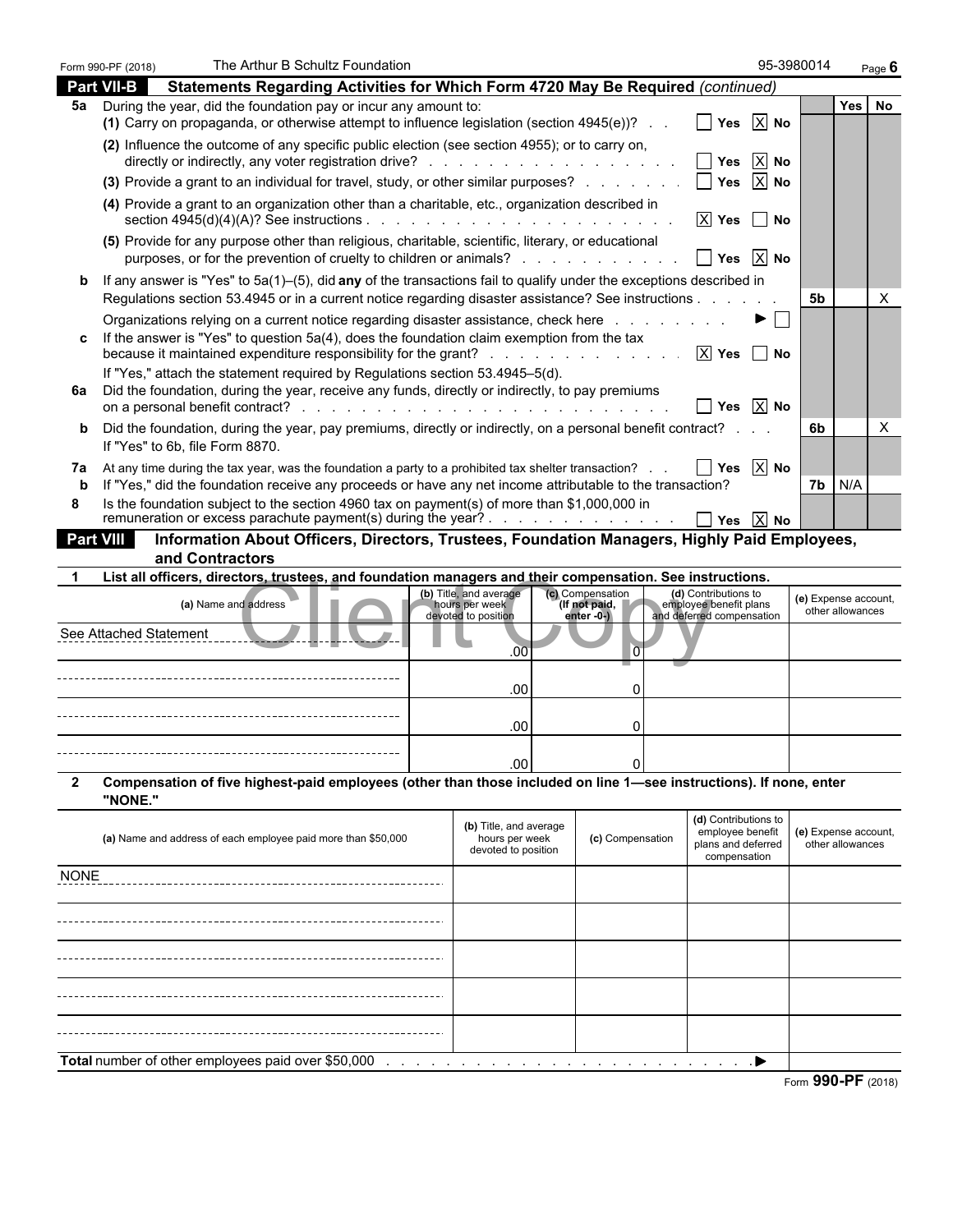| Information About Officers, Directors, Trustees, Foundation Managers, Highly Paid Employees,<br><b>Part VIII</b><br>and Contractors (continued)                                                                                 |                    |
|---------------------------------------------------------------------------------------------------------------------------------------------------------------------------------------------------------------------------------|--------------------|
| Five highest-paid independent contractors for professional services. See instructions. If none, enter "NONE."<br>3                                                                                                              |                    |
| (a) Name and address of each person paid more than \$50,000<br>(b) Type of service                                                                                                                                              | (c) Compensation   |
| <b>NONE</b>                                                                                                                                                                                                                     |                    |
|                                                                                                                                                                                                                                 |                    |
|                                                                                                                                                                                                                                 |                    |
|                                                                                                                                                                                                                                 |                    |
|                                                                                                                                                                                                                                 |                    |
|                                                                                                                                                                                                                                 |                    |
|                                                                                                                                                                                                                                 |                    |
|                                                                                                                                                                                                                                 |                    |
|                                                                                                                                                                                                                                 |                    |
| Total number of others receiving over \$50,000 for professional services enters and account of others in the service of the formula services of the number of others in the service of the formula service of the number of the | ▶                  |
| Part IX-A<br><b>Summary of Direct Charitable Activities</b>                                                                                                                                                                     |                    |
|                                                                                                                                                                                                                                 |                    |
| List the foundation's four largest direct charitable activities during the tax year. Include relevant statistical information such as the number of                                                                             | Expenses           |
| organizations and other beneficiaries served, conferences convened, research papers produced, etc.                                                                                                                              |                    |
| <b>1 NA</b>                                                                                                                                                                                                                     |                    |
|                                                                                                                                                                                                                                 |                    |
| 2                                                                                                                                                                                                                               |                    |
|                                                                                                                                                                                                                                 |                    |
|                                                                                                                                                                                                                                 |                    |
| 3                                                                                                                                                                                                                               |                    |
|                                                                                                                                                                                                                                 |                    |
|                                                                                                                                                                                                                                 |                    |
|                                                                                                                                                                                                                                 |                    |
| <b>Summary of Program-Related Investments (see instructions)</b><br>Part IX-B                                                                                                                                                   |                    |
| Describe the two largest program-related investments made by the foundation during the tax year on lines 1 and 2.                                                                                                               | Amount             |
| 1 N/A                                                                                                                                                                                                                           |                    |
|                                                                                                                                                                                                                                 |                    |
|                                                                                                                                                                                                                                 |                    |
| 2                                                                                                                                                                                                                               |                    |
|                                                                                                                                                                                                                                 |                    |
| All other program-related investments. See instructions.                                                                                                                                                                        |                    |
| 3                                                                                                                                                                                                                               |                    |
| ,一个人都是一个人的人,一个人都是一个人的人,一个人都是一个人的人,一个人都是一个人的人,一个人都是一个人的人,一个人都是一个人的人,一个人都是一个人的人,一个                                                                                                                                                |                    |
|                                                                                                                                                                                                                                 |                    |
|                                                                                                                                                                                                                                 | ▶                  |
|                                                                                                                                                                                                                                 | Form 990-PF (2018) |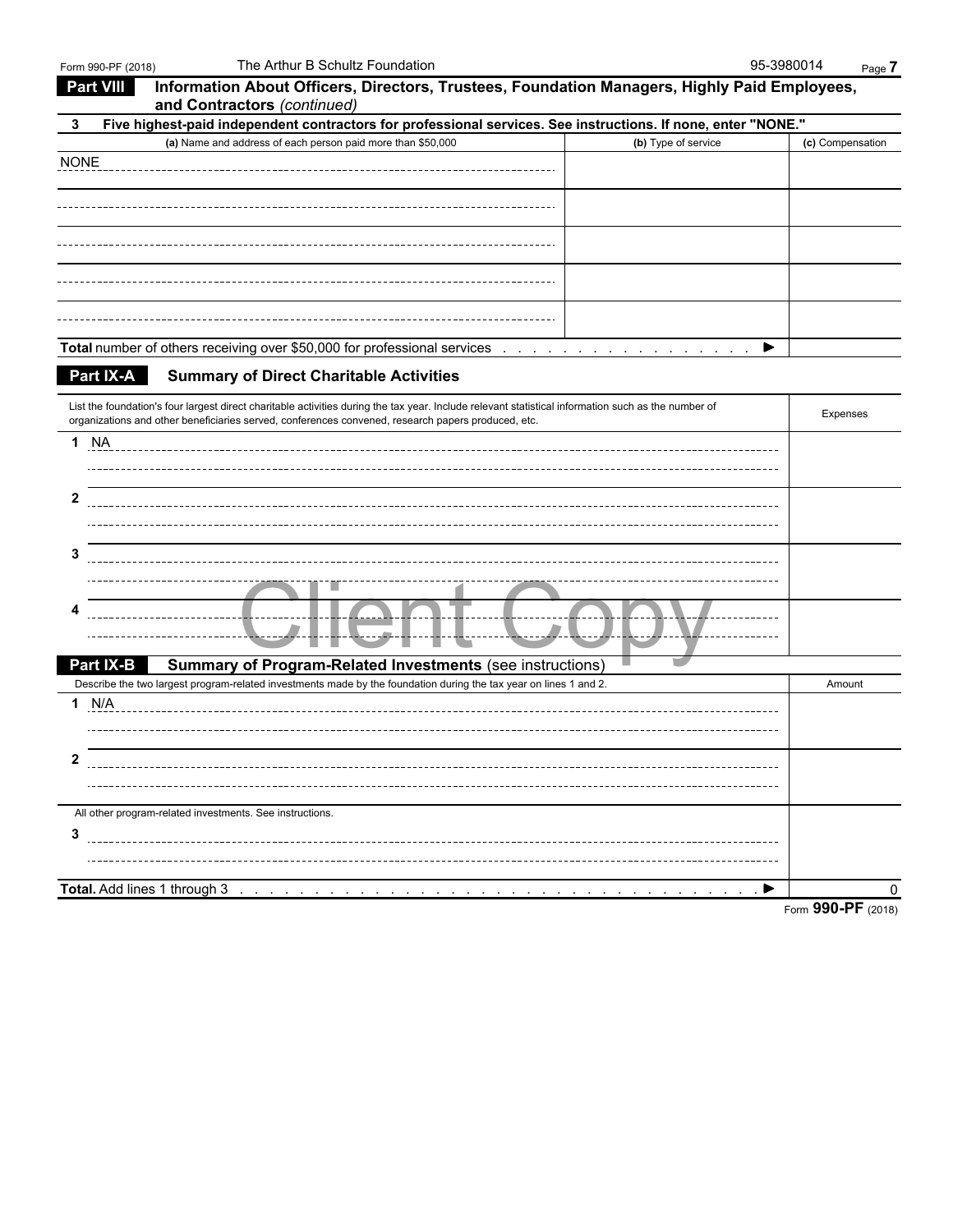| Minimum Investment Return (All domestic foundations must complete this part. Foreign foundations,<br>Part X<br>see instructions.)<br>Fair market value of assets not used (or held for use) directly in carrying out charitable, etc.,<br>1<br>purposes:<br>1a<br>а<br>1 <sub>b</sub><br>Average of monthly cash balances enterstated by the contract of the contract of the contract of the contract of the contract of the contract of the contract of the contract of the contract of the contract of the contract o<br>1 <sub>c</sub><br>1 <sub>d</sub><br>Reduction claimed for blockage or other factors reported on lines 1a and<br>$\overline{2}$<br>Acquisition indebtedness applicable to line 1 assets enter the content of the content of the content of the 1 assets and content of the content of the content of the content of the content of the content of the content of<br>2<br>$\overline{3}$<br>3<br>Cash deemed held for charitable activities. Enter 1½ % of line 3 (for greater amount, see<br>4<br>$\overline{\mathbf{4}}$<br>79,781<br>5<br>Net value of noncharitable-use assets. Subtract line 4 from line 3. Enter here and on Part V, line 4<br>5<br>6<br><b>Distributable Amount</b> (see instructions) (Section $4942(j)(3)$ and (j)(5) private operating foundations<br>and certain foreign organizations, check here $\qquad \qquad \blacktriangleright \qquad \qquad$ and do not complete this part.)<br>$\blacktriangleleft$<br>1<br>Tax on investment income for 2018 from Part VI, line 5 $\ldots$ 2a<br>34,173<br>2a<br>Income tax for 2018. (This does not include the tax from Part VI.) $\ldots$ $\ldots$   2b<br>Add lines 2a and 2b (edge) and contact the contract of the contract of the contract of the contract of the contract of the contract of the contract of the contract of the contract of the contract of the contract of the con<br>2 <sub>c</sub><br>C<br>$\overline{3}$<br>Distributable amount before adjustments. Subtract line 2c from line 1 and a subset of the subset of the Distributable amount before adjustments. Subtract line 2c from line 1<br>3<br>$\overline{\mathbf{4}}$<br>Recoveries of amounts treated as qualifying distributions enterstable and and accoveries of amounts treated as qualifying distributions<br>4<br>5<br>5<br>6<br>Deduction from distributable amount (see instructions) (and a series and a series and a series of the Deduction S<br>6<br>Distributable amount as adjusted. Subtract line 6 from line 5. Enter here and on Part XIII,<br>$\overline{7}$<br><b>Part XII Qualifying Distributions (see instructions)</b><br>Amounts paid (including administrative expenses) to accomplish charitable, etc., purposes:<br>Expenses, contributions, gifts, etc.—total from Part I, column (d), line 26<br>1a<br>a<br>1 <sub>b</sub><br>Program-related investments—total from Part IX-B resources and resources and related investments<br>Amounts paid to acquire assets used (or held for use) directly in carrying out charitable, etc.,<br>2<br>$\mathbf{2}$<br>purposes<br>.<br>Amounts set aside for specific charitable projects that satisfy the:<br>3<br>За<br>a<br>3 <sub>b</sub><br>Ŋ<br>$\overline{\mathbf{4}}$<br>4<br>Qualifying distributions. Add lines 1a through 3b. Enter here and on Part V, line 8; and Part XIII, line 4<br>5<br>Foundations that qualify under section 4940(e) for the reduced rate of tax on net investment income.<br>5<br>6<br>Adjusted qualifying distributions. Subtract line 5 from line 4 manufacturers and subsets and subsets and subsets and subsets and subsets are subsets and subsets and subsets and subsets and subsets and subsets and subsets a<br>6<br>Note. The amount on line 6 will be used in Part V, column (b), in subsequent years when calculating whether the foundation<br>qualifies for the section 4940(e) reduction of tax in those years. | The Arthur B Schultz Foundation<br>Form 990-PF (2018) | 95-3980014 | Page 8 |
|----------------------------------------------------------------------------------------------------------------------------------------------------------------------------------------------------------------------------------------------------------------------------------------------------------------------------------------------------------------------------------------------------------------------------------------------------------------------------------------------------------------------------------------------------------------------------------------------------------------------------------------------------------------------------------------------------------------------------------------------------------------------------------------------------------------------------------------------------------------------------------------------------------------------------------------------------------------------------------------------------------------------------------------------------------------------------------------------------------------------------------------------------------------------------------------------------------------------------------------------------------------------------------------------------------------------------------------------------------------------------------------------------------------------------------------------------------------------------------------------------------------------------------------------------------------------------------------------------------------------------------------------------------------------------------------------------------------------------------------------------------------------------------------------------------------------------------------------------------------------------------------------------------------------------------------------------------------------------------------------------------------------------------------------------------------------------------------------------------------------------------------------------------------------------------------------------------------------------------------------------------------------------------------------------------------------------------------------------------------------------------------------------------------------------------------------------------------------------------------------------------------------------------------------------------------------------------------------------------------------------------------------------------------------------------------------------------------------------------------------------------------------------------------------------------------------------------------------------------------------------------------------------------------------------------------------------------------------------------------------------------------------------------------------------------------------------------------------------------------------------------------------------------------------------------------------------------------------------------------------------------------------------------------------------------------------------------------------------------------------------------------------------------------------------------------------------------------------------------------------------------------------------------------------------------------------------------------------------------------------------------------------------------------------------------------------------------------------------------------------------------------------------------------------------------------------------------------------------------------------------------------------------------------------|-------------------------------------------------------|------------|--------|
| 2,798,394<br>1,514,144<br>1,006,210<br>5,318,748<br>5,318,748<br>5,238,967<br>261,948<br><b>Part XI</b><br>261,948<br>34,173<br>227,775<br>227,775<br>227,775<br>294,768<br>294,768<br>294,768                                                                                                                                                                                                                                                                                                                                                                                                                                                                                                                                                                                                                                                                                                                                                                                                                                                                                                                                                                                                                                                                                                                                                                                                                                                                                                                                                                                                                                                                                                                                                                                                                                                                                                                                                                                                                                                                                                                                                                                                                                                                                                                                                                                                                                                                                                                                                                                                                                                                                                                                                                                                                                                                                                                                                                                                                                                                                                                                                                                                                                                                                                                                                                                                                                                                                                                                                                                                                                                                                                                                                                                                                                                                                                                       |                                                       |            |        |
|                                                                                                                                                                                                                                                                                                                                                                                                                                                                                                                                                                                                                                                                                                                                                                                                                                                                                                                                                                                                                                                                                                                                                                                                                                                                                                                                                                                                                                                                                                                                                                                                                                                                                                                                                                                                                                                                                                                                                                                                                                                                                                                                                                                                                                                                                                                                                                                                                                                                                                                                                                                                                                                                                                                                                                                                                                                                                                                                                                                                                                                                                                                                                                                                                                                                                                                                                                                                                                                                                                                                                                                                                                                                                                                                                                                                                                                                                                                      |                                                       |            |        |
|                                                                                                                                                                                                                                                                                                                                                                                                                                                                                                                                                                                                                                                                                                                                                                                                                                                                                                                                                                                                                                                                                                                                                                                                                                                                                                                                                                                                                                                                                                                                                                                                                                                                                                                                                                                                                                                                                                                                                                                                                                                                                                                                                                                                                                                                                                                                                                                                                                                                                                                                                                                                                                                                                                                                                                                                                                                                                                                                                                                                                                                                                                                                                                                                                                                                                                                                                                                                                                                                                                                                                                                                                                                                                                                                                                                                                                                                                                                      |                                                       |            |        |
|                                                                                                                                                                                                                                                                                                                                                                                                                                                                                                                                                                                                                                                                                                                                                                                                                                                                                                                                                                                                                                                                                                                                                                                                                                                                                                                                                                                                                                                                                                                                                                                                                                                                                                                                                                                                                                                                                                                                                                                                                                                                                                                                                                                                                                                                                                                                                                                                                                                                                                                                                                                                                                                                                                                                                                                                                                                                                                                                                                                                                                                                                                                                                                                                                                                                                                                                                                                                                                                                                                                                                                                                                                                                                                                                                                                                                                                                                                                      |                                                       |            |        |
|                                                                                                                                                                                                                                                                                                                                                                                                                                                                                                                                                                                                                                                                                                                                                                                                                                                                                                                                                                                                                                                                                                                                                                                                                                                                                                                                                                                                                                                                                                                                                                                                                                                                                                                                                                                                                                                                                                                                                                                                                                                                                                                                                                                                                                                                                                                                                                                                                                                                                                                                                                                                                                                                                                                                                                                                                                                                                                                                                                                                                                                                                                                                                                                                                                                                                                                                                                                                                                                                                                                                                                                                                                                                                                                                                                                                                                                                                                                      |                                                       |            |        |
|                                                                                                                                                                                                                                                                                                                                                                                                                                                                                                                                                                                                                                                                                                                                                                                                                                                                                                                                                                                                                                                                                                                                                                                                                                                                                                                                                                                                                                                                                                                                                                                                                                                                                                                                                                                                                                                                                                                                                                                                                                                                                                                                                                                                                                                                                                                                                                                                                                                                                                                                                                                                                                                                                                                                                                                                                                                                                                                                                                                                                                                                                                                                                                                                                                                                                                                                                                                                                                                                                                                                                                                                                                                                                                                                                                                                                                                                                                                      |                                                       |            |        |
|                                                                                                                                                                                                                                                                                                                                                                                                                                                                                                                                                                                                                                                                                                                                                                                                                                                                                                                                                                                                                                                                                                                                                                                                                                                                                                                                                                                                                                                                                                                                                                                                                                                                                                                                                                                                                                                                                                                                                                                                                                                                                                                                                                                                                                                                                                                                                                                                                                                                                                                                                                                                                                                                                                                                                                                                                                                                                                                                                                                                                                                                                                                                                                                                                                                                                                                                                                                                                                                                                                                                                                                                                                                                                                                                                                                                                                                                                                                      |                                                       |            |        |
|                                                                                                                                                                                                                                                                                                                                                                                                                                                                                                                                                                                                                                                                                                                                                                                                                                                                                                                                                                                                                                                                                                                                                                                                                                                                                                                                                                                                                                                                                                                                                                                                                                                                                                                                                                                                                                                                                                                                                                                                                                                                                                                                                                                                                                                                                                                                                                                                                                                                                                                                                                                                                                                                                                                                                                                                                                                                                                                                                                                                                                                                                                                                                                                                                                                                                                                                                                                                                                                                                                                                                                                                                                                                                                                                                                                                                                                                                                                      |                                                       |            |        |
|                                                                                                                                                                                                                                                                                                                                                                                                                                                                                                                                                                                                                                                                                                                                                                                                                                                                                                                                                                                                                                                                                                                                                                                                                                                                                                                                                                                                                                                                                                                                                                                                                                                                                                                                                                                                                                                                                                                                                                                                                                                                                                                                                                                                                                                                                                                                                                                                                                                                                                                                                                                                                                                                                                                                                                                                                                                                                                                                                                                                                                                                                                                                                                                                                                                                                                                                                                                                                                                                                                                                                                                                                                                                                                                                                                                                                                                                                                                      |                                                       |            |        |
|                                                                                                                                                                                                                                                                                                                                                                                                                                                                                                                                                                                                                                                                                                                                                                                                                                                                                                                                                                                                                                                                                                                                                                                                                                                                                                                                                                                                                                                                                                                                                                                                                                                                                                                                                                                                                                                                                                                                                                                                                                                                                                                                                                                                                                                                                                                                                                                                                                                                                                                                                                                                                                                                                                                                                                                                                                                                                                                                                                                                                                                                                                                                                                                                                                                                                                                                                                                                                                                                                                                                                                                                                                                                                                                                                                                                                                                                                                                      |                                                       |            |        |
|                                                                                                                                                                                                                                                                                                                                                                                                                                                                                                                                                                                                                                                                                                                                                                                                                                                                                                                                                                                                                                                                                                                                                                                                                                                                                                                                                                                                                                                                                                                                                                                                                                                                                                                                                                                                                                                                                                                                                                                                                                                                                                                                                                                                                                                                                                                                                                                                                                                                                                                                                                                                                                                                                                                                                                                                                                                                                                                                                                                                                                                                                                                                                                                                                                                                                                                                                                                                                                                                                                                                                                                                                                                                                                                                                                                                                                                                                                                      |                                                       |            |        |
|                                                                                                                                                                                                                                                                                                                                                                                                                                                                                                                                                                                                                                                                                                                                                                                                                                                                                                                                                                                                                                                                                                                                                                                                                                                                                                                                                                                                                                                                                                                                                                                                                                                                                                                                                                                                                                                                                                                                                                                                                                                                                                                                                                                                                                                                                                                                                                                                                                                                                                                                                                                                                                                                                                                                                                                                                                                                                                                                                                                                                                                                                                                                                                                                                                                                                                                                                                                                                                                                                                                                                                                                                                                                                                                                                                                                                                                                                                                      |                                                       |            |        |
|                                                                                                                                                                                                                                                                                                                                                                                                                                                                                                                                                                                                                                                                                                                                                                                                                                                                                                                                                                                                                                                                                                                                                                                                                                                                                                                                                                                                                                                                                                                                                                                                                                                                                                                                                                                                                                                                                                                                                                                                                                                                                                                                                                                                                                                                                                                                                                                                                                                                                                                                                                                                                                                                                                                                                                                                                                                                                                                                                                                                                                                                                                                                                                                                                                                                                                                                                                                                                                                                                                                                                                                                                                                                                                                                                                                                                                                                                                                      |                                                       |            |        |
|                                                                                                                                                                                                                                                                                                                                                                                                                                                                                                                                                                                                                                                                                                                                                                                                                                                                                                                                                                                                                                                                                                                                                                                                                                                                                                                                                                                                                                                                                                                                                                                                                                                                                                                                                                                                                                                                                                                                                                                                                                                                                                                                                                                                                                                                                                                                                                                                                                                                                                                                                                                                                                                                                                                                                                                                                                                                                                                                                                                                                                                                                                                                                                                                                                                                                                                                                                                                                                                                                                                                                                                                                                                                                                                                                                                                                                                                                                                      |                                                       |            |        |
|                                                                                                                                                                                                                                                                                                                                                                                                                                                                                                                                                                                                                                                                                                                                                                                                                                                                                                                                                                                                                                                                                                                                                                                                                                                                                                                                                                                                                                                                                                                                                                                                                                                                                                                                                                                                                                                                                                                                                                                                                                                                                                                                                                                                                                                                                                                                                                                                                                                                                                                                                                                                                                                                                                                                                                                                                                                                                                                                                                                                                                                                                                                                                                                                                                                                                                                                                                                                                                                                                                                                                                                                                                                                                                                                                                                                                                                                                                                      |                                                       |            |        |
|                                                                                                                                                                                                                                                                                                                                                                                                                                                                                                                                                                                                                                                                                                                                                                                                                                                                                                                                                                                                                                                                                                                                                                                                                                                                                                                                                                                                                                                                                                                                                                                                                                                                                                                                                                                                                                                                                                                                                                                                                                                                                                                                                                                                                                                                                                                                                                                                                                                                                                                                                                                                                                                                                                                                                                                                                                                                                                                                                                                                                                                                                                                                                                                                                                                                                                                                                                                                                                                                                                                                                                                                                                                                                                                                                                                                                                                                                                                      |                                                       |            |        |
|                                                                                                                                                                                                                                                                                                                                                                                                                                                                                                                                                                                                                                                                                                                                                                                                                                                                                                                                                                                                                                                                                                                                                                                                                                                                                                                                                                                                                                                                                                                                                                                                                                                                                                                                                                                                                                                                                                                                                                                                                                                                                                                                                                                                                                                                                                                                                                                                                                                                                                                                                                                                                                                                                                                                                                                                                                                                                                                                                                                                                                                                                                                                                                                                                                                                                                                                                                                                                                                                                                                                                                                                                                                                                                                                                                                                                                                                                                                      |                                                       |            |        |
|                                                                                                                                                                                                                                                                                                                                                                                                                                                                                                                                                                                                                                                                                                                                                                                                                                                                                                                                                                                                                                                                                                                                                                                                                                                                                                                                                                                                                                                                                                                                                                                                                                                                                                                                                                                                                                                                                                                                                                                                                                                                                                                                                                                                                                                                                                                                                                                                                                                                                                                                                                                                                                                                                                                                                                                                                                                                                                                                                                                                                                                                                                                                                                                                                                                                                                                                                                                                                                                                                                                                                                                                                                                                                                                                                                                                                                                                                                                      |                                                       |            |        |
|                                                                                                                                                                                                                                                                                                                                                                                                                                                                                                                                                                                                                                                                                                                                                                                                                                                                                                                                                                                                                                                                                                                                                                                                                                                                                                                                                                                                                                                                                                                                                                                                                                                                                                                                                                                                                                                                                                                                                                                                                                                                                                                                                                                                                                                                                                                                                                                                                                                                                                                                                                                                                                                                                                                                                                                                                                                                                                                                                                                                                                                                                                                                                                                                                                                                                                                                                                                                                                                                                                                                                                                                                                                                                                                                                                                                                                                                                                                      |                                                       |            |        |
|                                                                                                                                                                                                                                                                                                                                                                                                                                                                                                                                                                                                                                                                                                                                                                                                                                                                                                                                                                                                                                                                                                                                                                                                                                                                                                                                                                                                                                                                                                                                                                                                                                                                                                                                                                                                                                                                                                                                                                                                                                                                                                                                                                                                                                                                                                                                                                                                                                                                                                                                                                                                                                                                                                                                                                                                                                                                                                                                                                                                                                                                                                                                                                                                                                                                                                                                                                                                                                                                                                                                                                                                                                                                                                                                                                                                                                                                                                                      |                                                       |            |        |
|                                                                                                                                                                                                                                                                                                                                                                                                                                                                                                                                                                                                                                                                                                                                                                                                                                                                                                                                                                                                                                                                                                                                                                                                                                                                                                                                                                                                                                                                                                                                                                                                                                                                                                                                                                                                                                                                                                                                                                                                                                                                                                                                                                                                                                                                                                                                                                                                                                                                                                                                                                                                                                                                                                                                                                                                                                                                                                                                                                                                                                                                                                                                                                                                                                                                                                                                                                                                                                                                                                                                                                                                                                                                                                                                                                                                                                                                                                                      |                                                       |            |        |
|                                                                                                                                                                                                                                                                                                                                                                                                                                                                                                                                                                                                                                                                                                                                                                                                                                                                                                                                                                                                                                                                                                                                                                                                                                                                                                                                                                                                                                                                                                                                                                                                                                                                                                                                                                                                                                                                                                                                                                                                                                                                                                                                                                                                                                                                                                                                                                                                                                                                                                                                                                                                                                                                                                                                                                                                                                                                                                                                                                                                                                                                                                                                                                                                                                                                                                                                                                                                                                                                                                                                                                                                                                                                                                                                                                                                                                                                                                                      |                                                       |            |        |
|                                                                                                                                                                                                                                                                                                                                                                                                                                                                                                                                                                                                                                                                                                                                                                                                                                                                                                                                                                                                                                                                                                                                                                                                                                                                                                                                                                                                                                                                                                                                                                                                                                                                                                                                                                                                                                                                                                                                                                                                                                                                                                                                                                                                                                                                                                                                                                                                                                                                                                                                                                                                                                                                                                                                                                                                                                                                                                                                                                                                                                                                                                                                                                                                                                                                                                                                                                                                                                                                                                                                                                                                                                                                                                                                                                                                                                                                                                                      |                                                       |            |        |
|                                                                                                                                                                                                                                                                                                                                                                                                                                                                                                                                                                                                                                                                                                                                                                                                                                                                                                                                                                                                                                                                                                                                                                                                                                                                                                                                                                                                                                                                                                                                                                                                                                                                                                                                                                                                                                                                                                                                                                                                                                                                                                                                                                                                                                                                                                                                                                                                                                                                                                                                                                                                                                                                                                                                                                                                                                                                                                                                                                                                                                                                                                                                                                                                                                                                                                                                                                                                                                                                                                                                                                                                                                                                                                                                                                                                                                                                                                                      |                                                       |            |        |
|                                                                                                                                                                                                                                                                                                                                                                                                                                                                                                                                                                                                                                                                                                                                                                                                                                                                                                                                                                                                                                                                                                                                                                                                                                                                                                                                                                                                                                                                                                                                                                                                                                                                                                                                                                                                                                                                                                                                                                                                                                                                                                                                                                                                                                                                                                                                                                                                                                                                                                                                                                                                                                                                                                                                                                                                                                                                                                                                                                                                                                                                                                                                                                                                                                                                                                                                                                                                                                                                                                                                                                                                                                                                                                                                                                                                                                                                                                                      |                                                       |            |        |
|                                                                                                                                                                                                                                                                                                                                                                                                                                                                                                                                                                                                                                                                                                                                                                                                                                                                                                                                                                                                                                                                                                                                                                                                                                                                                                                                                                                                                                                                                                                                                                                                                                                                                                                                                                                                                                                                                                                                                                                                                                                                                                                                                                                                                                                                                                                                                                                                                                                                                                                                                                                                                                                                                                                                                                                                                                                                                                                                                                                                                                                                                                                                                                                                                                                                                                                                                                                                                                                                                                                                                                                                                                                                                                                                                                                                                                                                                                                      |                                                       |            |        |
|                                                                                                                                                                                                                                                                                                                                                                                                                                                                                                                                                                                                                                                                                                                                                                                                                                                                                                                                                                                                                                                                                                                                                                                                                                                                                                                                                                                                                                                                                                                                                                                                                                                                                                                                                                                                                                                                                                                                                                                                                                                                                                                                                                                                                                                                                                                                                                                                                                                                                                                                                                                                                                                                                                                                                                                                                                                                                                                                                                                                                                                                                                                                                                                                                                                                                                                                                                                                                                                                                                                                                                                                                                                                                                                                                                                                                                                                                                                      |                                                       |            |        |
|                                                                                                                                                                                                                                                                                                                                                                                                                                                                                                                                                                                                                                                                                                                                                                                                                                                                                                                                                                                                                                                                                                                                                                                                                                                                                                                                                                                                                                                                                                                                                                                                                                                                                                                                                                                                                                                                                                                                                                                                                                                                                                                                                                                                                                                                                                                                                                                                                                                                                                                                                                                                                                                                                                                                                                                                                                                                                                                                                                                                                                                                                                                                                                                                                                                                                                                                                                                                                                                                                                                                                                                                                                                                                                                                                                                                                                                                                                                      |                                                       |            |        |
|                                                                                                                                                                                                                                                                                                                                                                                                                                                                                                                                                                                                                                                                                                                                                                                                                                                                                                                                                                                                                                                                                                                                                                                                                                                                                                                                                                                                                                                                                                                                                                                                                                                                                                                                                                                                                                                                                                                                                                                                                                                                                                                                                                                                                                                                                                                                                                                                                                                                                                                                                                                                                                                                                                                                                                                                                                                                                                                                                                                                                                                                                                                                                                                                                                                                                                                                                                                                                                                                                                                                                                                                                                                                                                                                                                                                                                                                                                                      |                                                       |            |        |
|                                                                                                                                                                                                                                                                                                                                                                                                                                                                                                                                                                                                                                                                                                                                                                                                                                                                                                                                                                                                                                                                                                                                                                                                                                                                                                                                                                                                                                                                                                                                                                                                                                                                                                                                                                                                                                                                                                                                                                                                                                                                                                                                                                                                                                                                                                                                                                                                                                                                                                                                                                                                                                                                                                                                                                                                                                                                                                                                                                                                                                                                                                                                                                                                                                                                                                                                                                                                                                                                                                                                                                                                                                                                                                                                                                                                                                                                                                                      |                                                       |            |        |
|                                                                                                                                                                                                                                                                                                                                                                                                                                                                                                                                                                                                                                                                                                                                                                                                                                                                                                                                                                                                                                                                                                                                                                                                                                                                                                                                                                                                                                                                                                                                                                                                                                                                                                                                                                                                                                                                                                                                                                                                                                                                                                                                                                                                                                                                                                                                                                                                                                                                                                                                                                                                                                                                                                                                                                                                                                                                                                                                                                                                                                                                                                                                                                                                                                                                                                                                                                                                                                                                                                                                                                                                                                                                                                                                                                                                                                                                                                                      |                                                       |            |        |
|                                                                                                                                                                                                                                                                                                                                                                                                                                                                                                                                                                                                                                                                                                                                                                                                                                                                                                                                                                                                                                                                                                                                                                                                                                                                                                                                                                                                                                                                                                                                                                                                                                                                                                                                                                                                                                                                                                                                                                                                                                                                                                                                                                                                                                                                                                                                                                                                                                                                                                                                                                                                                                                                                                                                                                                                                                                                                                                                                                                                                                                                                                                                                                                                                                                                                                                                                                                                                                                                                                                                                                                                                                                                                                                                                                                                                                                                                                                      |                                                       |            |        |
|                                                                                                                                                                                                                                                                                                                                                                                                                                                                                                                                                                                                                                                                                                                                                                                                                                                                                                                                                                                                                                                                                                                                                                                                                                                                                                                                                                                                                                                                                                                                                                                                                                                                                                                                                                                                                                                                                                                                                                                                                                                                                                                                                                                                                                                                                                                                                                                                                                                                                                                                                                                                                                                                                                                                                                                                                                                                                                                                                                                                                                                                                                                                                                                                                                                                                                                                                                                                                                                                                                                                                                                                                                                                                                                                                                                                                                                                                                                      |                                                       |            |        |
|                                                                                                                                                                                                                                                                                                                                                                                                                                                                                                                                                                                                                                                                                                                                                                                                                                                                                                                                                                                                                                                                                                                                                                                                                                                                                                                                                                                                                                                                                                                                                                                                                                                                                                                                                                                                                                                                                                                                                                                                                                                                                                                                                                                                                                                                                                                                                                                                                                                                                                                                                                                                                                                                                                                                                                                                                                                                                                                                                                                                                                                                                                                                                                                                                                                                                                                                                                                                                                                                                                                                                                                                                                                                                                                                                                                                                                                                                                                      |                                                       |            |        |
|                                                                                                                                                                                                                                                                                                                                                                                                                                                                                                                                                                                                                                                                                                                                                                                                                                                                                                                                                                                                                                                                                                                                                                                                                                                                                                                                                                                                                                                                                                                                                                                                                                                                                                                                                                                                                                                                                                                                                                                                                                                                                                                                                                                                                                                                                                                                                                                                                                                                                                                                                                                                                                                                                                                                                                                                                                                                                                                                                                                                                                                                                                                                                                                                                                                                                                                                                                                                                                                                                                                                                                                                                                                                                                                                                                                                                                                                                                                      |                                                       |            |        |
|                                                                                                                                                                                                                                                                                                                                                                                                                                                                                                                                                                                                                                                                                                                                                                                                                                                                                                                                                                                                                                                                                                                                                                                                                                                                                                                                                                                                                                                                                                                                                                                                                                                                                                                                                                                                                                                                                                                                                                                                                                                                                                                                                                                                                                                                                                                                                                                                                                                                                                                                                                                                                                                                                                                                                                                                                                                                                                                                                                                                                                                                                                                                                                                                                                                                                                                                                                                                                                                                                                                                                                                                                                                                                                                                                                                                                                                                                                                      |                                                       |            |        |
|                                                                                                                                                                                                                                                                                                                                                                                                                                                                                                                                                                                                                                                                                                                                                                                                                                                                                                                                                                                                                                                                                                                                                                                                                                                                                                                                                                                                                                                                                                                                                                                                                                                                                                                                                                                                                                                                                                                                                                                                                                                                                                                                                                                                                                                                                                                                                                                                                                                                                                                                                                                                                                                                                                                                                                                                                                                                                                                                                                                                                                                                                                                                                                                                                                                                                                                                                                                                                                                                                                                                                                                                                                                                                                                                                                                                                                                                                                                      |                                                       |            |        |
|                                                                                                                                                                                                                                                                                                                                                                                                                                                                                                                                                                                                                                                                                                                                                                                                                                                                                                                                                                                                                                                                                                                                                                                                                                                                                                                                                                                                                                                                                                                                                                                                                                                                                                                                                                                                                                                                                                                                                                                                                                                                                                                                                                                                                                                                                                                                                                                                                                                                                                                                                                                                                                                                                                                                                                                                                                                                                                                                                                                                                                                                                                                                                                                                                                                                                                                                                                                                                                                                                                                                                                                                                                                                                                                                                                                                                                                                                                                      |                                                       |            |        |
|                                                                                                                                                                                                                                                                                                                                                                                                                                                                                                                                                                                                                                                                                                                                                                                                                                                                                                                                                                                                                                                                                                                                                                                                                                                                                                                                                                                                                                                                                                                                                                                                                                                                                                                                                                                                                                                                                                                                                                                                                                                                                                                                                                                                                                                                                                                                                                                                                                                                                                                                                                                                                                                                                                                                                                                                                                                                                                                                                                                                                                                                                                                                                                                                                                                                                                                                                                                                                                                                                                                                                                                                                                                                                                                                                                                                                                                                                                                      |                                                       |            |        |
|                                                                                                                                                                                                                                                                                                                                                                                                                                                                                                                                                                                                                                                                                                                                                                                                                                                                                                                                                                                                                                                                                                                                                                                                                                                                                                                                                                                                                                                                                                                                                                                                                                                                                                                                                                                                                                                                                                                                                                                                                                                                                                                                                                                                                                                                                                                                                                                                                                                                                                                                                                                                                                                                                                                                                                                                                                                                                                                                                                                                                                                                                                                                                                                                                                                                                                                                                                                                                                                                                                                                                                                                                                                                                                                                                                                                                                                                                                                      |                                                       |            |        |
|                                                                                                                                                                                                                                                                                                                                                                                                                                                                                                                                                                                                                                                                                                                                                                                                                                                                                                                                                                                                                                                                                                                                                                                                                                                                                                                                                                                                                                                                                                                                                                                                                                                                                                                                                                                                                                                                                                                                                                                                                                                                                                                                                                                                                                                                                                                                                                                                                                                                                                                                                                                                                                                                                                                                                                                                                                                                                                                                                                                                                                                                                                                                                                                                                                                                                                                                                                                                                                                                                                                                                                                                                                                                                                                                                                                                                                                                                                                      |                                                       |            |        |
|                                                                                                                                                                                                                                                                                                                                                                                                                                                                                                                                                                                                                                                                                                                                                                                                                                                                                                                                                                                                                                                                                                                                                                                                                                                                                                                                                                                                                                                                                                                                                                                                                                                                                                                                                                                                                                                                                                                                                                                                                                                                                                                                                                                                                                                                                                                                                                                                                                                                                                                                                                                                                                                                                                                                                                                                                                                                                                                                                                                                                                                                                                                                                                                                                                                                                                                                                                                                                                                                                                                                                                                                                                                                                                                                                                                                                                                                                                                      |                                                       |            |        |
|                                                                                                                                                                                                                                                                                                                                                                                                                                                                                                                                                                                                                                                                                                                                                                                                                                                                                                                                                                                                                                                                                                                                                                                                                                                                                                                                                                                                                                                                                                                                                                                                                                                                                                                                                                                                                                                                                                                                                                                                                                                                                                                                                                                                                                                                                                                                                                                                                                                                                                                                                                                                                                                                                                                                                                                                                                                                                                                                                                                                                                                                                                                                                                                                                                                                                                                                                                                                                                                                                                                                                                                                                                                                                                                                                                                                                                                                                                                      |                                                       |            |        |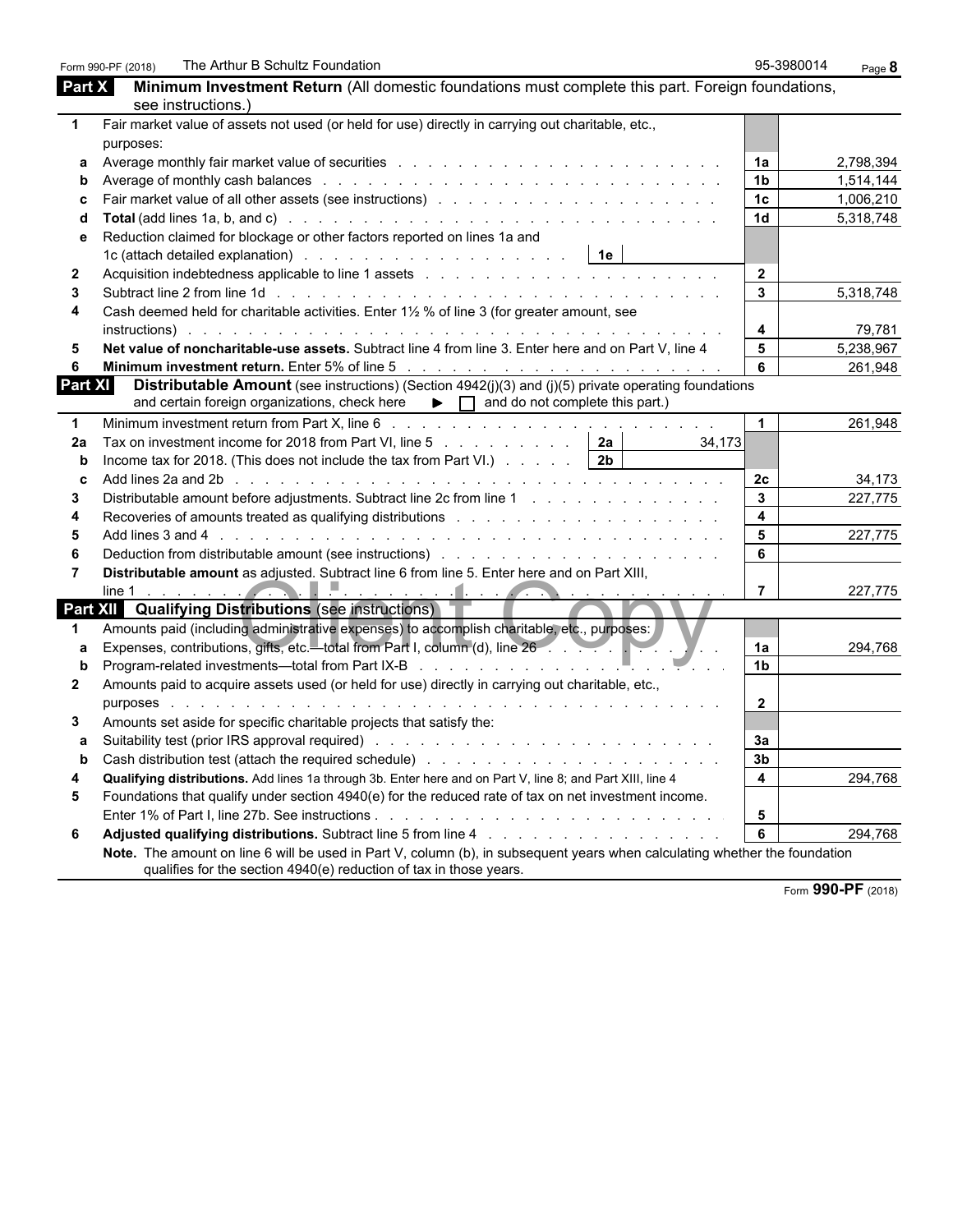| Part XIII    | Undistributed Income (see instructions)                         |               |                            |             |             |
|--------------|-----------------------------------------------------------------|---------------|----------------------------|-------------|-------------|
| 1            | Distributable amount for 2018 from Part XI,                     | (a)<br>Corpus | (b)<br>Years prior to 2017 | (c)<br>2017 | (d)<br>2018 |
|              | $line 7$                                                        |               |                            |             | 227,775     |
| $\mathbf{2}$ | Undistributed income, if any, as of the end of 2018:            |               |                            |             |             |
| a            | Enter amount for 2017 only                                      |               |                            | 0           |             |
| b            | 20, 20, 20<br>Total for prior years:                            |               |                            |             |             |
| 3            | Excess distributions carryover, if any, to 2018:                |               |                            |             |             |
|              | <b>a</b> From 2013 $\vert$<br>6,458                             |               |                            |             |             |
|              | From 2014 $\ldots$ $\ldots$ $\ldots$<br>420.478                 |               |                            |             |             |
|              | 188,955<br>From 2014 $\ldots$ $\ldots$ $\ldots$                 |               |                            |             |             |
|              | From 2016 $\ldots$ $\ldots$ $\ldots$<br>35,436<br><b>Common</b> |               |                            |             |             |
|              | From 2017 $\ldots$ <u>  _ _ _ _</u><br>58,208                   |               |                            |             |             |
|              | Total of lines 3a through e                                     | 709,535       |                            |             |             |
| 4            | Qualifying distributions for 2018 from Part XII,                |               |                            |             |             |
|              | line 4: $\blacktriangleright$<br>\$<br>294,768                  |               |                            |             |             |
|              | Applied to 2017, but not more than line 2a                      |               |                            |             |             |
|              | <b>b</b> Applied to undistributed income of prior years         |               |                            |             |             |
|              | (Election required—see instructions)                            |               |                            |             |             |
|              | c Treated as distributions out of corpus (Election              |               |                            |             |             |
|              | required—see instructions)                                      |               |                            |             |             |
|              | <b>d</b> Applied to 2018 distributable amount                   |               |                            |             | 227,775     |
|              | e Remaining amount distributed out of corpus                    | 66,993        |                            |             |             |
| 5            | Excess distributions carryover applied to 2018.                 |               |                            |             |             |
|              | (If an amount appears in column (d), the same                   |               |                            |             |             |
|              | amount must be shown in column $(a)$ .). $\ldots$               |               |                            |             |             |
| 6            | Enter the net total of each column as                           |               |                            |             |             |
|              | indicated below:                                                |               |                            |             |             |
|              | a Corpus. Add lines 3f, 4c, and 4e. Subtract line 5             | 776,528       |                            |             |             |
|              | <b>b</b> Prior years' undistributed income. Subtract            |               |                            |             |             |
|              | line 4b from line 2b $\sim$                                     |               |                            |             |             |
|              | c Enter the amount of prior years' undistributed                |               |                            |             |             |
|              | income for which a notice of deficiency has                     |               |                            |             |             |
|              | been issued, or on which the section 4942(a)                    |               |                            |             |             |
|              | tax has been previously assessed                                |               |                            |             |             |
|              | d Subtract line 6c from line 6b. Taxable                        |               |                            |             |             |
|              | amount-see instructions                                         |               |                            |             |             |
| е            | Undistributed income for 2017. Subtract line                    |               |                            |             |             |
|              | 4a from line 2a. Taxable amount-see                             |               |                            |             |             |
|              | instructions<br>and the contract of the contract of             |               |                            | 0           |             |
| f            | Undistributed income for 2018. Subtract lines                   |               |                            |             |             |
|              | 4d and 5 from line 1. This amount must be                       |               |                            |             |             |
|              | distributed in 2019 $\ldots$ $\ldots$ $\ldots$                  |               |                            |             | 0           |
| $\mathbf{7}$ | Amounts treated as distributions out of corpus                  |               |                            |             |             |
|              | to satisfy requirements imposed by section                      |               |                            |             |             |
|              | 170(b)(1)(F) or 4942(g)(3) (Election may be                     |               |                            |             |             |
|              | required—see instructions).                                     |               |                            |             |             |
| 8            | Excess distributions carryover from 2013 not                    |               |                            |             |             |
|              | applied on line 5 or line 7 (see instructions)                  | 6,458         |                            |             |             |
| 9            | Excess distributions carryover to 2019.                         |               |                            |             |             |
|              | Subtract lines 7 and 8 from line 6a                             | 770,070       |                            |             |             |
| 10           | Analysis of line 9:                                             |               |                            |             |             |
|              | a Excess from $2014$<br>420,478                                 |               |                            |             |             |
| b            | Excess from 2014 $\ldots$ $\ldots$<br>188,955                   |               |                            |             |             |
|              | Excess from $2016$ .<br>35,436                                  |               |                            |             |             |
| d            | Excess from 2017 $\ldots$ $\ldots$<br>58,208                    |               |                            |             |             |
|              | 66,993<br><b>e</b> Excess from 2018 $\ldots$                    |               |                            |             |             |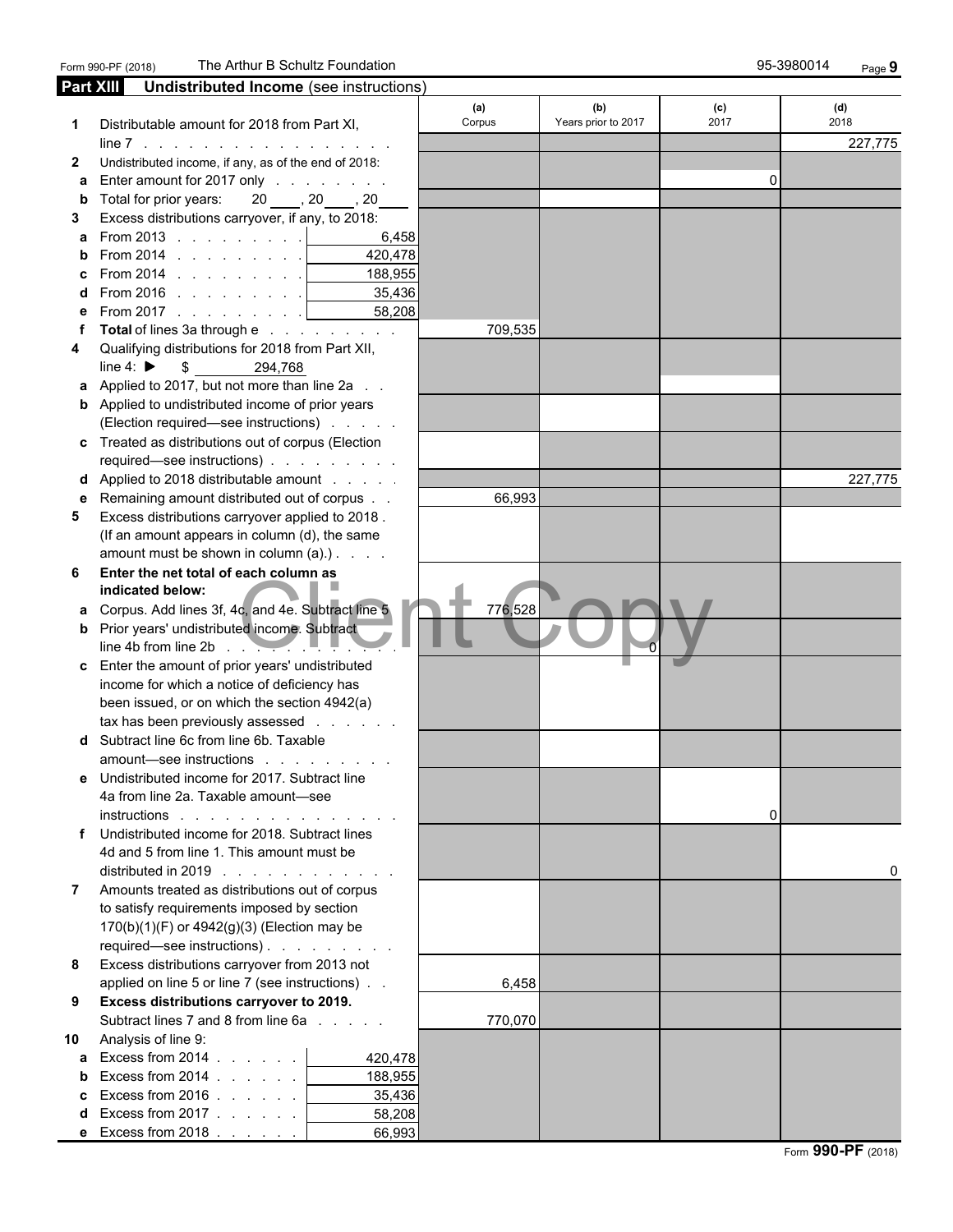|                | The Arthur B Schultz Foundation<br>Form 990-PF (2018)                                                                                                                                                                                                                                                                                                                                                                       |          |          |               | 95-3980014    | Page 10    |
|----------------|-----------------------------------------------------------------------------------------------------------------------------------------------------------------------------------------------------------------------------------------------------------------------------------------------------------------------------------------------------------------------------------------------------------------------------|----------|----------|---------------|---------------|------------|
| Part XIV       | Private Operating Foundations (see instructions and Part VII-A, question 9)                                                                                                                                                                                                                                                                                                                                                 |          |          |               |               | N/A        |
|                | 1a If the foundation has received a ruling or determination letter that it is a private operating                                                                                                                                                                                                                                                                                                                           |          |          |               |               |            |
|                | foundation, and the ruling is effective for 2018, enter the date of the ruling                                                                                                                                                                                                                                                                                                                                              |          |          |               |               |            |
| b              | Check box to indicate whether the foundation is a private operating foundation described in section                                                                                                                                                                                                                                                                                                                         |          |          |               | 4942(j)(3) or | 4942(j)(5) |
| 2a             | Enter the lesser of the adjusted net<br>income from Part I or the minimum                                                                                                                                                                                                                                                                                                                                                   | Tax year |          | Prior 3 years |               | (e) Total  |
|                | investment return from Part X for                                                                                                                                                                                                                                                                                                                                                                                           | (a) 2018 | (b) 2017 | $(c)$ 2016    | $(d)$ 2015    |            |
|                | each year listed $\ldots$ $\ldots$ $\ldots$ $\ldots$                                                                                                                                                                                                                                                                                                                                                                        |          |          |               |               |            |
|                | 85% of line 2a<br>$\mathbf{r}$ and $\mathbf{r}$ are the set of the set of the set of the set of the set of the set of the set of the set of the set of the set of the set of the set of the set of the set of the set of the set of the set of the set                                                                                                                                                                      |          |          |               |               |            |
| c              | Qualifying distributions from Part XII,<br>line 4 for each year listed                                                                                                                                                                                                                                                                                                                                                      |          |          |               |               |            |
| d              | Amounts included in line 2c not used directly<br>for active conduct of exempt activities.                                                                                                                                                                                                                                                                                                                                   |          |          |               |               | 0          |
| е              | Qualifying distributions made directly<br>for active conduct of exempt activities.<br>Subtract line 2d from line 2c<br>$\sim$ $\sim$                                                                                                                                                                                                                                                                                        |          |          |               |               | 0          |
| 3<br>a         | Complete 3a, b, or c for the<br>alternative test relied upon:<br>"Assets" alternative test-enter:                                                                                                                                                                                                                                                                                                                           |          |          |               |               |            |
|                | (1) Value of all assets<br>(2) Value of assets qualifying under                                                                                                                                                                                                                                                                                                                                                             |          |          |               |               | 0          |
| b              | section $4942(j)(3)(B)(i)$<br>"Endowment" alternative test-enter 2/3<br>of minimum investment return shown in                                                                                                                                                                                                                                                                                                               |          |          |               |               |            |
|                | Part X, line 6 for each year listed                                                                                                                                                                                                                                                                                                                                                                                         |          |          |               |               | 0          |
| c              | "Support" alternative test-enter:<br>(1) Total support other than gross<br>investment income (interest,<br>dividends, rents, payments on<br>securities loans (section<br>$512(a)(5)$ , or royalties).                                                                                                                                                                                                                       |          |          |               |               | 0          |
|                | (2) Support from general public<br>and 5 or more exempt<br>organizations as provided in<br>section $4942(j)(3)(B)(iii)$ . $\blacksquare$                                                                                                                                                                                                                                                                                    |          |          |               |               |            |
|                | (3) Largest amount of support from                                                                                                                                                                                                                                                                                                                                                                                          |          |          |               |               |            |
|                | an exempt organization.                                                                                                                                                                                                                                                                                                                                                                                                     |          |          |               |               |            |
|                | (4) Gross investment income.                                                                                                                                                                                                                                                                                                                                                                                                |          |          |               |               |            |
| <b>Part XV</b> | Supplementary Information (Complete this part only if the foundation had \$5,000 or more in assets at                                                                                                                                                                                                                                                                                                                       |          |          |               |               |            |
|                | any time during the year-see instructions.)                                                                                                                                                                                                                                                                                                                                                                                 |          |          |               |               |            |
| 1<br>a         | <b>Information Regarding Foundation Managers:</b><br>List any managers of the foundation who have contributed more than 2% of the total contributions received by the foundation<br>before the close of any tax year (but only if they have contributed more than \$5,000). (See section 507(d)(2).)                                                                                                                        |          |          |               |               |            |
| None           |                                                                                                                                                                                                                                                                                                                                                                                                                             |          |          |               |               |            |
|                | <b>b</b> List any managers of the foundation who own 10% or more of the stock of a corporation (or an equally large portion of the                                                                                                                                                                                                                                                                                          |          |          |               |               |            |
| None           | ownership of a partnership or other entity) of which the foundation has a 10% or greater interest.                                                                                                                                                                                                                                                                                                                          |          |          |               |               |            |
| $\mathbf{2}$   | Information Regarding Contribution, Grant, Gift, Loan, Scholarship, etc., Programs:<br>Check here $\blacktriangleright$ if the foundation only makes contributions to preselected charitable organizations and does not accept<br>unsolicited requests for funds. If the foundation makes gifts, grants, etc., to individuals or organizations under other<br>conditions, complete items 2a, b, c, and d. See instructions. |          |          |               |               |            |
|                | a The name, address, and telephone number or email address of the person to whom applications should be addressed:                                                                                                                                                                                                                                                                                                          |          |          |               |               |            |
|                |                                                                                                                                                                                                                                                                                                                                                                                                                             |          |          |               |               |            |
|                | Rachael Knapp Richards PO Box 1570 Lander, WY 82520 208-340-3397                                                                                                                                                                                                                                                                                                                                                            |          |          |               |               |            |
|                | <b>b</b> The form in which applications should be submitted and information and materials they should include:                                                                                                                                                                                                                                                                                                              |          |          |               |               |            |
|                | Letter of Intent first guidelines at www.absfoundation.org<br>c Any submission deadlines:                                                                                                                                                                                                                                                                                                                                   |          |          |               |               |            |
|                | see Website: www.absfoundation.org                                                                                                                                                                                                                                                                                                                                                                                          |          |          |               |               |            |
|                | d Any restrictions or limitations on awards, such as by geographical areas, charitable fields, kinds of institutions, or other<br>factors:                                                                                                                                                                                                                                                                                  |          |          |               |               |            |
|                |                                                                                                                                                                                                                                                                                                                                                                                                                             |          |          |               |               |            |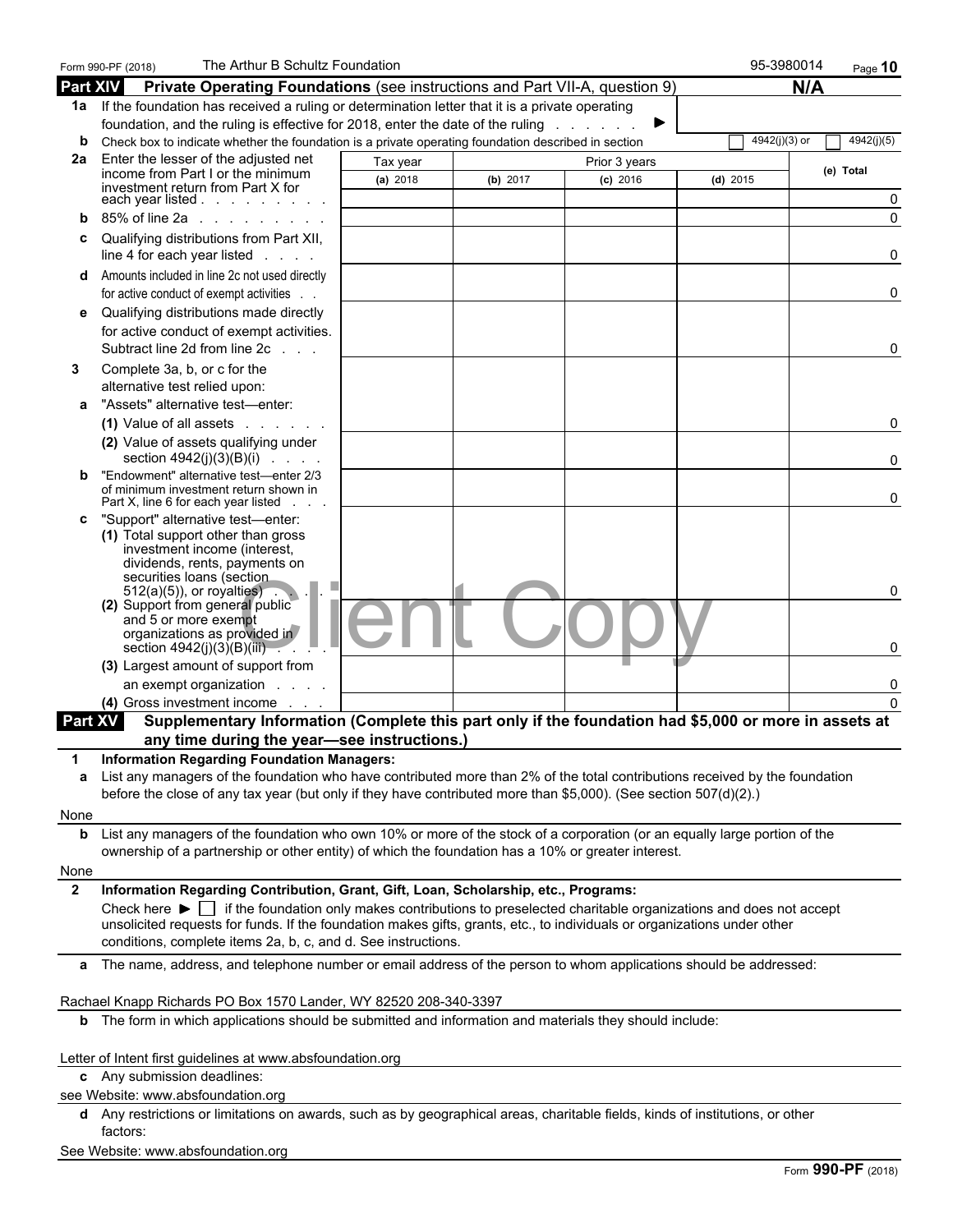### **Part XV** Supplementary Information *(continued)* **Enter in State 3**

#### **3 Grants and Contributions Paid During the Year or Approved for Future Payment**

| If recipient is an individual,<br>Recipient<br>Foundation<br>show any relationship to<br>Purpose of grant or<br>status of<br>Amount<br>any foundation manager<br>contribution<br>recipient<br>Name and address (home or business)<br>or substantial contributor<br>a Paid during the year<br>PC<br>Women's empowerment<br>Gracia<br>-Entrepreneurship and life skills<br>1341 W Fullerton Suite 203<br>training for 9 young Guatemalan<br>Chicago, IL 60614<br>Women's Informer - Deliver<br><b>PC</b><br><b>Street Business School</b><br>business skill training to African<br>6797 Winchester Circle, Suite 200<br>women living in poverty and<br>Boulder, CO 80301<br>building their confidence to<br><b>PC</b><br>Sewing Our Futures Project<br>1114 State Street, Suite 200<br>provides technical sewing skills<br>Santa Barbara, CA 93101<br>training entrepreneurship and life Women's Empowerment - the<br>PC<br>SEGA Girls School is a high quality<br>all girls boarding secondary school<br>in Tonzonio for hriaht uot<br><b>PC</b><br>Komera<br>Women's Empowerment - the<br>post-secondary transition program<br>provides computer training,<br>Jamaica Plain, MA 02130<br>financial literacy and<br><b>PC</b><br>Women's Empowerment<br>-Leadership, mentorship, and<br>240 County Road<br>coaching for adolescent girls and<br>Ipswich, MA 01938<br>thair mantara in East Africa thraual<br>PC<br>Sawtooth Botanical<br>Community development - support<br>local community garden that<br>11 Gimlet Rd<br>suppports local food production in<br>the Southerth vollow of Idoho<br>Kibera Girls Soccer Academy<br>PC<br>secondary school education for<br>1263 Osceola Avenue<br>·lie<br>girls living in Kibera slums, with<br>St Paul, MN 55105<br>ARSE aront supporting teacher<br>N <sub>C</sub><br>Abaana Community Outreach Africa<br>Advancing girls education by<br>providing educational scholarships<br>loadorehin and voortional training<br><b>NC</b><br>The Action Foundation<br>Disability Mobility - Providing<br>mobility devices and occupational<br>therapy for children with disabilities<br>in Kihara slum and vocational<br><b>NC</b><br>Empowering 200 women living in<br>Butuba Zone, Namwendwa Road<br>extreme poverty to become<br>Bulogo Village Namwendwa Sub County Uganda<br><b>Total</b> See Attached Statement<br>3a<br>and a series of the contract of the contract of the<br><b>b</b> Approved for future payment | 3 <sub>b</sub><br>Total<br>▶ | Urants and Ubittinutions I ald During the Teal of Apploved for Future Fayment |  |       |
|-----------------------------------------------------------------------------------------------------------------------------------------------------------------------------------------------------------------------------------------------------------------------------------------------------------------------------------------------------------------------------------------------------------------------------------------------------------------------------------------------------------------------------------------------------------------------------------------------------------------------------------------------------------------------------------------------------------------------------------------------------------------------------------------------------------------------------------------------------------------------------------------------------------------------------------------------------------------------------------------------------------------------------------------------------------------------------------------------------------------------------------------------------------------------------------------------------------------------------------------------------------------------------------------------------------------------------------------------------------------------------------------------------------------------------------------------------------------------------------------------------------------------------------------------------------------------------------------------------------------------------------------------------------------------------------------------------------------------------------------------------------------------------------------------------------------------------------------------------------------------------------------------------------------------------------------------------------------------------------------------------------------------------------------------------------------------------------------------------------------------------------------------------------------------------------------------------------------------------------------------------------------------------------------------------------------------------------------------------------------------------------------------------------------------------------------------------------------|------------------------------|-------------------------------------------------------------------------------|--|-------|
| Girl Up Initiative<br><b>Nurturing Minds</b><br>PO Box 600617<br>Newtonville, MA 02460<br>PO Box 1481<br><b>Creative Action Institute</b><br>Ketchum, ID 83340<br>PO Box 10184<br>Kampala Uganda<br>PO Box 59541-00200<br>Nairobi Kenya<br><b>Bulogo Women's Group</b>                                                                                                                                                                                                                                                                                                                                                                                                                                                                                                                                                                                                                                                                                                                                                                                                                                                                                                                                                                                                                                                                                                                                                                                                                                                                                                                                                                                                                                                                                                                                                                                                                                                                                                                                                                                                                                                                                                                                                                                                                                                                                                                                                                                          |                              |                                                                               |  |       |
| 8,000<br>15,000<br>12,000<br>1,000<br>15,000<br>12,000<br>1,000<br>10,000                                                                                                                                                                                                                                                                                                                                                                                                                                                                                                                                                                                                                                                                                                                                                                                                                                                                                                                                                                                                                                                                                                                                                                                                                                                                                                                                                                                                                                                                                                                                                                                                                                                                                                                                                                                                                                                                                                                                                                                                                                                                                                                                                                                                                                                                                                                                                                                       |                              |                                                                               |  |       |
|                                                                                                                                                                                                                                                                                                                                                                                                                                                                                                                                                                                                                                                                                                                                                                                                                                                                                                                                                                                                                                                                                                                                                                                                                                                                                                                                                                                                                                                                                                                                                                                                                                                                                                                                                                                                                                                                                                                                                                                                                                                                                                                                                                                                                                                                                                                                                                                                                                                                 |                              |                                                                               |  |       |
|                                                                                                                                                                                                                                                                                                                                                                                                                                                                                                                                                                                                                                                                                                                                                                                                                                                                                                                                                                                                                                                                                                                                                                                                                                                                                                                                                                                                                                                                                                                                                                                                                                                                                                                                                                                                                                                                                                                                                                                                                                                                                                                                                                                                                                                                                                                                                                                                                                                                 |                              |                                                                               |  |       |
|                                                                                                                                                                                                                                                                                                                                                                                                                                                                                                                                                                                                                                                                                                                                                                                                                                                                                                                                                                                                                                                                                                                                                                                                                                                                                                                                                                                                                                                                                                                                                                                                                                                                                                                                                                                                                                                                                                                                                                                                                                                                                                                                                                                                                                                                                                                                                                                                                                                                 |                              |                                                                               |  |       |
|                                                                                                                                                                                                                                                                                                                                                                                                                                                                                                                                                                                                                                                                                                                                                                                                                                                                                                                                                                                                                                                                                                                                                                                                                                                                                                                                                                                                                                                                                                                                                                                                                                                                                                                                                                                                                                                                                                                                                                                                                                                                                                                                                                                                                                                                                                                                                                                                                                                                 |                              |                                                                               |  |       |
|                                                                                                                                                                                                                                                                                                                                                                                                                                                                                                                                                                                                                                                                                                                                                                                                                                                                                                                                                                                                                                                                                                                                                                                                                                                                                                                                                                                                                                                                                                                                                                                                                                                                                                                                                                                                                                                                                                                                                                                                                                                                                                                                                                                                                                                                                                                                                                                                                                                                 |                              |                                                                               |  |       |
|                                                                                                                                                                                                                                                                                                                                                                                                                                                                                                                                                                                                                                                                                                                                                                                                                                                                                                                                                                                                                                                                                                                                                                                                                                                                                                                                                                                                                                                                                                                                                                                                                                                                                                                                                                                                                                                                                                                                                                                                                                                                                                                                                                                                                                                                                                                                                                                                                                                                 |                              |                                                                               |  |       |
|                                                                                                                                                                                                                                                                                                                                                                                                                                                                                                                                                                                                                                                                                                                                                                                                                                                                                                                                                                                                                                                                                                                                                                                                                                                                                                                                                                                                                                                                                                                                                                                                                                                                                                                                                                                                                                                                                                                                                                                                                                                                                                                                                                                                                                                                                                                                                                                                                                                                 |                              |                                                                               |  |       |
|                                                                                                                                                                                                                                                                                                                                                                                                                                                                                                                                                                                                                                                                                                                                                                                                                                                                                                                                                                                                                                                                                                                                                                                                                                                                                                                                                                                                                                                                                                                                                                                                                                                                                                                                                                                                                                                                                                                                                                                                                                                                                                                                                                                                                                                                                                                                                                                                                                                                 |                              |                                                                               |  |       |
| 11,500                                                                                                                                                                                                                                                                                                                                                                                                                                                                                                                                                                                                                                                                                                                                                                                                                                                                                                                                                                                                                                                                                                                                                                                                                                                                                                                                                                                                                                                                                                                                                                                                                                                                                                                                                                                                                                                                                                                                                                                                                                                                                                                                                                                                                                                                                                                                                                                                                                                          |                              |                                                                               |  | 5,000 |
|                                                                                                                                                                                                                                                                                                                                                                                                                                                                                                                                                                                                                                                                                                                                                                                                                                                                                                                                                                                                                                                                                                                                                                                                                                                                                                                                                                                                                                                                                                                                                                                                                                                                                                                                                                                                                                                                                                                                                                                                                                                                                                                                                                                                                                                                                                                                                                                                                                                                 |                              |                                                                               |  |       |
| 177,000                                                                                                                                                                                                                                                                                                                                                                                                                                                                                                                                                                                                                                                                                                                                                                                                                                                                                                                                                                                                                                                                                                                                                                                                                                                                                                                                                                                                                                                                                                                                                                                                                                                                                                                                                                                                                                                                                                                                                                                                                                                                                                                                                                                                                                                                                                                                                                                                                                                         | $\Omega$                     |                                                                               |  | 5,000 |
|                                                                                                                                                                                                                                                                                                                                                                                                                                                                                                                                                                                                                                                                                                                                                                                                                                                                                                                                                                                                                                                                                                                                                                                                                                                                                                                                                                                                                                                                                                                                                                                                                                                                                                                                                                                                                                                                                                                                                                                                                                                                                                                                                                                                                                                                                                                                                                                                                                                                 |                              |                                                                               |  |       |
|                                                                                                                                                                                                                                                                                                                                                                                                                                                                                                                                                                                                                                                                                                                                                                                                                                                                                                                                                                                                                                                                                                                                                                                                                                                                                                                                                                                                                                                                                                                                                                                                                                                                                                                                                                                                                                                                                                                                                                                                                                                                                                                                                                                                                                                                                                                                                                                                                                                                 |                              |                                                                               |  |       |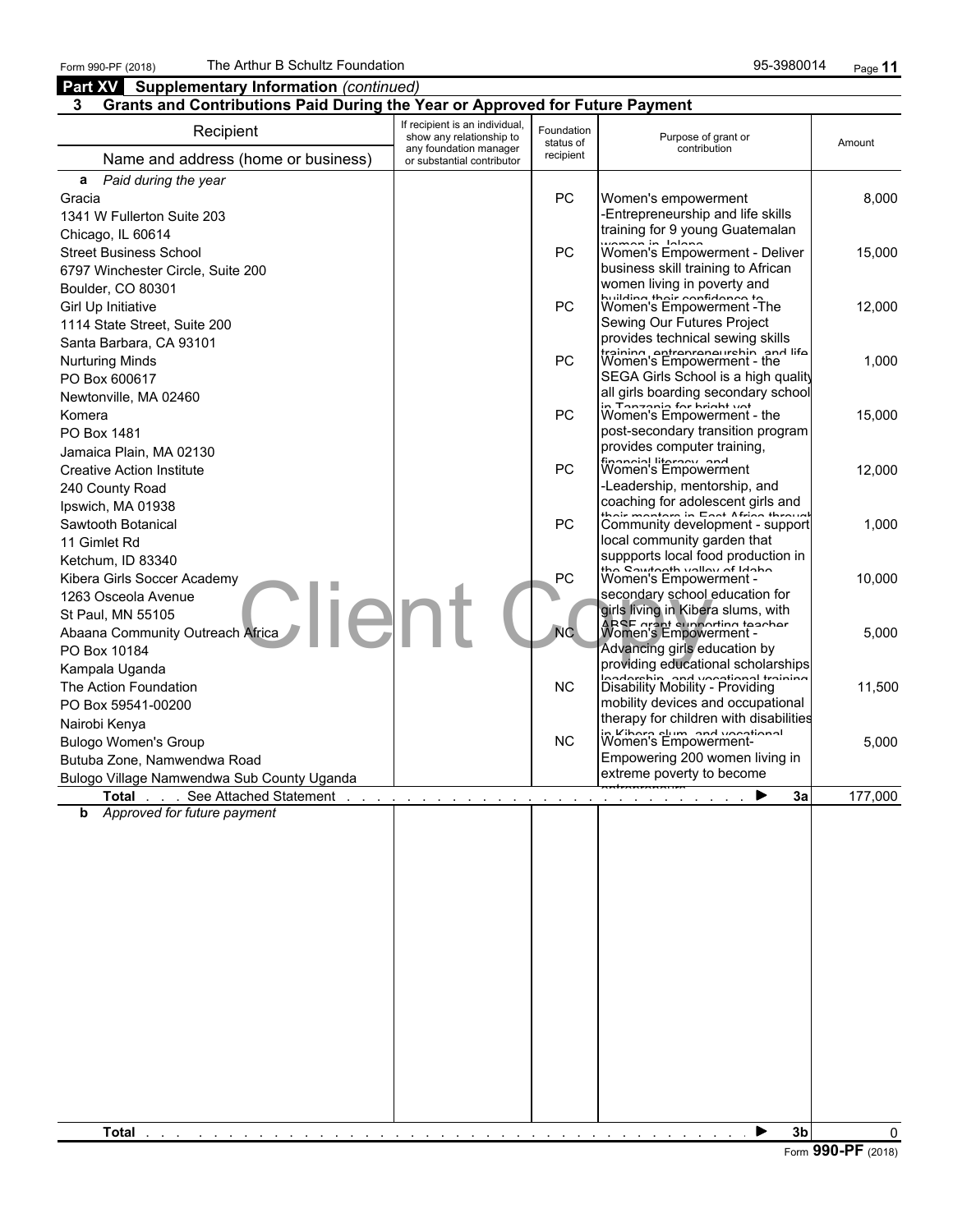|                               | Enter gross amounts unless otherwise indicated.                                                                                                                                                                                                      |                      | Unrelated business income |                                 | Excluded by section 512, 513, or 514 | (e)                                  |
|-------------------------------|------------------------------------------------------------------------------------------------------------------------------------------------------------------------------------------------------------------------------------------------------|----------------------|---------------------------|---------------------------------|--------------------------------------|--------------------------------------|
|                               |                                                                                                                                                                                                                                                      | (a)<br>Business code | (b)<br>Amount             | (c)<br>Exclusion code           | (d)<br>Amount                        | Related or exempt<br>function income |
| 1                             | Program service revenue:                                                                                                                                                                                                                             |                      |                           |                                 |                                      | (See instructions.)                  |
| a                             | <u> Alexandria de la contrada de la contrada de la con</u>                                                                                                                                                                                           |                      |                           |                                 |                                      |                                      |
| b                             | <u> 1989 - Johann Stoff, Amerikaansk politiker († 1908)</u>                                                                                                                                                                                          |                      |                           |                                 |                                      |                                      |
| c                             | <u> 1980 - Johann Barn, fransk politik (d. 1980)</u>                                                                                                                                                                                                 |                      |                           |                                 |                                      |                                      |
| d                             | <u> 1989 - Johann Barbara, martxa alemaniar amerikan a</u>                                                                                                                                                                                           |                      |                           |                                 |                                      |                                      |
| е                             | <u> 1980 - Johann Barn, fransk politik (d. 1980)</u>                                                                                                                                                                                                 |                      |                           |                                 |                                      |                                      |
| g                             | Fees and contracts from government agencies                                                                                                                                                                                                          |                      |                           |                                 |                                      |                                      |
| $\mathbf{2}$                  | Membership dues and assessments                                                                                                                                                                                                                      |                      |                           |                                 |                                      |                                      |
| 3                             | Interest on savings and temporary cash investments .                                                                                                                                                                                                 |                      |                           | 14                              | 18,565                               |                                      |
| 4                             | Dividends and interest from securities                                                                                                                                                                                                               |                      |                           | 14                              | 66,873                               |                                      |
| 5                             | Net rental income or (loss) from real estate:                                                                                                                                                                                                        |                      |                           |                                 |                                      |                                      |
| a                             | Debt-financed property                                                                                                                                                                                                                               |                      |                           |                                 |                                      |                                      |
| b                             | Not debt-financed property                                                                                                                                                                                                                           |                      |                           | 16                              | 10,658                               |                                      |
| 6                             | Net rental income or (loss) from personal property                                                                                                                                                                                                   |                      |                           |                                 |                                      |                                      |
| 7                             | Other investment income                                                                                                                                                                                                                              |                      |                           |                                 |                                      |                                      |
| 8<br>9                        | Gain or (loss) from sales of assets other than inventory                                                                                                                                                                                             |                      |                           | 18                              | 1,650,160                            |                                      |
| 10                            | Net income or (loss) from special events<br>Gross profit or (loss) from sales of inventory                                                                                                                                                           |                      |                           |                                 |                                      |                                      |
| 11                            | Other revenue: a                                                                                                                                                                                                                                     |                      |                           |                                 |                                      |                                      |
| b                             | <u> 1989 - Johann Stoff, deutscher Stoffen und der Stoffen und der Stoffen und der Stoffen und der Stoffen und d</u>                                                                                                                                 |                      |                           |                                 |                                      |                                      |
| с                             |                                                                                                                                                                                                                                                      |                      |                           |                                 |                                      |                                      |
| d                             |                                                                                                                                                                                                                                                      |                      |                           |                                 |                                      |                                      |
| е                             | $\overline{\phantom{a}}$<br>۳                                                                                                                                                                                                                        |                      |                           |                                 |                                      |                                      |
|                               | 12 Subtotal. Add columns (b), (d), and (e)                                                                                                                                                                                                           |                      |                           | $\overline{\mathbf{0}}$         | 1,746,256                            |                                      |
|                               | 13 Total. Add line 12, columns (b), (d), and $(e)$ . $\blacksquare$ .                                                                                                                                                                                |                      | $\sim$                    | $\blacksquare$ . $\blacksquare$ | 13                                   | 1,746,256                            |
|                               | (See worksheet in line 13 instructions to verify calculations.)                                                                                                                                                                                      |                      |                           |                                 |                                      |                                      |
| <b>Part XVI-B</b><br>Line No. | Relationship of Activities to the Accomplishment of Exempt Purposes                                                                                                                                                                                  |                      |                           |                                 |                                      |                                      |
| $\blacktriangledown$          | Explain below how each activity for which income is reported in column (e) of Part XVI-A contributed importantly to the<br>accomplishment of the foundation's exempt purposes (other than by providing funds for such purposes). (See instructions.) |                      |                           |                                 |                                      |                                      |
|                               |                                                                                                                                                                                                                                                      |                      |                           |                                 |                                      |                                      |
|                               |                                                                                                                                                                                                                                                      |                      |                           |                                 |                                      |                                      |
|                               |                                                                                                                                                                                                                                                      |                      |                           |                                 |                                      |                                      |
|                               |                                                                                                                                                                                                                                                      |                      |                           |                                 |                                      |                                      |
|                               |                                                                                                                                                                                                                                                      |                      |                           |                                 |                                      |                                      |
|                               |                                                                                                                                                                                                                                                      |                      |                           |                                 |                                      |                                      |
|                               |                                                                                                                                                                                                                                                      |                      |                           |                                 |                                      |                                      |
|                               |                                                                                                                                                                                                                                                      |                      |                           |                                 |                                      |                                      |
|                               |                                                                                                                                                                                                                                                      |                      |                           |                                 |                                      |                                      |
|                               |                                                                                                                                                                                                                                                      |                      |                           |                                 |                                      |                                      |
|                               |                                                                                                                                                                                                                                                      |                      |                           |                                 |                                      |                                      |
|                               |                                                                                                                                                                                                                                                      |                      |                           |                                 |                                      |                                      |
|                               |                                                                                                                                                                                                                                                      |                      |                           |                                 |                                      |                                      |
|                               |                                                                                                                                                                                                                                                      |                      |                           |                                 |                                      |                                      |
|                               |                                                                                                                                                                                                                                                      |                      |                           |                                 |                                      |                                      |
|                               |                                                                                                                                                                                                                                                      |                      |                           |                                 |                                      |                                      |
|                               |                                                                                                                                                                                                                                                      |                      |                           |                                 |                                      |                                      |
|                               |                                                                                                                                                                                                                                                      |                      |                           |                                 |                                      |                                      |
|                               |                                                                                                                                                                                                                                                      |                      |                           |                                 |                                      |                                      |
|                               |                                                                                                                                                                                                                                                      |                      |                           |                                 |                                      |                                      |
|                               |                                                                                                                                                                                                                                                      |                      |                           |                                 |                                      |                                      |
|                               |                                                                                                                                                                                                                                                      |                      |                           |                                 |                                      |                                      |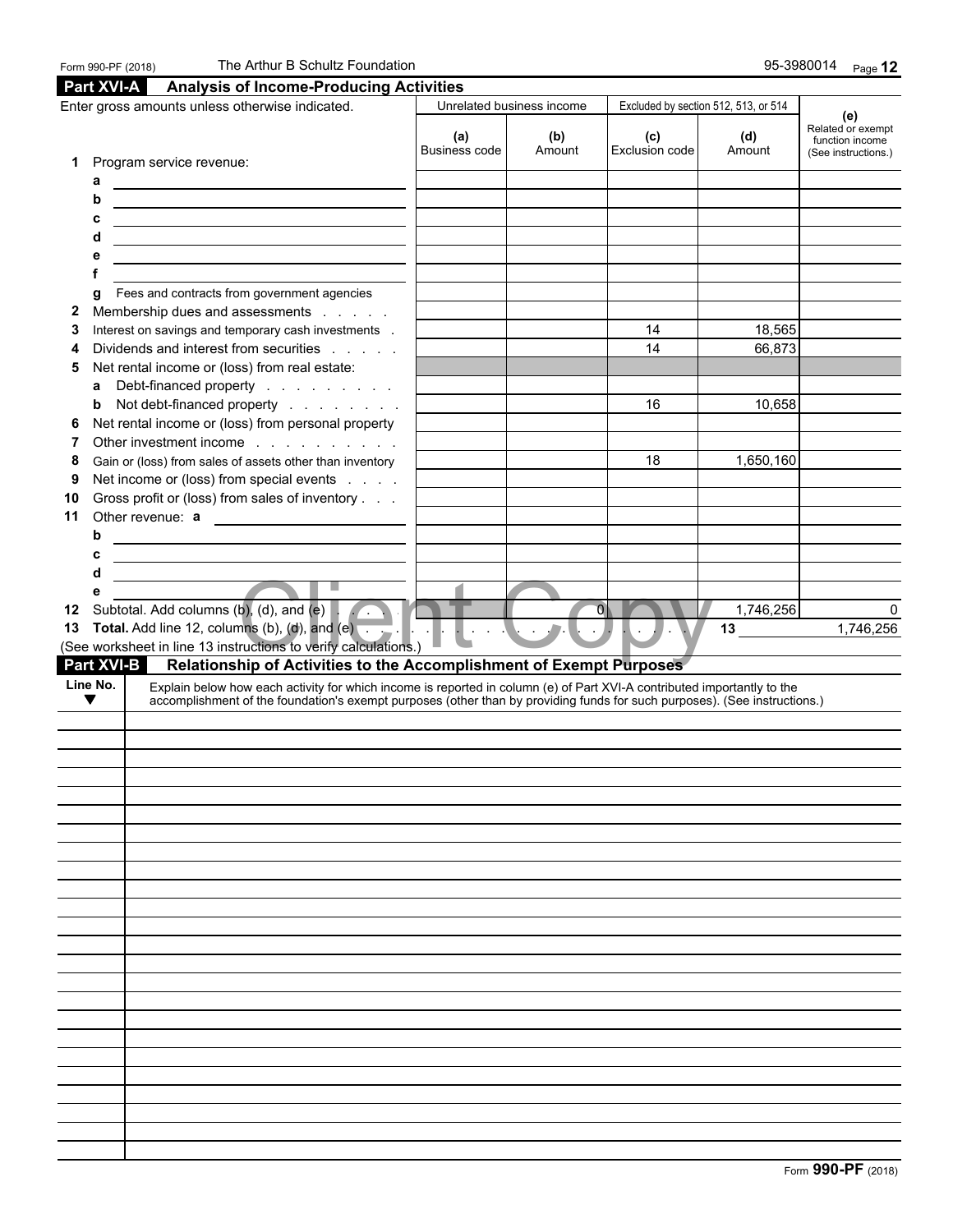Form 990-PF (2018) The Arthur B Schultz Foundation and the state of the Schultz Foundation Page 13

| <b>Part XVII</b> | <b>Exempt Organizations</b>     |                                            | Information Regarding Transfers to and Transactions and Relationships With Noncharitable                                                                                                                                                                                                                                                                                                           |                                                                      |                                 |                                                                    |                           |
|------------------|---------------------------------|--------------------------------------------|----------------------------------------------------------------------------------------------------------------------------------------------------------------------------------------------------------------------------------------------------------------------------------------------------------------------------------------------------------------------------------------------------|----------------------------------------------------------------------|---------------------------------|--------------------------------------------------------------------|---------------------------|
| 1                | organizations?                  |                                            | Did the organization directly or indirectly engage in any of the following with any other organization described<br>in section $501(c)$ (other than section $501(c)(3)$ organizations) or in section 527, relating to political                                                                                                                                                                    |                                                                      |                                 |                                                                    | Yes No                    |
|                  |                                 |                                            | Transfers from the reporting foundation to a noncharitable exempt organization of:                                                                                                                                                                                                                                                                                                                 |                                                                      |                                 | 1a(1)                                                              | X                         |
|                  |                                 |                                            |                                                                                                                                                                                                                                                                                                                                                                                                    |                                                                      |                                 | 1a(2)                                                              | $\boldsymbol{\mathsf{X}}$ |
|                  | Other transactions:             |                                            |                                                                                                                                                                                                                                                                                                                                                                                                    |                                                                      |                                 |                                                                    |                           |
|                  |                                 |                                            | (1) Sales of assets to a noncharitable exempt organization enterstable state and service and service of the sales of an intervalse state of the Sales of an intervalse state of the Sales of the Sales of the Sales of the Sal                                                                                                                                                                     |                                                                      |                                 | 1b(1)                                                              | $\boldsymbol{\mathsf{X}}$ |
|                  |                                 |                                            |                                                                                                                                                                                                                                                                                                                                                                                                    |                                                                      |                                 | 1b(2)                                                              | $\mathsf{X}$              |
|                  |                                 |                                            |                                                                                                                                                                                                                                                                                                                                                                                                    |                                                                      |                                 | 1b(3)                                                              | $\boldsymbol{\mathsf{X}}$ |
|                  |                                 |                                            |                                                                                                                                                                                                                                                                                                                                                                                                    |                                                                      |                                 | 1b(4)                                                              | $\boldsymbol{X}$          |
|                  |                                 |                                            | (5) Loans or loan guarantees entering to the control of the control of the control of the control of the control of the control of the control of the control of the control of the control of the control of the control of t                                                                                                                                                                     |                                                                      |                                 | 1b(5)                                                              | $\boldsymbol{\mathsf{X}}$ |
|                  |                                 |                                            |                                                                                                                                                                                                                                                                                                                                                                                                    |                                                                      |                                 | 1b(6)                                                              | $\mathsf{X}$              |
|                  |                                 |                                            | Sharing of facilities, equipment, mailing lists, other assets, or paid employees                                                                                                                                                                                                                                                                                                                   |                                                                      |                                 | 1 <sub>c</sub>                                                     | $\mathsf{X}$              |
|                  |                                 |                                            | If the answer to any of the above is "Yes," complete the following schedule. Column (b) should always show the fair market<br>value of the goods, other assets, or services given by the reporting foundation. If the foundation received less than fair market<br>value in any transaction or sharing arrangement, show in column (d) the value of the goods, other assets, or services received. |                                                                      |                                 |                                                                    |                           |
| (a) Line no.     | (b) Amount involved             |                                            | (c) Name of noncharitable exempt organization                                                                                                                                                                                                                                                                                                                                                      | (d) Description of transfers, transactions, and sharing arrangements |                                 |                                                                    |                           |
|                  |                                 |                                            |                                                                                                                                                                                                                                                                                                                                                                                                    |                                                                      |                                 |                                                                    |                           |
|                  |                                 |                                            |                                                                                                                                                                                                                                                                                                                                                                                                    |                                                                      |                                 |                                                                    |                           |
|                  |                                 |                                            |                                                                                                                                                                                                                                                                                                                                                                                                    |                                                                      |                                 |                                                                    |                           |
|                  |                                 |                                            |                                                                                                                                                                                                                                                                                                                                                                                                    |                                                                      |                                 |                                                                    |                           |
|                  |                                 |                                            |                                                                                                                                                                                                                                                                                                                                                                                                    |                                                                      |                                 |                                                                    |                           |
|                  |                                 |                                            |                                                                                                                                                                                                                                                                                                                                                                                                    |                                                                      |                                 |                                                                    |                           |
|                  |                                 |                                            |                                                                                                                                                                                                                                                                                                                                                                                                    |                                                                      |                                 |                                                                    |                           |
|                  |                                 |                                            |                                                                                                                                                                                                                                                                                                                                                                                                    |                                                                      |                                 |                                                                    |                           |
|                  |                                 |                                            |                                                                                                                                                                                                                                                                                                                                                                                                    |                                                                      |                                 |                                                                    |                           |
|                  |                                 |                                            |                                                                                                                                                                                                                                                                                                                                                                                                    |                                                                      |                                 |                                                                    |                           |
|                  |                                 |                                            |                                                                                                                                                                                                                                                                                                                                                                                                    |                                                                      |                                 |                                                                    |                           |
|                  |                                 |                                            |                                                                                                                                                                                                                                                                                                                                                                                                    |                                                                      |                                 |                                                                    |                           |
|                  |                                 |                                            |                                                                                                                                                                                                                                                                                                                                                                                                    |                                                                      |                                 |                                                                    |                           |
|                  |                                 |                                            |                                                                                                                                                                                                                                                                                                                                                                                                    |                                                                      |                                 |                                                                    |                           |
|                  |                                 |                                            |                                                                                                                                                                                                                                                                                                                                                                                                    |                                                                      |                                 |                                                                    |                           |
| 2a               |                                 |                                            | Is the foundation directly or indirectly affiliated with, or related to, one or more tax-exempt organizations<br>described in section 501(c) (other than section 501(c)(3)) or in section 527?                                                                                                                                                                                                     |                                                                      |                                 | $\Box$ Yes $\Box$ No                                               |                           |
| b                |                                 | If "Yes," complete the following schedule. |                                                                                                                                                                                                                                                                                                                                                                                                    |                                                                      |                                 |                                                                    |                           |
|                  | (a) Name of organization        |                                            | (b) Type of organization                                                                                                                                                                                                                                                                                                                                                                           |                                                                      | (c) Description of relationship |                                                                    |                           |
|                  |                                 |                                            |                                                                                                                                                                                                                                                                                                                                                                                                    |                                                                      |                                 |                                                                    |                           |
|                  |                                 |                                            |                                                                                                                                                                                                                                                                                                                                                                                                    |                                                                      |                                 |                                                                    |                           |
|                  |                                 |                                            |                                                                                                                                                                                                                                                                                                                                                                                                    |                                                                      |                                 |                                                                    |                           |
|                  |                                 |                                            |                                                                                                                                                                                                                                                                                                                                                                                                    |                                                                      |                                 |                                                                    |                           |
|                  |                                 |                                            |                                                                                                                                                                                                                                                                                                                                                                                                    |                                                                      |                                 |                                                                    |                           |
|                  |                                 |                                            | Under penalties of perjury, I declare that I have examined this return, including accompanying schedules and statements, and to the best of my knowledge and belief, it is true,                                                                                                                                                                                                                   |                                                                      |                                 |                                                                    |                           |
| Sign             |                                 |                                            | correct, and complete. Declaration of preparer (other than taxpayer) is based on all information of which preparer has any knowledge.                                                                                                                                                                                                                                                              |                                                                      |                                 | May the IRS discuss this return                                    |                           |
| Here             |                                 |                                            |                                                                                                                                                                                                                                                                                                                                                                                                    |                                                                      |                                 | with the preparer shown below?<br>See instructions.   X   Yes   No |                           |
|                  | Signature of officer or trustee |                                            | Date<br>Title                                                                                                                                                                                                                                                                                                                                                                                      |                                                                      |                                 |                                                                    |                           |
| Paid             | Print/Type preparer's name      |                                            | Preparer's signature                                                                                                                                                                                                                                                                                                                                                                               | Date                                                                 | Check $\overline{X}$ if         | <b>PTIN</b>                                                        |                           |
| <b>Preparer</b>  | Dave B Straley, CPA             |                                            | Dave B Straley, CPA                                                                                                                                                                                                                                                                                                                                                                                | 5/14/2019                                                            |                                 | self-employed P00043936                                            |                           |
| <b>Use Only</b>  |                                 | Firm's name > 3rd Creek Accounting         |                                                                                                                                                                                                                                                                                                                                                                                                    |                                                                      | Firm's EIN                      | 38-3776130                                                         |                           |
|                  |                                 |                                            | Firm's address > PO Box 5406, Incline Village, NV 89450                                                                                                                                                                                                                                                                                                                                            |                                                                      | Phone no.                       | (775) 832-9222                                                     |                           |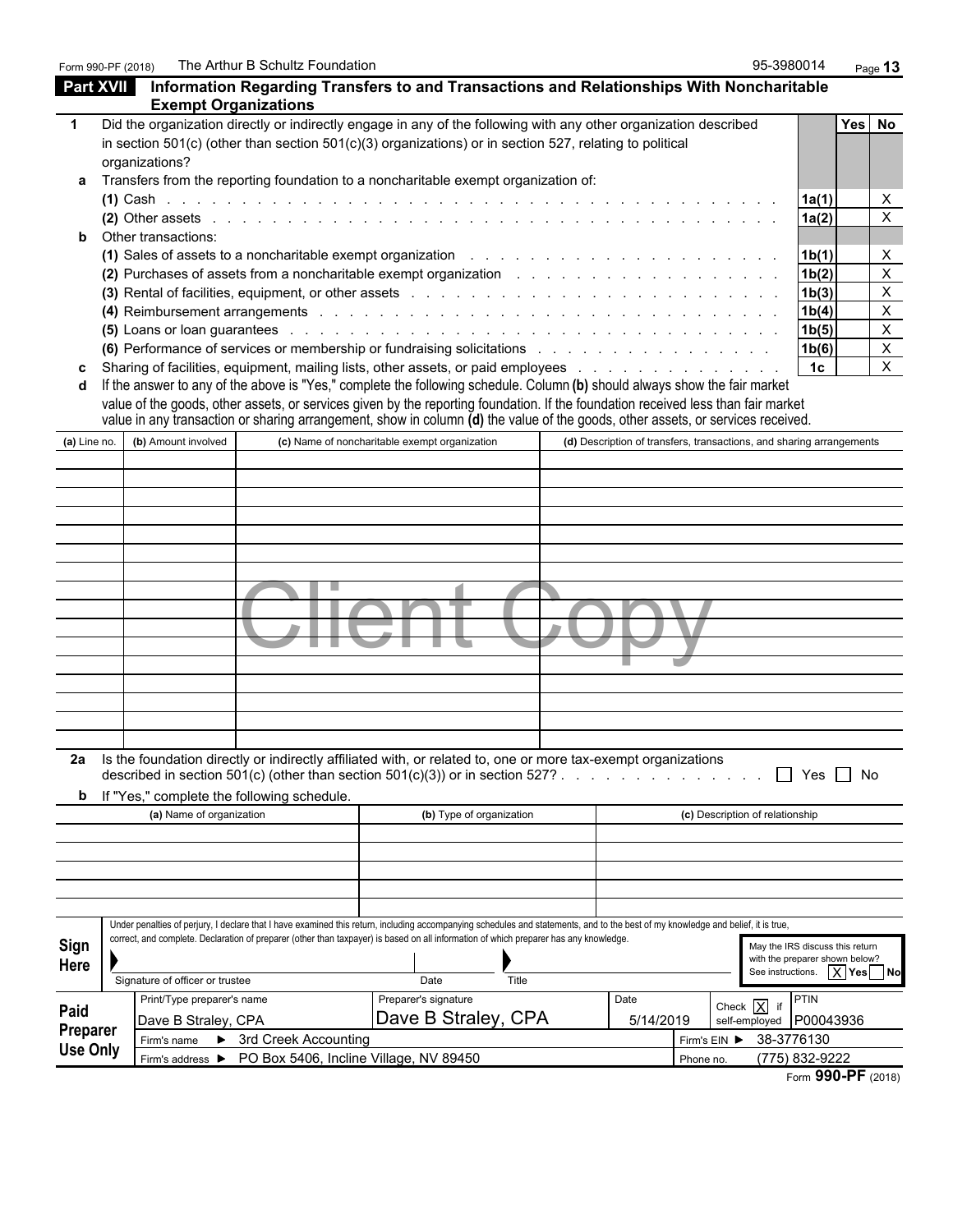#### The Arthur B Schultz Foundation **Contact Contact Contact Contact Contact Contact Contact Contact Contact Contact Contact Contact Contact Contact Contact Contact Contact Contact Contact Contact Contact Contact Contact Conta Continuation of Part XV, Line 3a (990-PF) - Grants and Contributions Paid During the Year Recipient(s) paid during the year Name** Youth With Physical Disabilities **Street** PO Box 2071 **City State Zip Code Foreign Country** Kampala Uganda ini kacamatan ing Kabupatèn Kampala Ing Kabupatèn Kampala Ing Kabupatèn Kampala **Relationship Foundation Status** NC **Purpose of grant/contribution Amount Amount Amount Amount** Disability Mobility- providing assessment, fitting, and wheelchairs for 50 children living with disabilities in extreme poverty near Kampala 10,000 **Name** Cielo de Amor **Street** 2160 Arthur St **City State Zip Code Foreign Country** Eugene **Details and COR 197405 Relationship Foundation Status** PC **Purpose of grant/contribution Amount Amount Amount Amount** Disability Mobility- wheelchair provision, service, and repair in La Concah and neighboring areas 1988 and 1990 **Name** Jifindishe **Street** PO Box 795 **City State Zip Code Foreign Country** Usa River Tanzania **Relationship Foundation Status** NC **Purpose of grant/contribution Amount** Women's Empowement - Independent study program incorporating the Tanzanian secondary school curricul vertical to the 5,000 **Name** Gulu Persons Disabled Network **Street** PO Box 549 **City State Zip Code Foreign Country** Gulu Uganda iyo kalendari katalog asl nashrida iyo katalog asl nashrida iyo katalog asl nashrida iyo katalog a **Relationship Foundation Status** NC **Purpose of grant/contribution Amount** Disability Mobility - providing wheelchairs and other assistive mobility devices to 21 people with disabilities in 5,000 5,000 **Name** Katalemwa Cheshire House **Street** PO Box 16548 **City State Zip Code Foreign Country** Kampala Uganda **Relationship Foundation Status** NC **Purpose of grant/contribution Amount Amount** Disability Mobility - providing wheelchairs and other assistive mobility devices to children with disabilities in a **Name** Usa River Rehab **Street** PO Box 47 **City State Zip Code Foreign Country** Usa River Tanzania **Relationship Foundation Status** Foundation Status<br>
NC<br>
Independent study program incorporating the Tanzanian secondary school curri<br>
Tanzanian secondary school curri

| <b>Purpose of grant/contribution</b> | l Amount |
|--------------------------------------|----------|

 $N<sub>C</sub>$ 

Disability Mobility - for the ClubFoot identification and treatment program for children with clubfoot in Usa Riv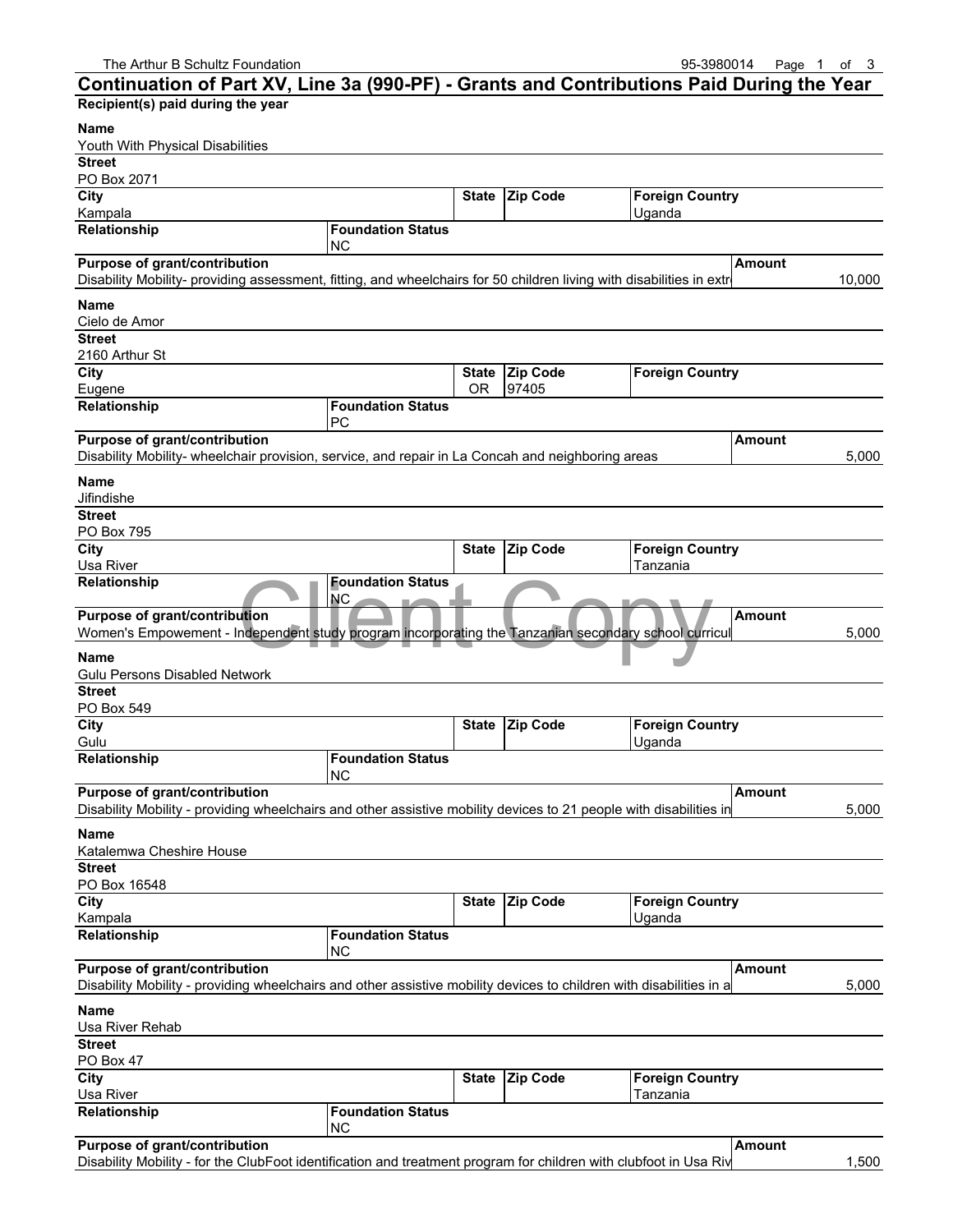#### **Continuation of Part XV, Line 3a (990-PF) - Grants and Contributions Paid During the Year Recipient(s) paid during the year Name** Northern Kenya Fund **Street** 370 Sawmill Road **City State Zip Code Foreign Country** Bozeman MT 59715 **Relationship Foundation Status** PC **Purpose of grant/contribution Amount Amount Amount Amount** Women's Empowerment -supporting the Kalacha Girls Secondary School with teacher salaries and leadersh 20,000 **Name** Transitions Foundation **Street** 7 Overhill Road **City State Zip Code Foreign Country** Mill Valley **CA** 94941 **Relationship Foundation Status** PC **Purpose of grant/contribution Amount Amount Amount Amount** Disability Mobility - building 25 high quality, durable wheelchairs for people with disabilities in Guatemala 10,000 **Name** Capable Inc. **Street** 337 N Clark St **City State Zip Code Foreign Country** Orange **CA 92868 Relationship Foundation Status PC Purpose of grant/contribution Amount** Women's Empowerment- The Capable Graduation program supports participants with mentorship and counseling, intensive training, and access to financial services, enabling people living in extreme poverty to transition and stay out of poverty. 5,000 **Name** Asociacion Estrella de Mar **Street** Km 137 Caserio Xolbe **City State Zip Code Foreign Country** Canton El Tablon Solola Guatemala Guatemala Guatemala **Relationship Foundation Status** NC **Purpose of grant/contribution Amount** Women's Empowerment - supporting workshops for adolescent girls from several organizations in Guatemal 10,000 **Name** Lander Community Foundation **Street** PO Box 1131 **City State Zip Code Foreign Country** Lander No. 2006 | WY 2520 **Relationship Foundation Status** PC **Purpose of grant/contribution Amount Amount** Community Development - supporting a variety of local, community-based non-profits in the rural town of Lander **Name** American Rivers **Street** 1101 14th St NW, Suite 1400 **City City State Zip Code Foreign Country** Washington DC 20005 **Relationship Foundation Status** PC **Purpose of grant/contribution Amount Amount Amount Amount** Conservation - supporting the preservation and protection of natural and scenic rivers in the US 500 Foundation Status<br>The Capable Graduation program supports participants with mentorship and complete Capable Graduation program supports participants with mentorship and com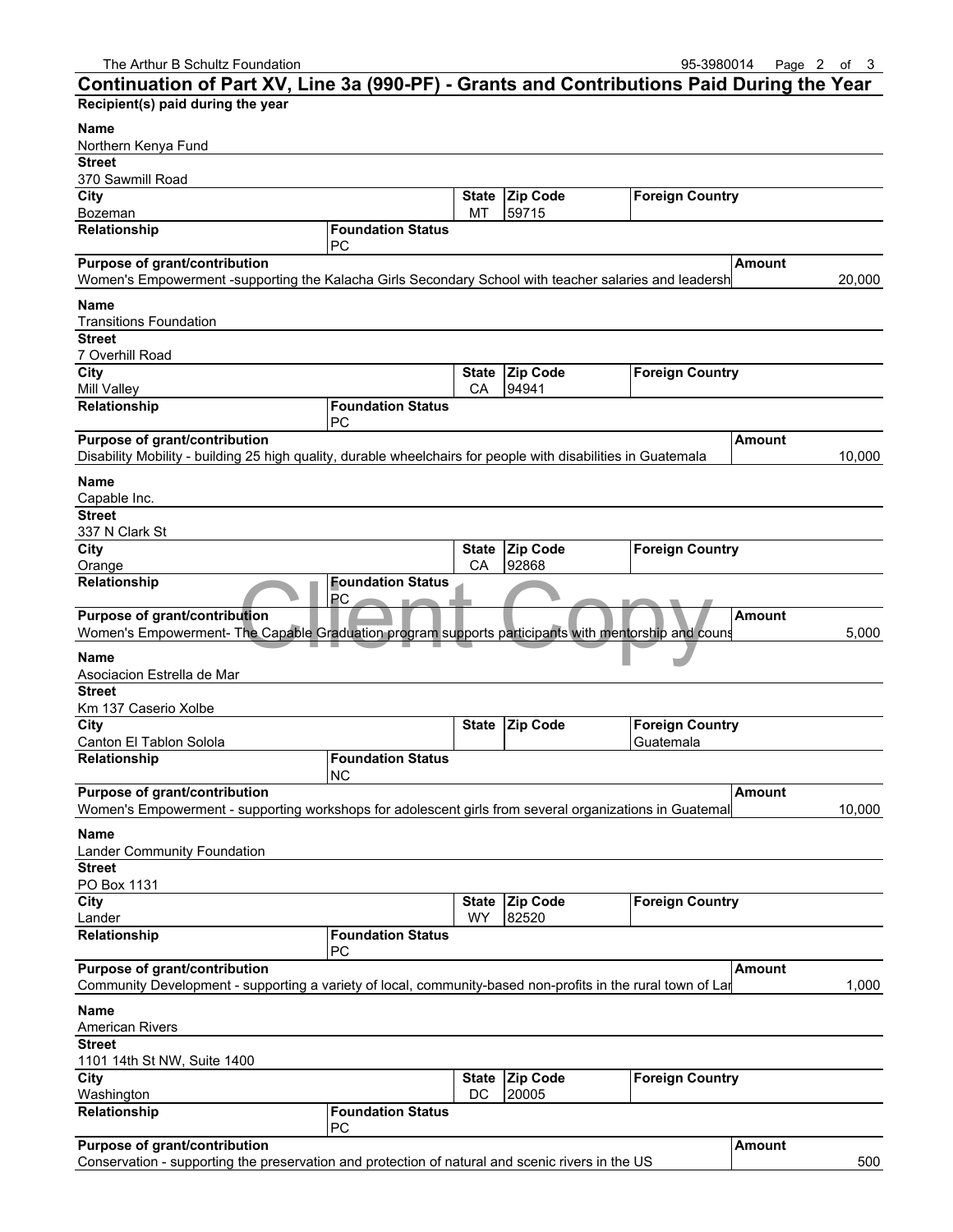### **Continuation of Part XV, Line 3a (990-PF) - Grants and Contributions Paid During the Year Recipient(s) paid during the year Name** Nevada Nordic **Street** PO Box 5406 **City State Zip Code Foreign Country** Incline Village NV 89450 **Relationship Foundation Status** PC **Purpose of grant/contribution Amount Amount Amount Amount** Community Development - unrestricted discretionary grant to promote local community-based cross country  $\vert$  1,500 **Name** Cristo Rey **Street** 1064 N St Augustine **City City City City State Zip Code Foreign Country** Dallas TX 75217 **Relationship Foundation Status** PC **Purpose of grant/contribution Amount Amount Amount Amount** Support high school serving under-privileged youth in Dallas with a high quality education and focus on intern **Name** Help for Health Hospice **Street** 1240 College View Dr **City State Zip Code Foreign Country** Riverton NY 82501 **Relationship Foundation Status PC Purpose of grant/contribution Amount** Promoting emotional health and wellbeing for people with terminal illnesses and their families in Fremont Colnty, W **Name** Yes the Ross Valley Schools Foundation **Street** 110 Shaw Dr **City City State Zip Code Foreign Country** San Anselmo **CA** 94960 **Relationship Foundation Status** PC **Purpose of grant/contribution Amount** Education - specifically in arts and theater to supplement public education in the Bay Area 500 **Name Street City State Zip Code Foreign Country Relationship Foundation Status Purpose of grant/contribution Amount Amount Name Street City State Zip Code Foreign Country Relationship Foundation Status** Foundation Status<br>
PC<br>
In and wellbeing for people with terminal illnesses and their families in Fremont t

| Purpose of grant/contribution | <b>Amount</b> |
|-------------------------------|---------------|
|-------------------------------|---------------|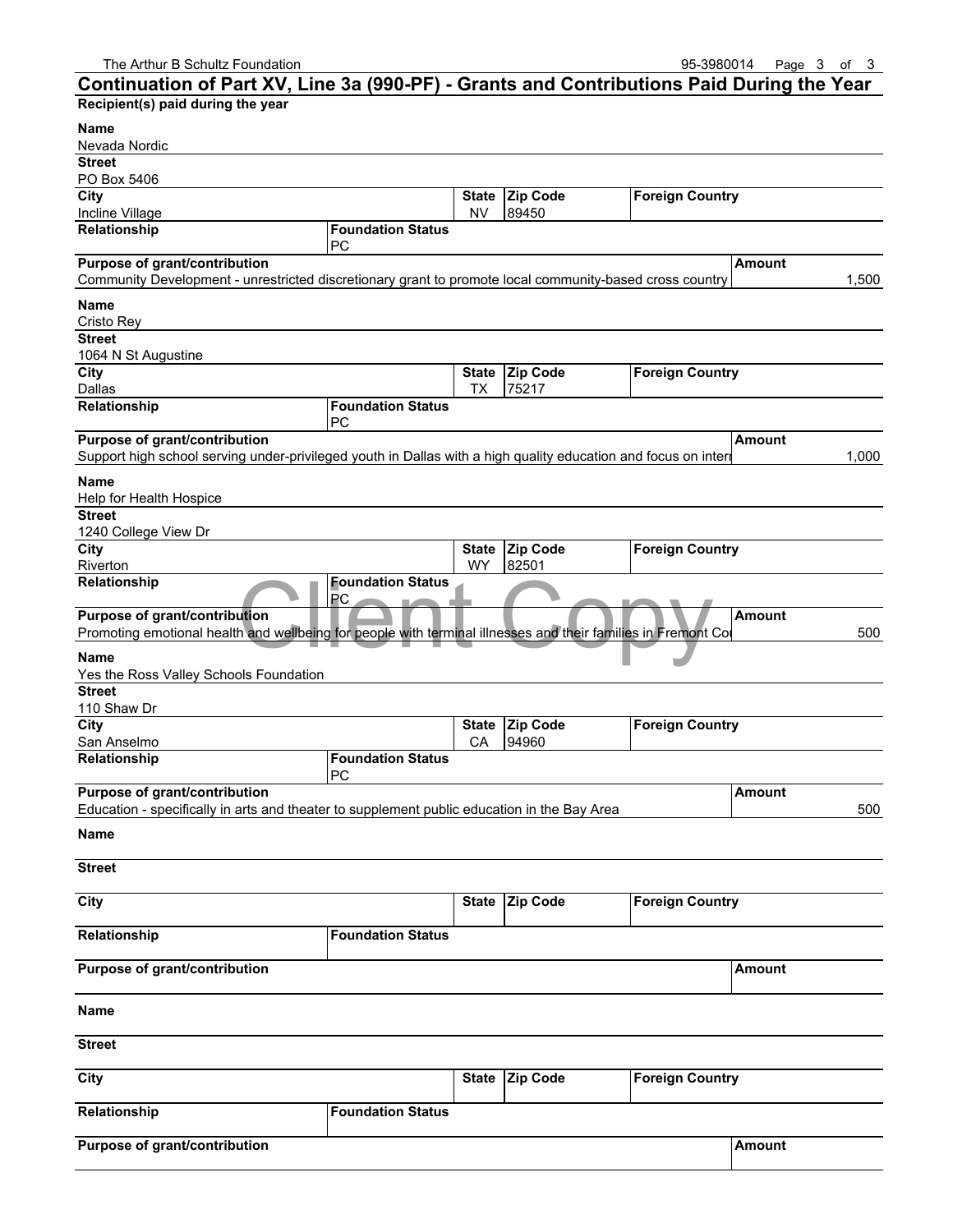### **Part I, Line 6 (990-PF) - Gain/Loss from Sale of Assets Other Than Inventory**

|                               |        |            |           |                      |             |            |            | Totals:     | Gross       |                                       | Cost or Other Basis, Expenses, |              |             | Net Gain  |
|-------------------------------|--------|------------|-----------|----------------------|-------------|------------|------------|-------------|-------------|---------------------------------------|--------------------------------|--------------|-------------|-----------|
|                               | Amount |            |           |                      |             |            |            |             |             | Sales<br>Depreciation and Adjustments |                                | or Loss      |             |           |
| Long Term CG Distributions    | 23,298 |            |           | Capital Gains/Losses |             |            |            |             |             | 3,250,623                             |                                | 1,600,463    |             | 1,650,160 |
| Short Term CG Distributions   |        |            |           |                      |             |            |            | Other sales |             |                                       |                                |              |             |           |
|                               |        |            |           | Check "X" if         |             |            |            |             |             |                                       |                                |              |             |           |
|                               |        | Check "X"  |           | Purchaser            |             |            |            |             |             |                                       | Expense of Sale                |              |             |           |
|                               |        | to include |           | is a                 | Acquisition | Date       | Date       | Gross Sales | Cost or     | Valuation                             | and Cost of                    |              |             | Net Gain  |
| Description                   | CUSIP# | in Part IV | Purchaser | <b>Business</b>      | Method      | Acquired   | Sold       | Price       | Other Basis | Method                                | Improvements                   | Depreciation | Adjustments | or Loss   |
| Schwab Capital Gain Income    |        |            |           |                      |             | /1/2017    | 12/31/2018 | 867,325     | 744,735     |                                       |                                |              |             | 122,590   |
| 2 Sale of Table Rock Property |        |            |           |                      |             | 11/30/2008 | 5/15/2018  | 2,360,000   | 952,591     |                                       | 152,587                        | 249,450      |             | 1,504,272 |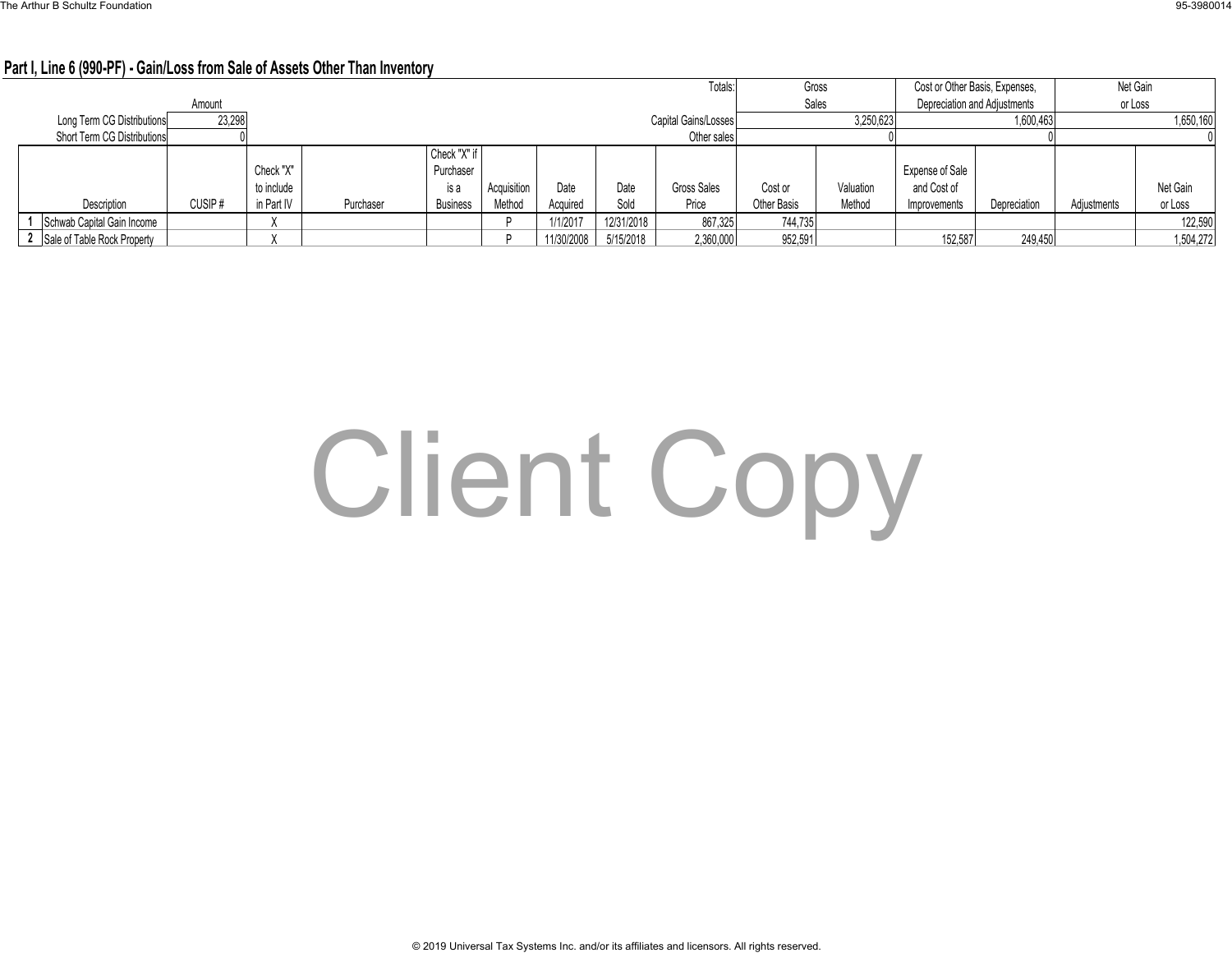### **Part I, Line 11 (990-PF) - Other Income**

|  |                    | Revenue      |                |            |
|--|--------------------|--------------|----------------|------------|
|  |                    | and Expenses | Net Investment | Adjusted   |
|  | Description        | per Books    | Income         | Net Income |
|  | Federal Tax Refund |              |                |            |

### **Part I, Line 16a (990-PF) - Legal Fees**

|                 |              |                |                     | <b>Disbursements</b> |
|-----------------|--------------|----------------|---------------------|----------------------|
|                 | Revenue and  |                |                     | for Charitable       |
|                 | Expenses per | Net Investment | <b>Adjusted Net</b> | Purposes             |
| Description     | <b>Books</b> | Income         | Income              | (Cash Basis Only)    |
| Evans and Rosen |              |                |                     |                      |

### **Part I, Line 16b (990-PF) - Accounting Fees**

|                      |              |                |                     | <b>Disbursements</b> |
|----------------------|--------------|----------------|---------------------|----------------------|
|                      | Revenue and  |                |                     | for Charitable       |
|                      | Expenses per | Net Investment | <b>Adjusted Net</b> | Purposes             |
| Description          | <b>Books</b> | Income         | Income              | (Cash Basis Only)    |
| 3rd Creek Accounting |              |                |                     |                      |

|   | Part I, Line 18 (990-PF) - Taxes        |                |                |            |                      |
|---|-----------------------------------------|----------------|----------------|------------|----------------------|
|   |                                         | 35.118         | 4.641          |            |                      |
|   |                                         | <b>Revenue</b> |                |            | <b>Disbursements</b> |
|   |                                         | and Expenses   | Net Investment | Adjusted   | for Charitable       |
|   | Description                             | per Books      | Income         | Net Income | Purposes             |
|   | Real estate tax not included in line 20 |                |                |            |                      |
|   | Tax on investment income                | 30.450         |                |            |                      |
|   | Income tax: Estimated payment           |                |                |            |                      |
| 4 | <b>Property Tax Rental</b>              | 4.641          | 4.641          |            |                      |
| 5 | Foreign Tax                             |                |                |            |                      |
| ĥ | License and Permits                     | 27             |                |            |                      |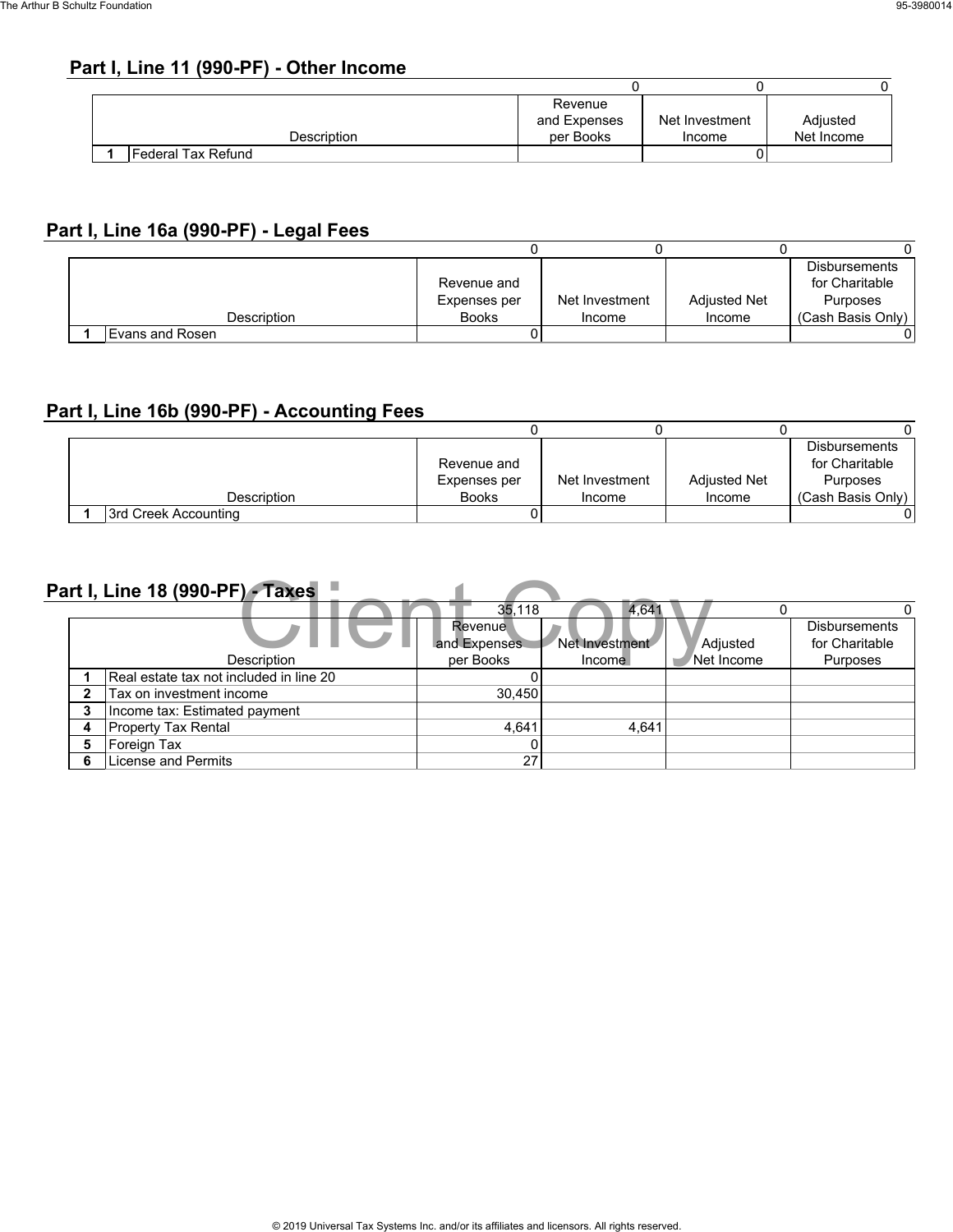#### **Part I, Line 19 (990-PF) - Depreciation and Depletion**

|                                  |            |                      |            |                    | Beginning    | Revenue      | <b>Net</b> | Adjusted |
|----------------------------------|------------|----------------------|------------|--------------------|--------------|--------------|------------|----------|
|                                  | Date       | Method of            |            | Cost or            | Accumulated  | and Expenses | Investment | Net      |
| Description                      | Acquired   | Computation          | Asset Life | <b>Other Basis</b> | Depreciation | per Books    | Income     | Income   |
| 620 West Table Rock Rd, Alta, WY | 11/30/2008 | <b>Straight Line</b> | 40         | 936,000            | 212.550      |              |            |          |
| New Hardwood Floors              | 5/20/2015  | <b>Straight Line</b> |            | 5,975              | 2,589        |              |            |          |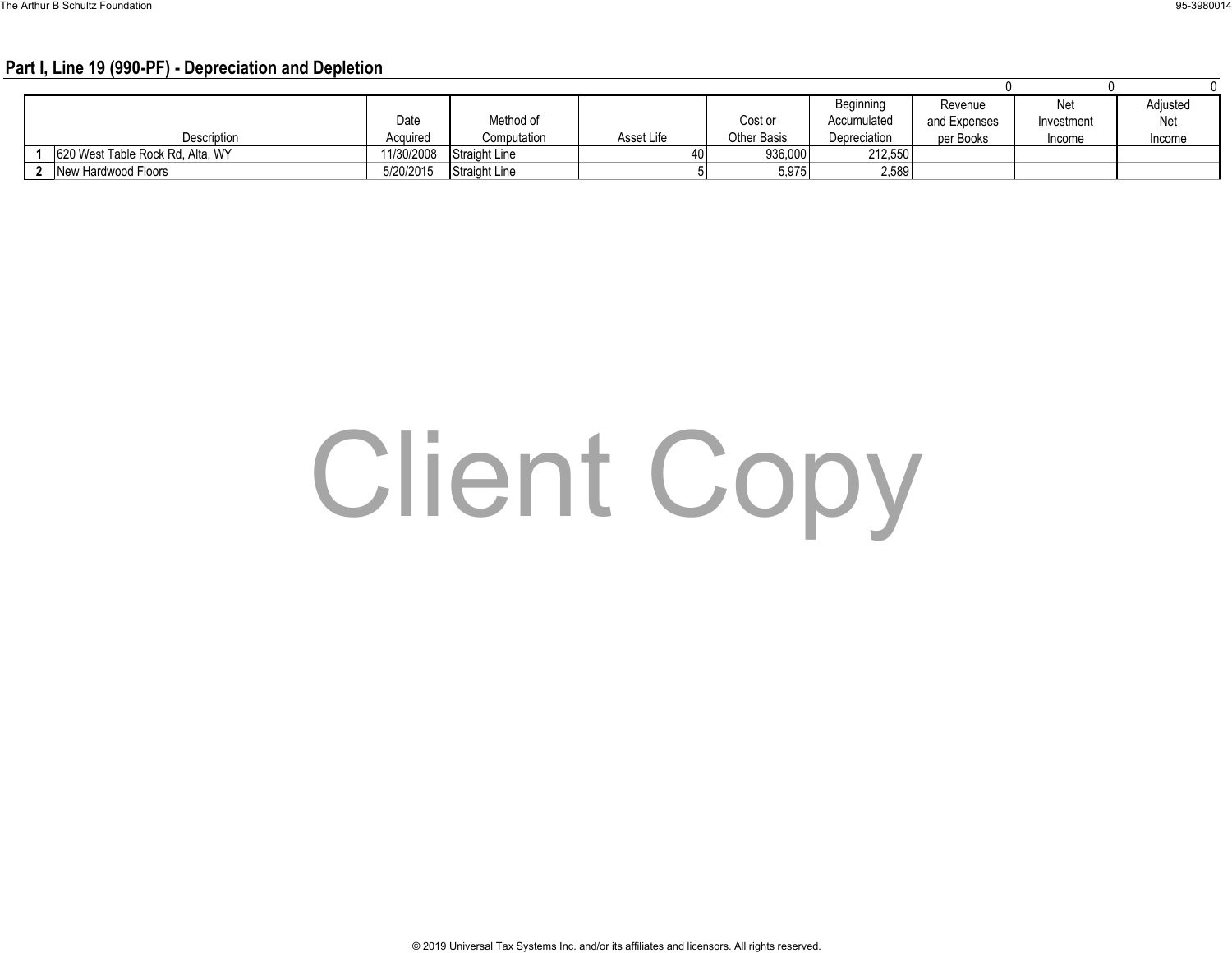### **Part I, Line 23 (990-PF) - Other Expenses**

|    |                                              | 27.620      | 19.885         |                     | 7.719                |
|----|----------------------------------------------|-------------|----------------|---------------------|----------------------|
|    |                                              | Revenue and |                |                     | <b>Disbursements</b> |
|    |                                              | Expenses    | Net Investment | <b>Adjusted Net</b> | for Charitable       |
|    | Description                                  | per Books   | Income         | Income              | Purposes             |
|    | <b>Bank Fees</b>                             | 563         | 23             |                     | 540                  |
|    | Computer and Internet                        | 978         | 117            |                     | 861                  |
|    | Dues and Subscriptions                       | 16          | 0              |                     |                      |
|    | Insurance Commercial Property (Rental)       | $-377$      | $-377$         |                     |                      |
| 5  | Maintenance and Repairs (Rental)             | 4,076       | 4,076          |                     |                      |
| 6  | Direct Program Related expenses              |             |                |                     |                      |
|    | Office Expense includes postage and delivery | 3,080       | 370            |                     | 2,710                |
| 8  | Professional Development                     | 479         | 0              |                     | 479                  |
| 9  | Telephone, fax, emal                         | 147         | 18             |                     | 129                  |
| 10 | Utilities (Rental)                           | 5,844       | 5,844          |                     |                      |
| 11 | <b>Board Fees</b>                            | 3,000       | 0              |                     | 3,000                |
| 12 | <b>Bad Debt Expense</b>                      |             | 0              |                     |                      |
| 13 | Depreciation                                 | 9,452       | 9,452          |                     |                      |
| 14 | Management Expense (Rental)                  | 362         | 362            |                     |                      |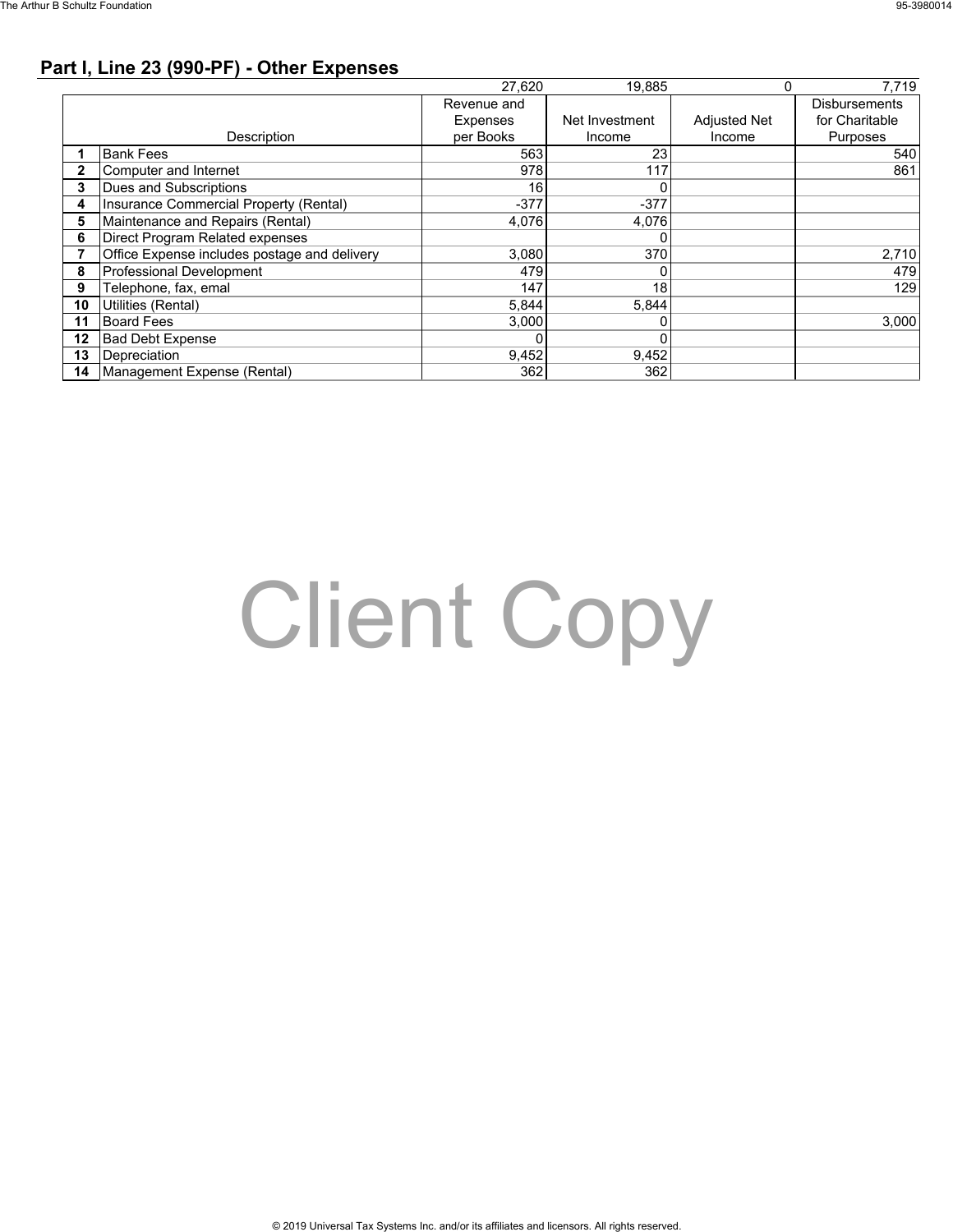### **Part II, Line 6 (990-PF) - Receivables from Officers, Directors, Trustees and Other Disqualified Persons**

|                  |                | Original | Book Value at     | Book Value at |                   |                          |              |
|------------------|----------------|----------|-------------------|---------------|-------------------|--------------------------|--------------|
| Borrower's Name  | Title          | Amount   | Beginning of Year | End of Year   | <b>Ending FMV</b> | <b>Security Provided</b> | Date of Note |
| Rachael Richards | Executive Dire |          |                   |               |                   |                          |              |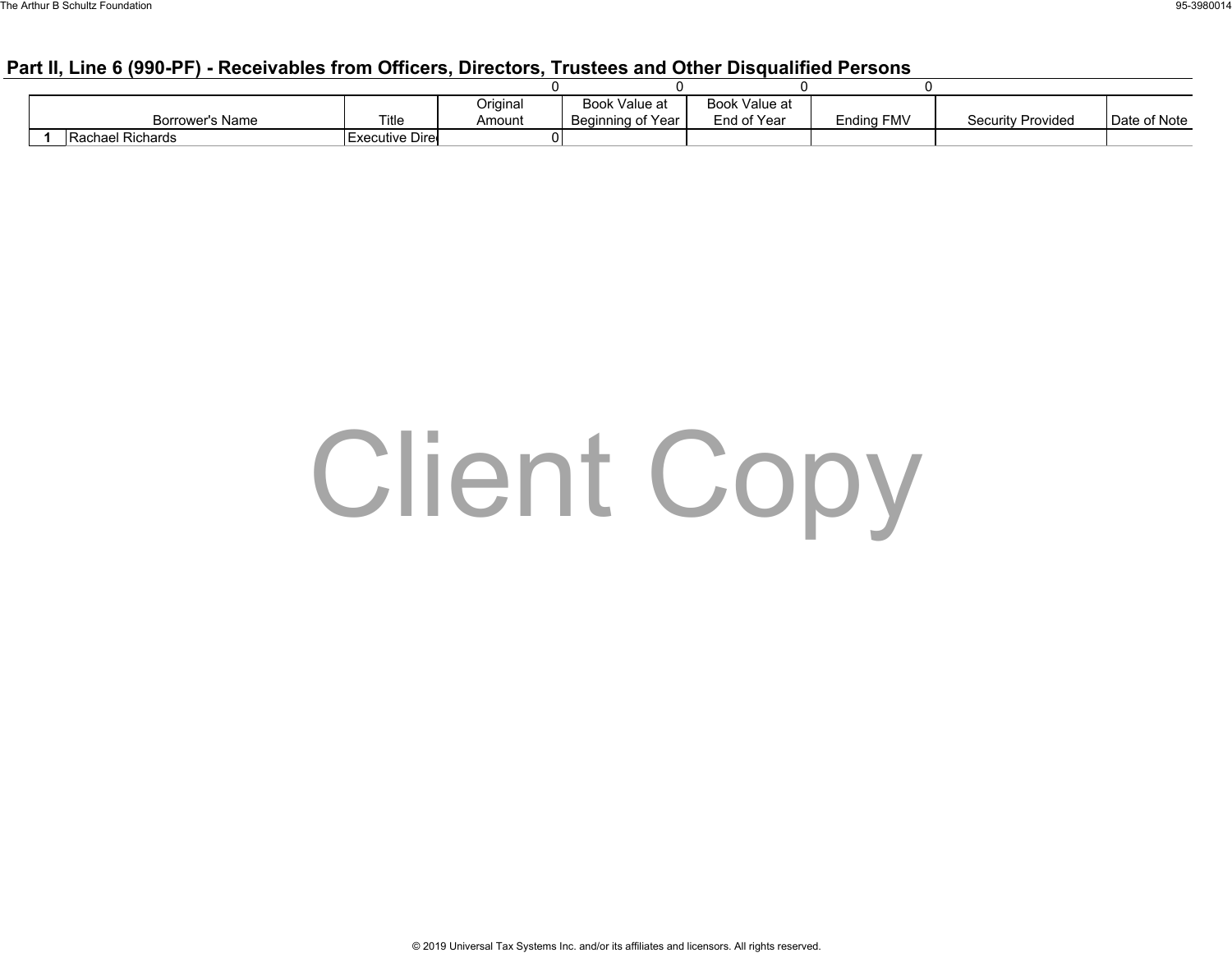### **Part II, Line 6 (990-PF) - Receivables from Officers, Directors, Trustees and Other Disqualified Persons**

|  |                      |                        | Interest | Purpose of | Consideration | Fair Market Value |
|--|----------------------|------------------------|----------|------------|---------------|-------------------|
|  | <b>Maturity Date</b> | <b>Repayment Terms</b> | Rate     | ∟oan       | Description   | of Consideration  |
|  |                      |                        |          |            |               |                   |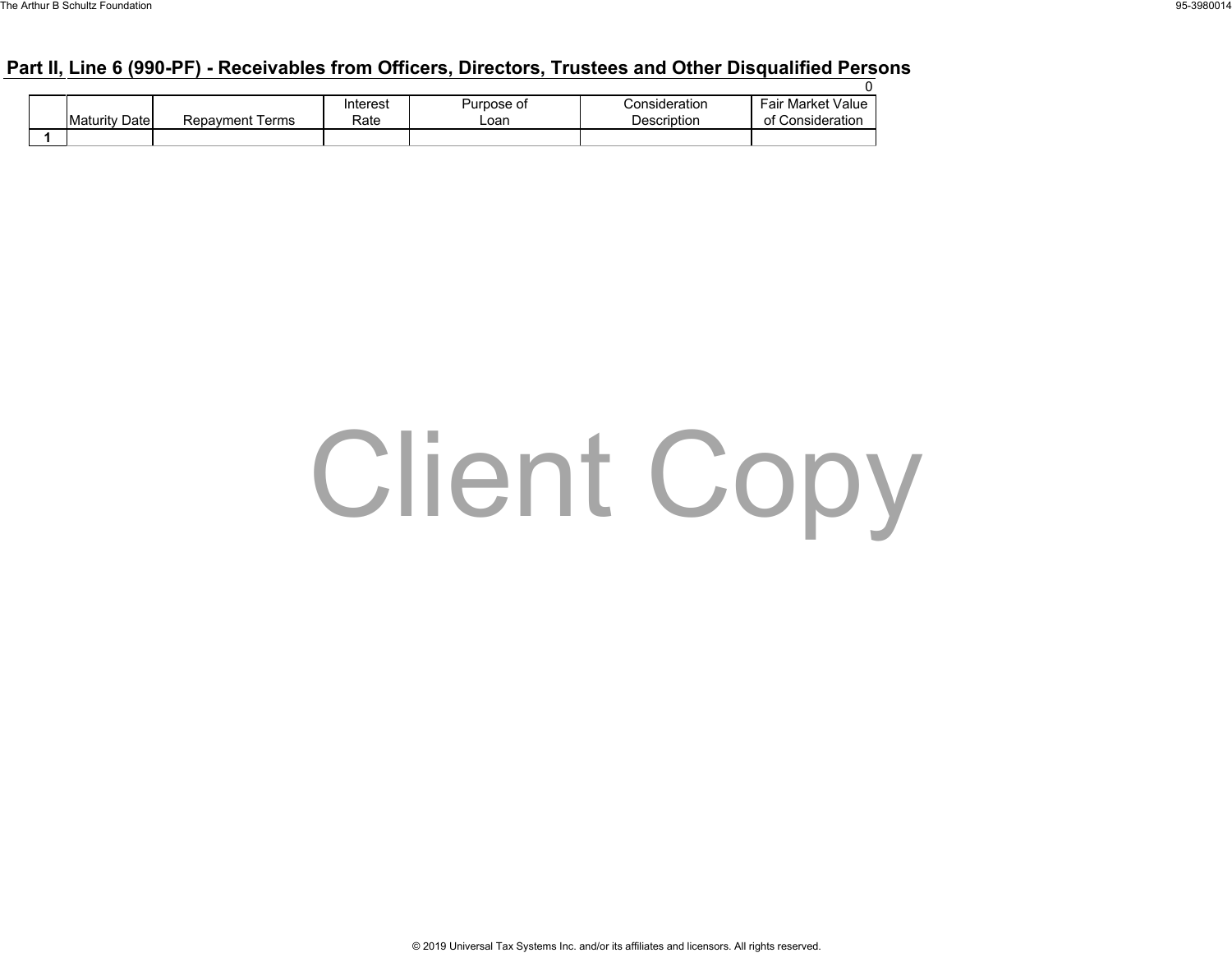#### **Part II, Line 10a (990-PF) - Investments - U.S. and State Government Obligations**

|                           | Federal      |                   |                   |              |             |             |
|---------------------------|--------------|-------------------|-------------------|--------------|-------------|-------------|
|                           | State/Local  |                   |                   |              |             |             |
|                           | Num. Shares/ | <b>Book Value</b> | <b>Book Value</b> | <b>FMV</b>   | <b>FMV</b>  | State/Local |
| Description               | Face Value   | Beg. of Year      | End of Year       | Beg. of Year | End of Year | Obligation  |
| <b>IUS Treasury Bonds</b> |              |                   |                   |              |             |             |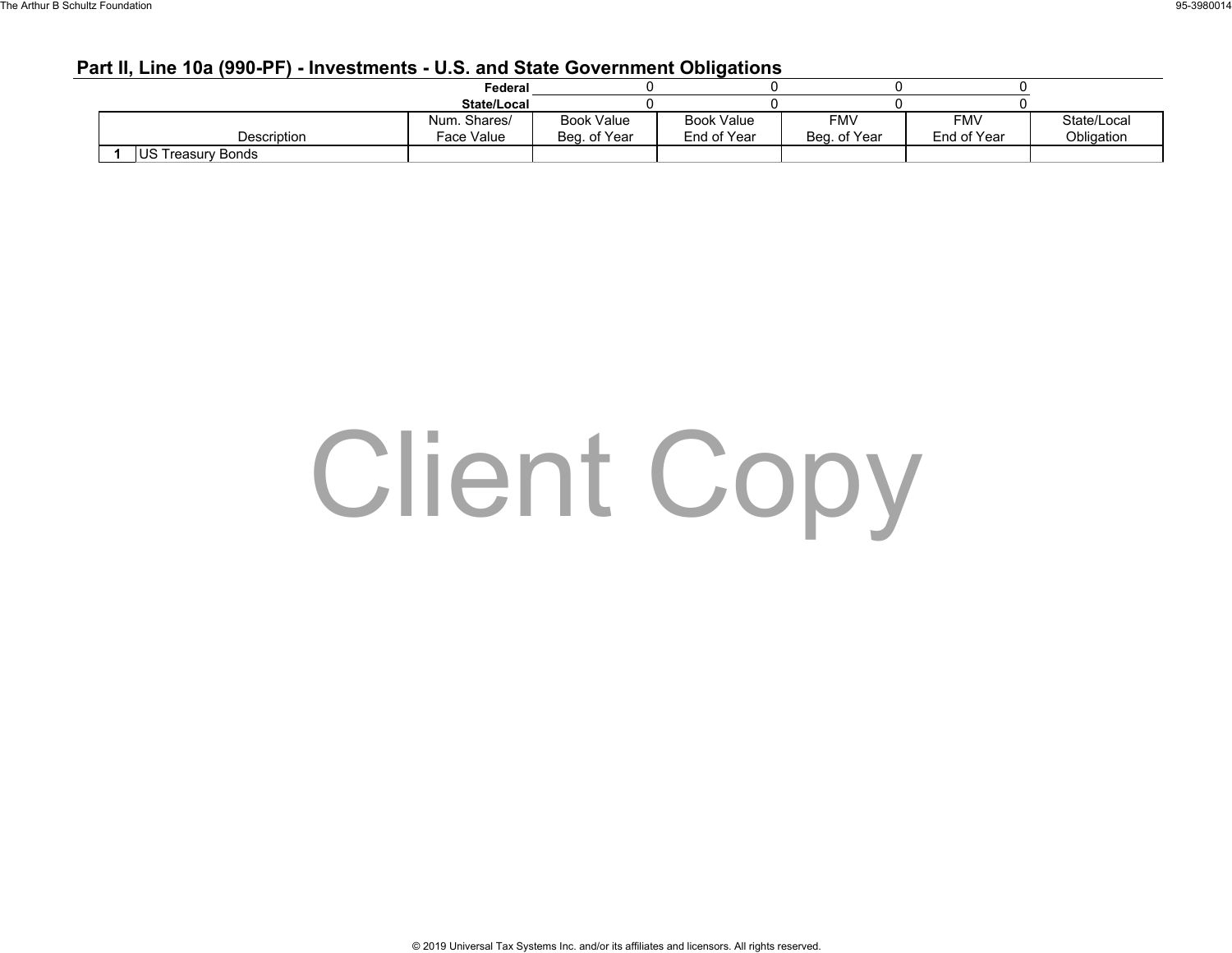#### **Part II, Line 10b (990-PF) - Investments - Corporate Stock**

|                       |              | .667,195          | 755.654           | 2.365.911    | 2,097,833   |
|-----------------------|--------------|-------------------|-------------------|--------------|-------------|
|                       | Num. Shares/ | <b>Book Value</b> | <b>Book Value</b> | <b>FMV</b>   | <b>FMV</b>  |
| Description           | Face Value   | Beg. of Year      | End of Year       | Beg. of Year | End of Year |
| Publicly traded stock |              | .667,195          | .755.654          | 2,365,911    | 2,097,833   |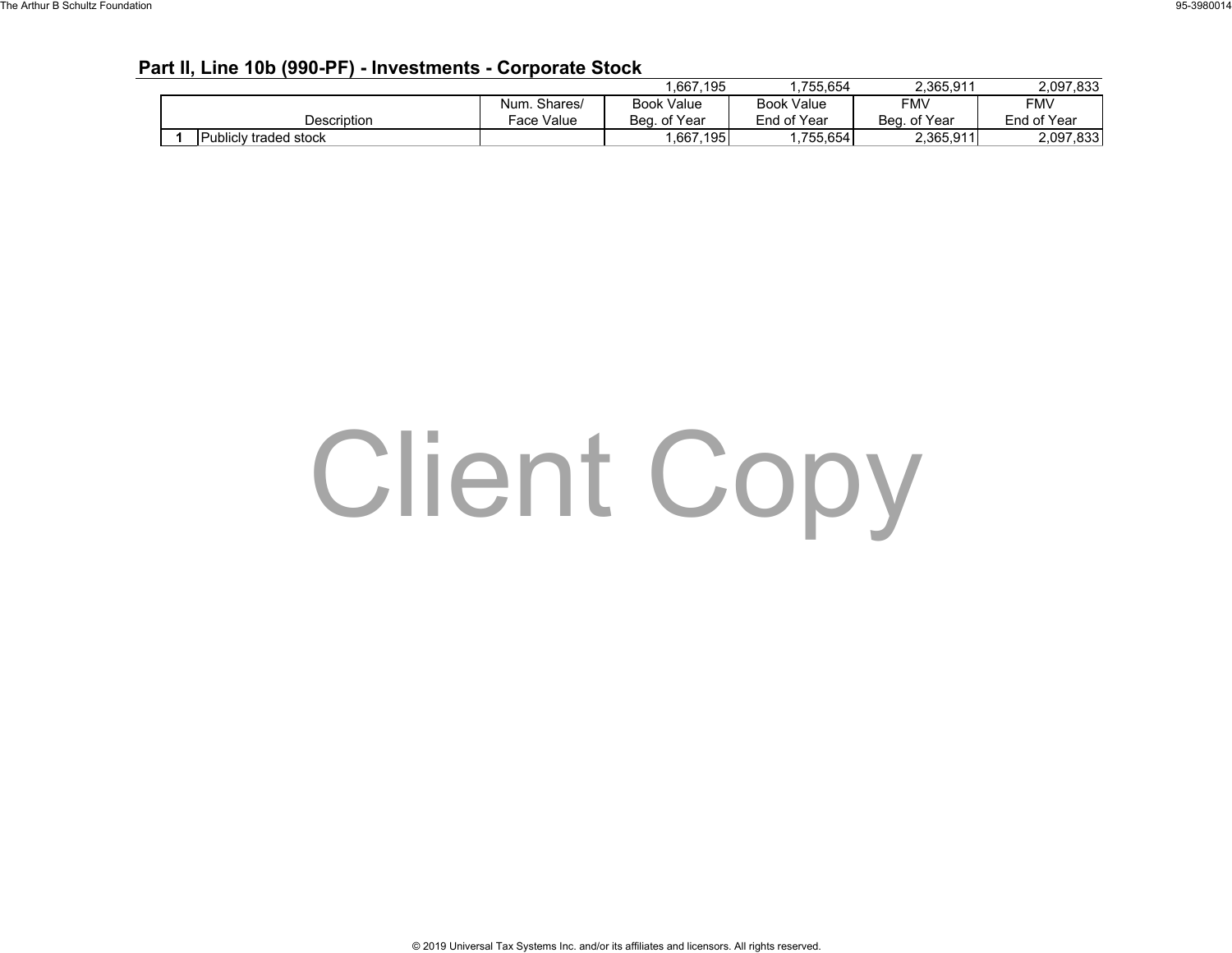#### **Part II, Line 10c (990-PF) - Investments - Corporate Bonds**

|                       |          |          | 589.996           | 589,996           | 594,103           | 572.480     |
|-----------------------|----------|----------|-------------------|-------------------|-------------------|-------------|
|                       | Interest | Maturitv | <b>Book Value</b> | <b>Book Value</b> | FMV               | FMV         |
| Description           | Rate     | Date     | Beg. of Year      | End of Year       | . of Year<br>Bea. | End of Year |
| Publicly traded bonds |          |          | 589.996           | 589.996           | 594,103           | 572,480     |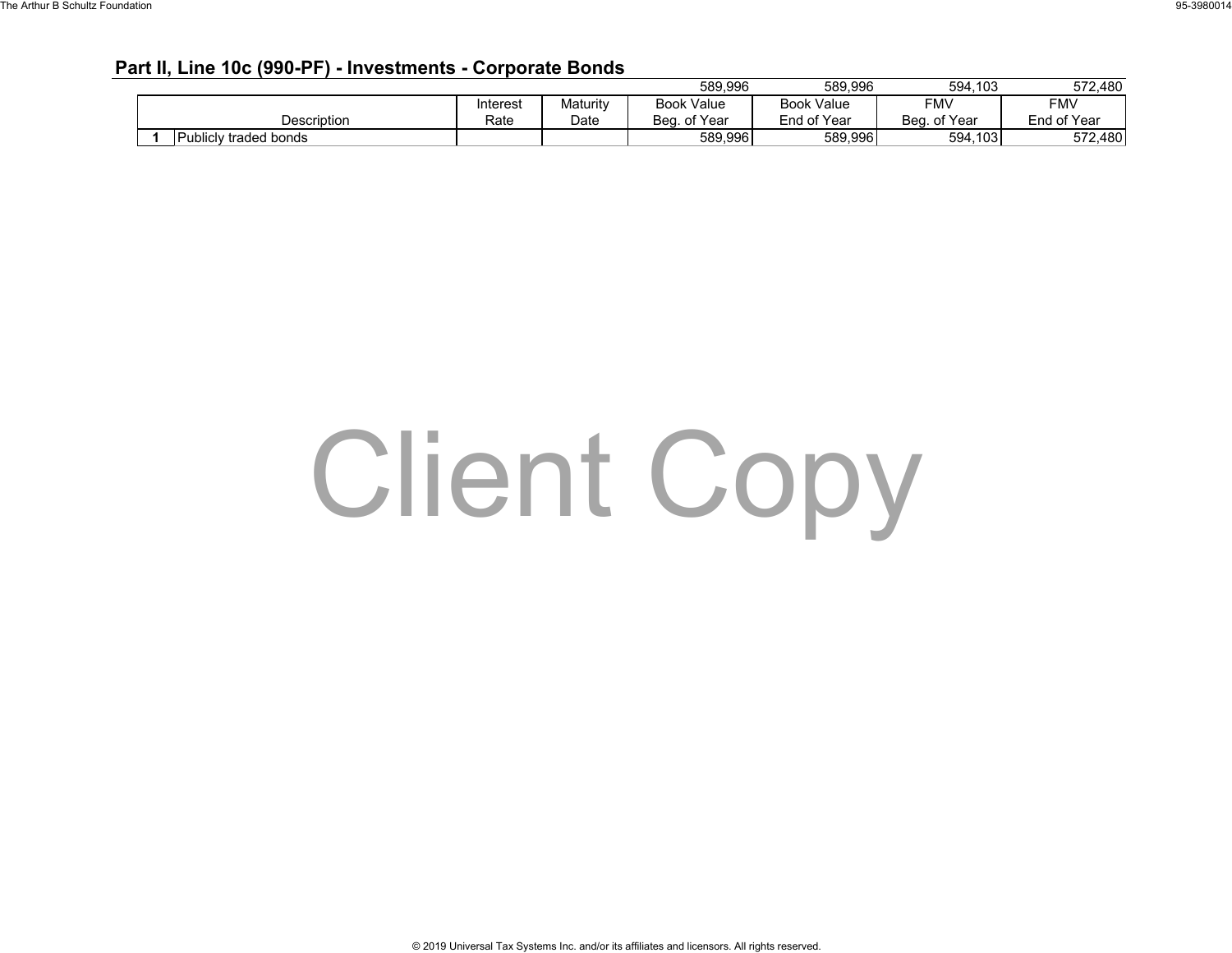### **Part II, Line 13 (990-PF) - Investments - Other**

|   |                               |                |                   | 200,000     | 200.000     |
|---|-------------------------------|----------------|-------------------|-------------|-------------|
|   |                               | Basis of       | <b>Book Value</b> | Book Value  | <b>FMV</b>  |
|   | Asset Description             | Valuation      | Beg. of Year      | End of Year | End of Year |
|   | Loan to Halogen Systems, Inc. | AT COST        |                   | 100.000     | 100,000     |
| ົ | CNote Investment              | <b>AT COST</b> |                   | 100,000     | 100,000     |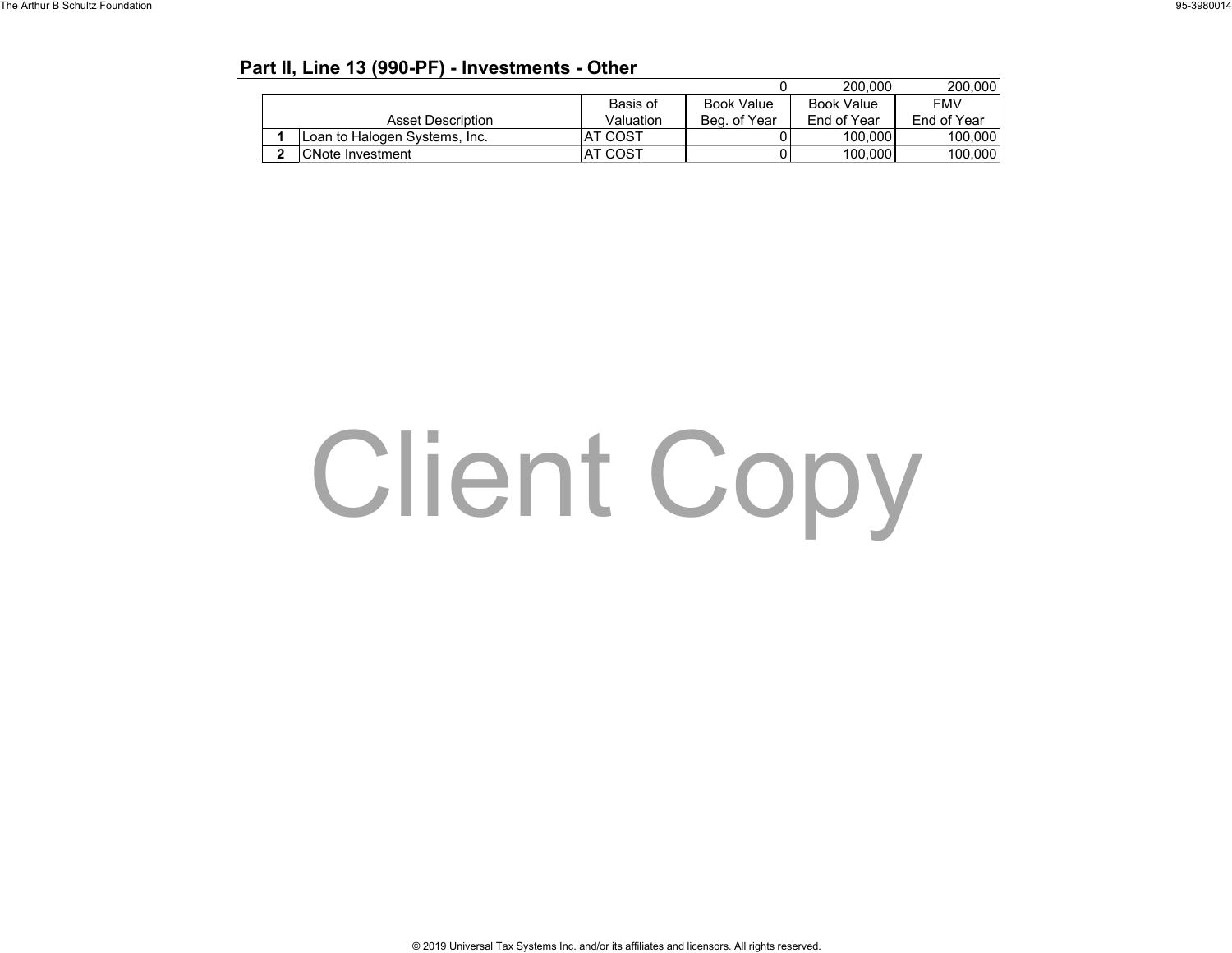### **Part II, Line 14 (990-PF) - Land, Buildings, and Equipment**

|                                 | 952.591            | 239.998      |              | 712.593           |                   |             |
|---------------------------------|--------------------|--------------|--------------|-------------------|-------------------|-------------|
|                                 |                    | Accumulated  | Accumulated  |                   |                   |             |
|                                 | Cost or            | Depreciation | Depreciation | <b>Book Value</b> | <b>Book Value</b> | <b>FMV</b>  |
| <b>Asset Description</b>        | <b>Other Basis</b> | Beg. of Year | End of Year  | Beg. of Year      | End of Year       | End of Year |
| l Table Rock House              | 936,000            | 235.950      |              | 700.050           |                   |             |
| <b>Hardwood Floors</b>          | 5.979              | 3,087        |              | 2.892             |                   |             |
| Table Rock Land (1031 exchange) | 1,000              |              |              | 1,000             |                   |             |
| <b>Spa</b>                      | 9,612              | 961          |              | 8,651             |                   |             |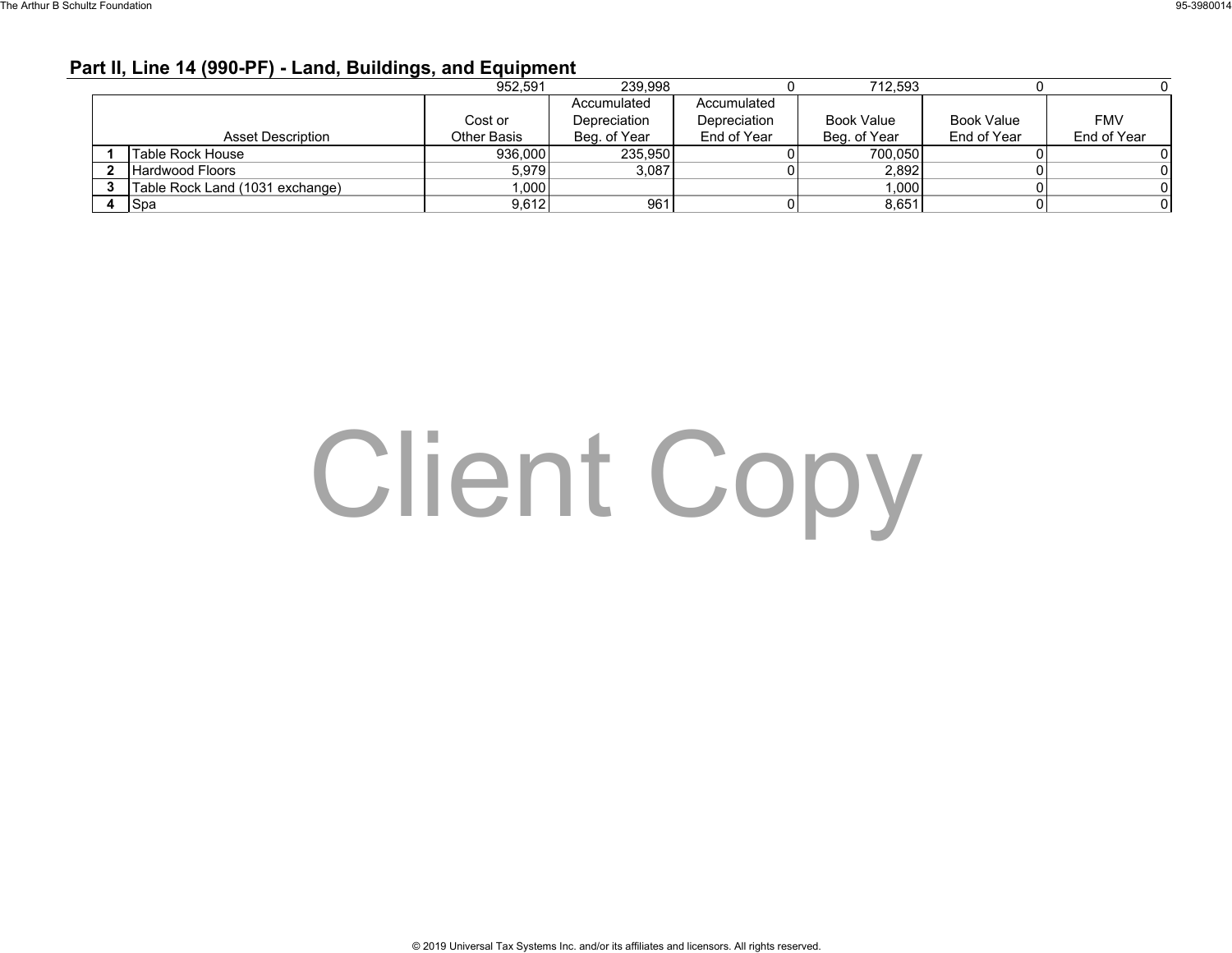### **Part II, Line 22 (990-PF) - Other Liabilities**

|   |                                           | 4.003     | 35.415  |
|---|-------------------------------------------|-----------|---------|
|   |                                           | Beginning | Ending  |
|   | Description                               | Balance   | Balance |
|   | <b>Payroll liabilities</b>                |           | .639    |
| 2 | Capital One Visa                          | 5.816     | 6,923   |
|   | Unrealized Gain or Loss - FX transactions | $-1.813$  | 26,853  |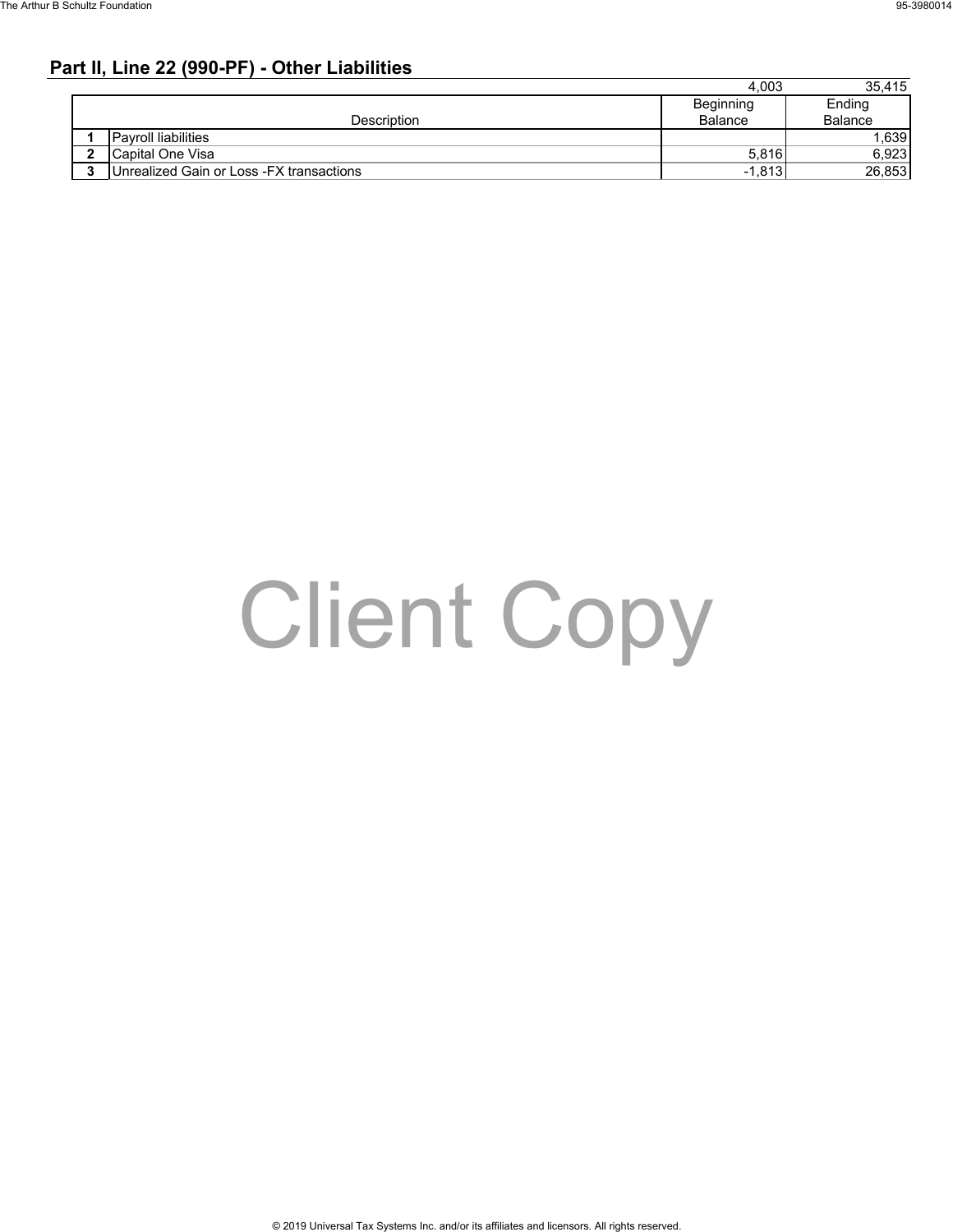#### **Part IV (990-PF) - Capital Gains and Losses for Tax on Investment Income**

|                              | Amount |             |                 |            |             |              |             |                   |              |          |                       |                       |                     |
|------------------------------|--------|-------------|-----------------|------------|-------------|--------------|-------------|-------------------|--------------|----------|-----------------------|-----------------------|---------------------|
| Long Term CG Distributions   | 23,298 |             |                 |            |             |              |             |                   |              |          |                       |                       |                     |
| Short Term CG Distributions  |        |             |                 |            | 3.227.325   | 249.450      |             | 1.849.913         | 1.626.862    |          |                       |                       | 1,626,862           |
|                              |        |             |                 |            |             |              |             | Cost or Other     |              | F.M.V.   | <b>Adjusted Basis</b> | Excess of FMV         | Gains Minus         |
|                              |        | Acquisition | Date            | Date       | Gross       | Depreciation |             | <b>Basis Plus</b> |              | as of    | as of                 | Over                  | Excess FMV Over     |
| Description of Property Sold | CUSIP# | Method      | Acauired        | Sold       | Sales Price | Allowed      | Adiustments | Expense of Sale   | Gain or Loss | 12/31/69 | 12/31/69              | <b>Adiusted Basis</b> | Adi Basis or Losses |
| Schwab Capital Gain Income   |        |             | <b>I/1/2017</b> | 12/31/2018 | 867,325     |              |             | 744,735           | 122,590      |          |                       |                       | 122,590             |
| Sale of Table Rock Property  |        |             | 11/30/2008      | 5/15/2018  | 2,360,000   | 249,450      |             | 1,105,178         | 1,504,272    |          |                       |                       | 1,504,272           |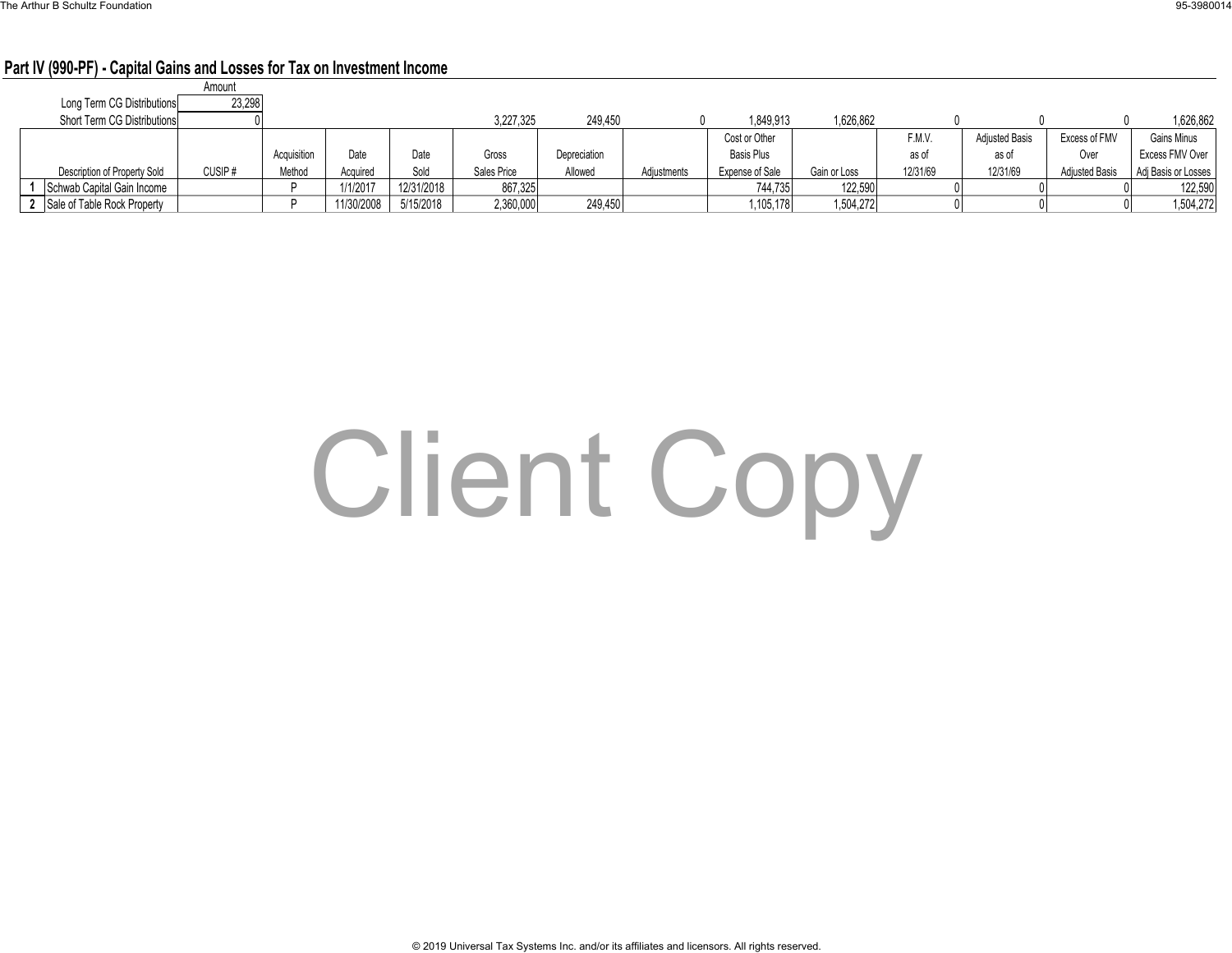### **Part VIII, Line 1 (990-PF) - Compensation of Officers, Directors, Trustees and Foundation Managers**

|                   |      |                          |             |        |           |          |                 |                                        |                     | 84,000       | 3,887    |                    |
|-------------------|------|--------------------------|-------------|--------|-----------|----------|-----------------|----------------------------------------|---------------------|--------------|----------|--------------------|
|                   | Name | Check "X"<br>if Business | Street      | City   | State     | Zip Code | Foreign Country | Title                                  | Avg Hrs<br>Per Week | Compensation | Benefits | Expense<br>Account |
| Arthur B Schultz  |      |                          | PO Box 1570 | Lander | <b>WY</b> | 82520    |                 | Chairman<br>Emeritus                   |                     |              |          |                    |
| Erik Schultz      |      |                          | PO Box 1570 | Lander | WY        | 82520    |                 | Chairperson<br>and Director            |                     |              |          |                    |
| Dave Straley      |      |                          | PO Box 1570 | Lander | WY        | 82520    |                 | Vice<br>President<br>Treasurer         |                     |              |          |                    |
| Jon Schultz       |      |                          | PO Box 1570 | Lander | WY        | 82520    |                 | Director                               |                     |              |          |                    |
| Einar Christensen |      |                          | PO Box 1570 | Lander | <b>WY</b> | 82520    |                 | Director                               |                     |              |          |                    |
| Mike Testa        |      |                          | PO Box 1570 | Lander | WY        | 82520    |                 | Director                               |                     |              |          |                    |
| Rachel Richards   |      |                          | PO Box 1570 | Lander | WY        | 82520    |                 | Executive<br>Director and<br>Secretary | 30.00               | 84,000       | 3,887    |                    |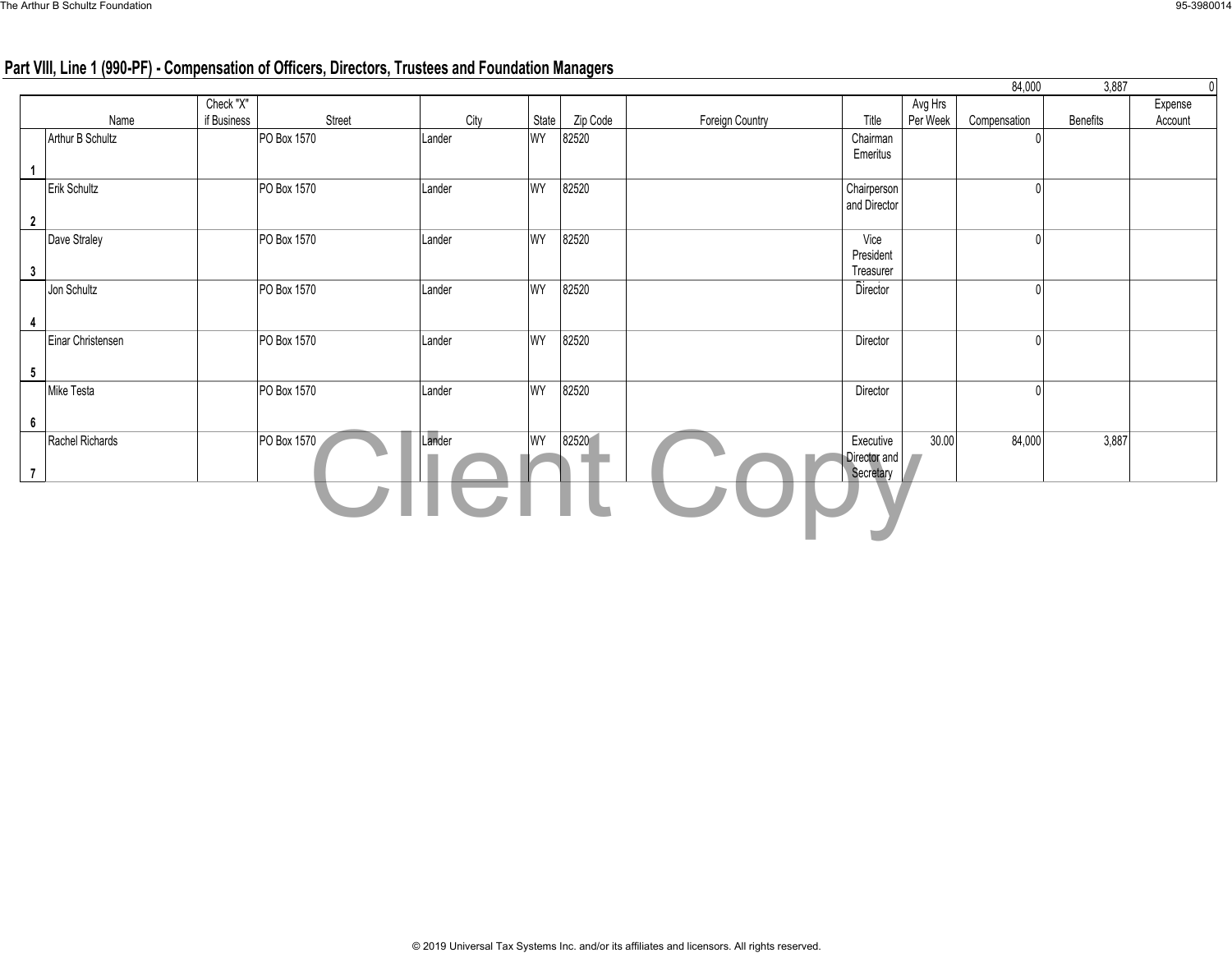### **Statements**

### **Expenditure Responsibility Statement Part VII-B Lince 5C**

Grantee: ACO-Africa Address: PO Box 10184, Kampala, Uganda

Grant Purpose: To improve the quality of life of disadvantaged girls in Kityana and Rakai-Kyotera Districts by the year 2020 through educational opportunities for 31 adolesscent girls and income generating activities among their families

Grant Amount: \$5,000 Date of Grant: 3/7/19 Amount expended: \$5,000 Dates of reports by grantee: Pre grant inquiry: 2017; Final Report: 2019. No diversions to the foundation's knowledge.

Grantee: Bulogo Women's Group Address: Butuba Zone, Namwendwa Road, Bulogo Village, Namwendwa Sub County Grant Purpose: Equip girls and women in Kamuli district with education, tools, and skills to access development opportunities and become agents of change within their communities. Specific project will target 300 women with entrepreneurial skills training and small grants based on the Street Business School training modules.

Grant Amount: \$5,000 Date of Grant: 2/28/18 Amount expended: \$5,000

Dates of reports by grantee: Pre grant inquiry: 2018; Final Report: 2019. No diversions to the foundation's knowledge.

### **Expenditure Responsibility Statement Part VII-B Lince 5C**

Grantee: Estrella de Mar Address: Km 137 Caserio Xolbe, Canton El Tablon Solola, Guatemala Grant Purpose: Support adolescent girls from Estrella de Mar program and 8-10 girls to attend the leadership programs including ( Grant Amount: \$10,000 Date of Grant: 2/1/2018 Amount expended: \$10,000 Dates of reports by grantee: Pre-grant inquiry: 2018; Final Report: 2019. No diversions to the foundation's knowledge.

Grantee: Gulu Persons Disabled Union Address: PO Box 549, Gulu Uganda Grant Purpose: Provide 20 locally made wheelchairs to school-age children in Gulu District to enable them to attend school. Grant Amount: \$5,000 Date of Grant: 2/28/18 Amount expended: \$5,000 Dates of reports by grantee: Pre grant inquiry: 2018; Final Report: 2019. No diversions to the foundation's knowledge.

Grantee: Jifundishe Address: PO Box 795, Usa River, Tanzania

### Grant Purpose: Support 40 girls through independent study program incorporating Tanz curriculum with leadership programming<br> **Penditure Responsibility Statement Part VII-B Lince 5C**<br>
Grant amount: \$5,000 Date of grant: 2/1 **Expenditure Responsibility Statement Part VII-B Lince 5C**

Grant amount: \$5,000 Date of grant: 2/1/2018 Amount expended: \$5,000 Dates of reports by grantee: Pre-grant inquiry: 2018; Final Report: 2019; No diversions

Grantee: Katalemwa Cheshire Home Address: PO Box 16548, Kampala, Uganda

Grant Purpose: Provide locally produced wheelchairs, prostheses, & other devices to children with disabilities Grant Amount: \$5,000 Date of Grant: 2/1/2018 Amount expended: \$5,000 Dates of reports by grantee: Pre-grant inquiry: 2017; Final Report: 2019; No diversions

### **Expenditure Responsibility Statement Part VII-B Lince 5C**

Grantee: The Action Foundation Address: PO Box 59541-00200, Nairobi, Kenya Grant Purpose: support early intervention (e.g. occu therapy & mobility devices) for youth with disabilities Grant Amount: \$11,500 Date of Grant: 3/12/2018 Amount expended: \$11,500 Dates of reports by grantee: Pre-grant inquiry: 2018; Final Report: 2019; No diversions

Grantee: Youth with Physical Disabilities Address: PO Box 2071, Kampala, Uganda Grant Purpose: To support children with disabilities with 30 wheelchairs, 13 elbow crutches, 2 prosthetic

### **Expenditure Responsibility Statement Part VII-B Lince 5C**

| limbs, and a 1-day training for parents/quardians on assistive device management.       |  |
|-----------------------------------------------------------------------------------------|--|
| Grant Amount: \$10,000 Date of Grant: 3/12/2018 Amount Expended: \$10,000               |  |
| Dates of reports by grantee: Pre-grant inquiry: 2017; Final Report: 2019; No diversions |  |
|                                                                                         |  |
| Usa River Rehab received small sized board discretionary grant of \$1,500 in 2018.      |  |
| Organization is prior foundation grantee and foundation has completed required due      |  |
| diligence in prior years.                                                               |  |